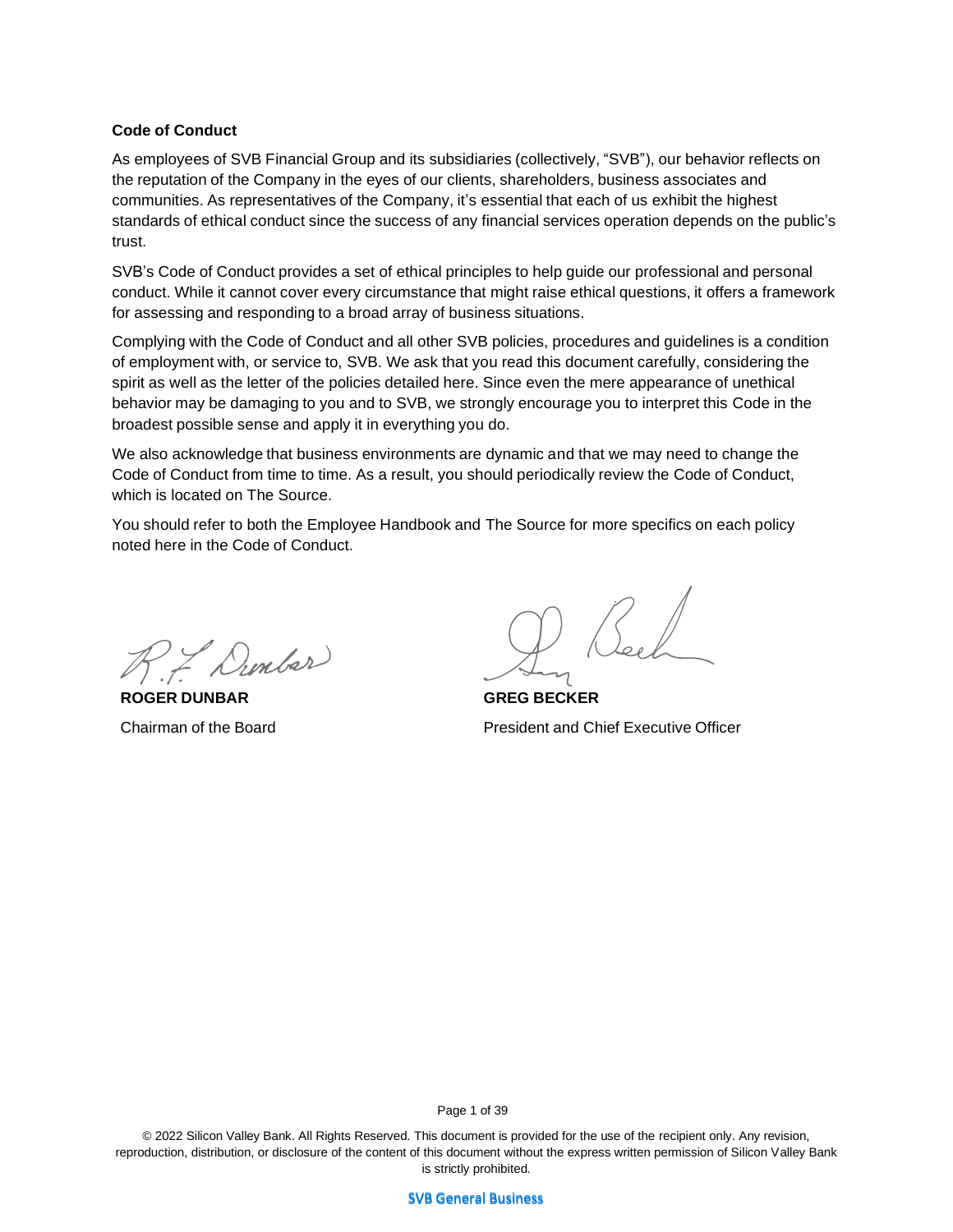# **Table of Contents**

| $\mathbf 1$ . |       |                                                         |  |  |  |
|---------------|-------|---------------------------------------------------------|--|--|--|
|               | 1.1   |                                                         |  |  |  |
|               | 1.1.1 |                                                         |  |  |  |
|               | 1.1   |                                                         |  |  |  |
|               | 1.1.1 |                                                         |  |  |  |
|               | 1.1.2 |                                                         |  |  |  |
| 2.            |       | <u>Definitions ……………………………………………………………………………………………7</u> |  |  |  |
| 3.            |       |                                                         |  |  |  |
|               | 3.1   |                                                         |  |  |  |
|               | 3.2   |                                                         |  |  |  |
|               | 3.2.1 |                                                         |  |  |  |
|               | 3.2.2 |                                                         |  |  |  |
|               | 3.2.3 |                                                         |  |  |  |
|               | 3.3   |                                                         |  |  |  |
|               |       |                                                         |  |  |  |
| 4.            |       |                                                         |  |  |  |
|               | 4.1   |                                                         |  |  |  |
|               | 4.1.1 |                                                         |  |  |  |
|               | 4.1.2 |                                                         |  |  |  |
|               | 4.1.3 |                                                         |  |  |  |
|               | 4.1.4 |                                                         |  |  |  |
|               | 4.1.5 |                                                         |  |  |  |
|               | 4.2   |                                                         |  |  |  |
|               | 4.2.1 |                                                         |  |  |  |
|               | 4.2.2 |                                                         |  |  |  |
|               | 4.2.3 |                                                         |  |  |  |
|               | 4.2.4 |                                                         |  |  |  |
|               | 4.2.5 |                                                         |  |  |  |
|               | 4.3   |                                                         |  |  |  |

#### Page 2 of 39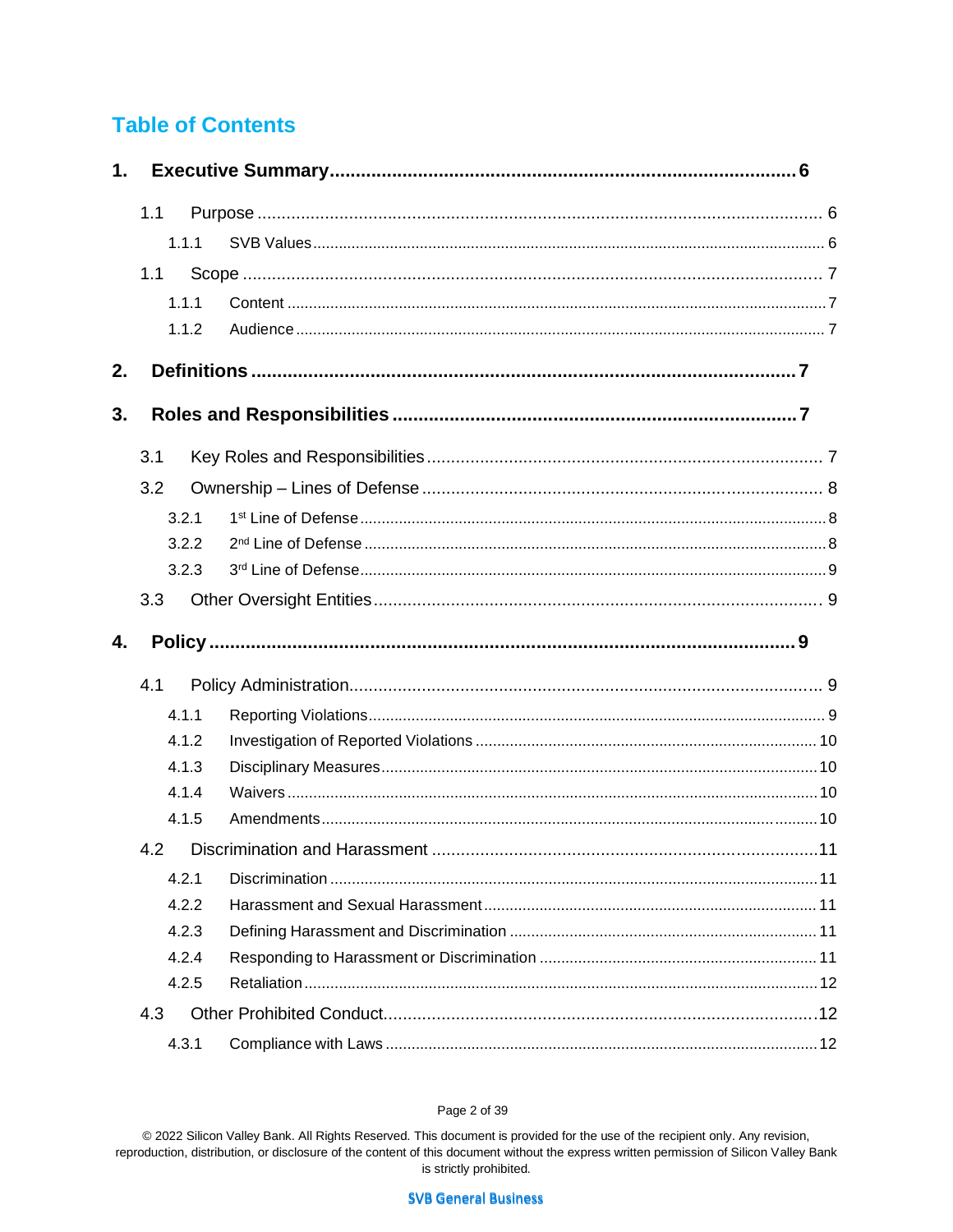| 4.4    |        |  |  |  |
|--------|--------|--|--|--|
|        | 4.4.1  |  |  |  |
| 4.4.2  |        |  |  |  |
| 4.4.3  |        |  |  |  |
| 4.5    |        |  |  |  |
| 4.6    |        |  |  |  |
|        | 4.6.1  |  |  |  |
|        | 4.6.2  |  |  |  |
|        | 4.6.3  |  |  |  |
|        | 4.6.4  |  |  |  |
|        | 4.6.5  |  |  |  |
|        | 4.6.6  |  |  |  |
|        | 4.6.7  |  |  |  |
|        | 4.6.8  |  |  |  |
|        | 4.6.9  |  |  |  |
|        | 4.6.10 |  |  |  |
| 4.6.11 |        |  |  |  |
|        | 4.6.12 |  |  |  |
|        | 4.6.13 |  |  |  |
| 4.7    |        |  |  |  |
|        | 4.7.1  |  |  |  |
|        | 4.7.2  |  |  |  |
|        | 4.7.3  |  |  |  |
|        | 4.7.4  |  |  |  |
| 4.8    |        |  |  |  |
| 4.9    |        |  |  |  |
| 4.10   |        |  |  |  |
|        | 4.10.1 |  |  |  |
|        | 4.10.2 |  |  |  |
|        | 4.10.3 |  |  |  |
|        | 4.10.4 |  |  |  |
|        | 4.10.5 |  |  |  |
| 4.11   |        |  |  |  |
| 4.12   |        |  |  |  |

#### Page 3 of 39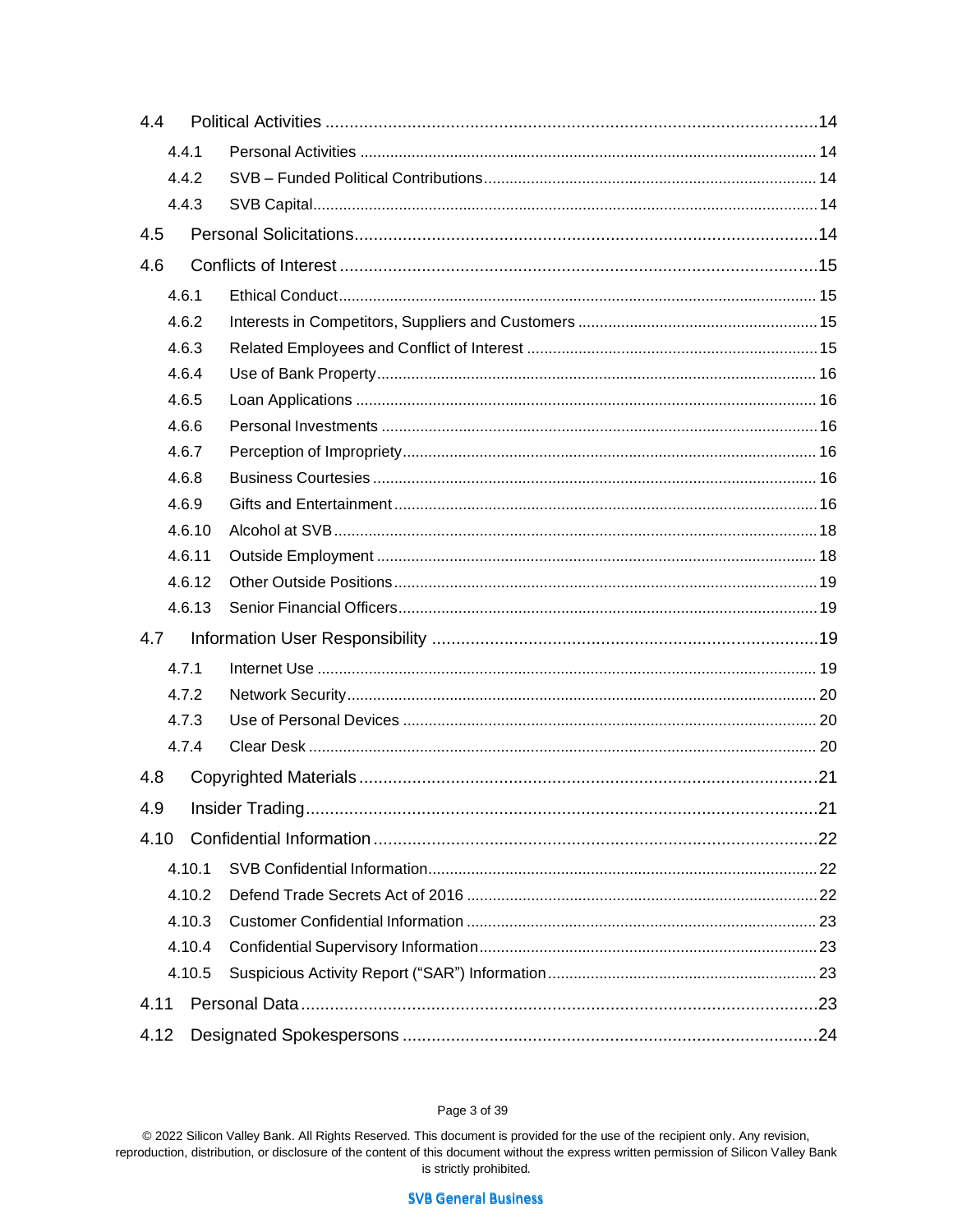|    | 4.13 |        |  |  |
|----|------|--------|--|--|
|    | 4.14 |        |  |  |
|    | 4.15 |        |  |  |
|    | 4.16 |        |  |  |
|    |      | 4.16.1 |  |  |
|    |      | 4.16.2 |  |  |
|    |      | 4.16.3 |  |  |
|    |      | 4.16.4 |  |  |
|    |      | 4.16.5 |  |  |
|    |      | 4.16.6 |  |  |
| 5. |      |        |  |  |
| 6. |      |        |  |  |
|    | 6.1  |        |  |  |
|    | 6.2  |        |  |  |
|    | 6.3  |        |  |  |
|    |      |        |  |  |
| 7. |      |        |  |  |
| 8. |      |        |  |  |
| 9. |      |        |  |  |
|    | 9.1  |        |  |  |
|    | 9.2  |        |  |  |
|    |      | 9.2.1  |  |  |
|    |      | 9.2.2  |  |  |
|    |      | 9.2.3  |  |  |
|    |      | 9.2.4  |  |  |
|    | 9.3  |        |  |  |
|    |      | 9.3.1  |  |  |
|    |      | 9.3.2  |  |  |
|    |      | 9.3.3  |  |  |
|    |      | 9.3.4  |  |  |
|    |      | 9.3.5  |  |  |

#### Page 4 of 39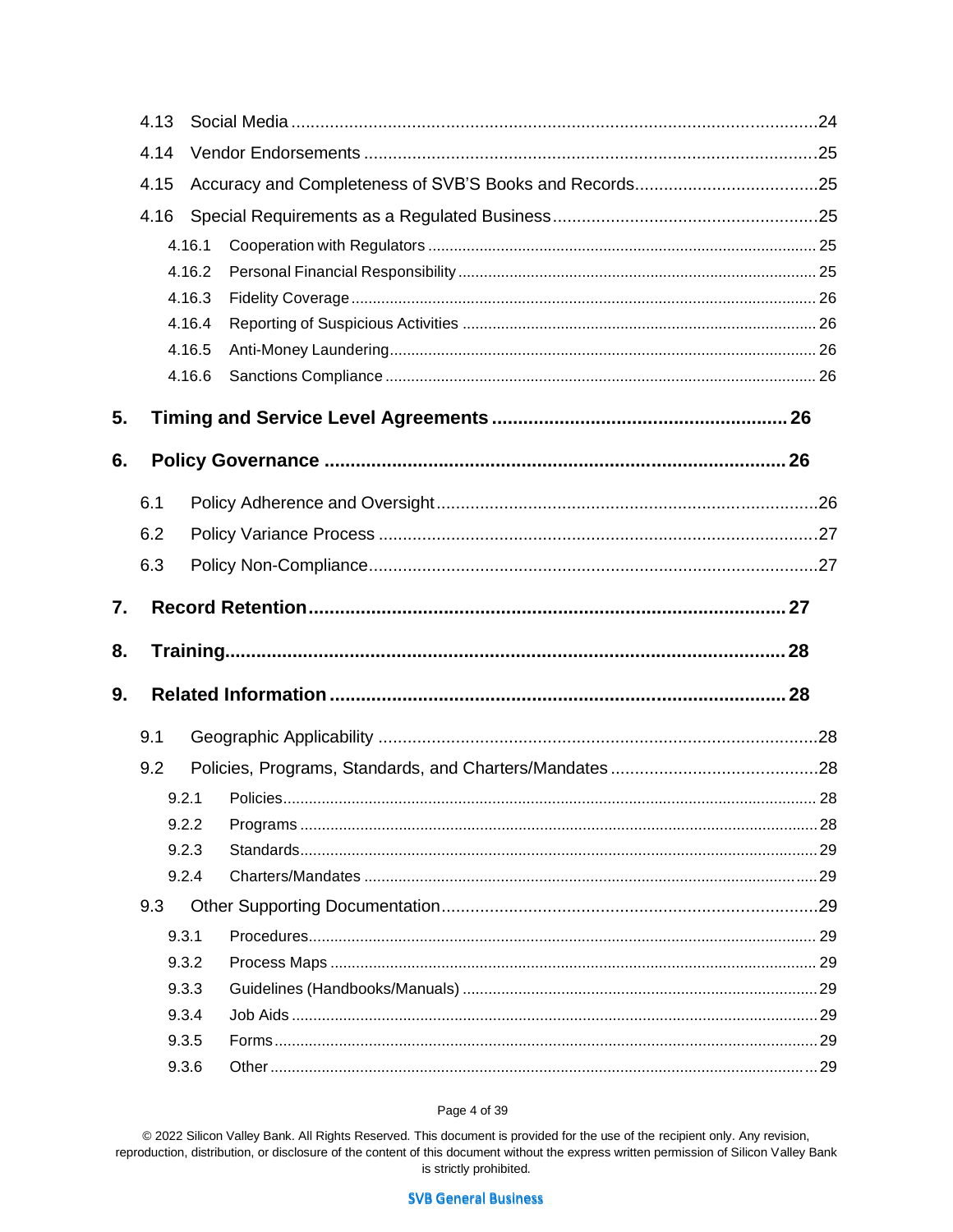| 9.4 |        |  |  |  |
|-----|--------|--|--|--|
| 9.5 |        |  |  |  |
| 9.6 |        |  |  |  |
|     |        |  |  |  |
|     |        |  |  |  |
|     |        |  |  |  |
|     |        |  |  |  |
|     | 10.2.3 |  |  |  |
|     | 10.2.4 |  |  |  |
|     | 10.2.5 |  |  |  |
|     | 10.26  |  |  |  |
|     | 10.2.7 |  |  |  |
|     |        |  |  |  |

Page 5 of 39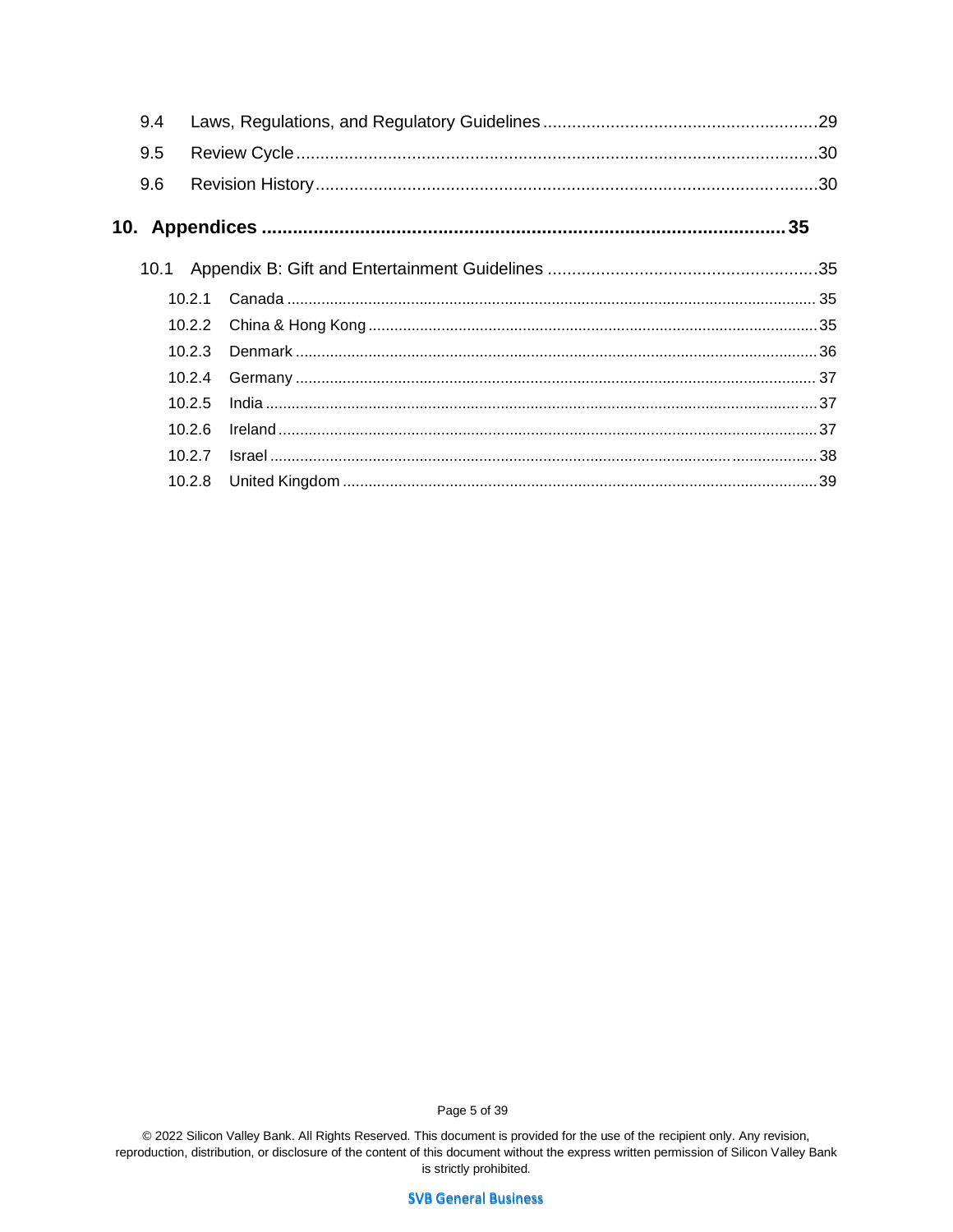# **1. Executive Summary**

## **1.1 Purpose**

The SVBFG U.S. Code of Conduct (the Code of Conduct or Code) provides guidelines and information about legal, regulatory and ethical standards of behavior and conduct for employees.

The objective of this Code of Conduct is to ensure that we communicate SVB's expectations of ethical conduct to all SVB employees. It is vital that as an employee of SVB you conduct yourself in a manner that exemplifies our SVB Values. The Human Resources department is responsible for communicating and interpreting this Code. As an SVB employee, you are also responsible for abiding by this Code with the support of management. The Code of Conduct also applies to the members of our Board of Directors, in their capacity as directors, to the extent applicable or appropriate.

SVB recognizes that extraordinary situations may occur that are beyond the scope of the Code of Conduct. Such situations may require action which conflicts with this Code in order to preserve the safety of an employee or family member, or in order to protect Company assets. Other than instances where immediate action is required to preserve personal safety or the assets of the Company, any exceptions to this Code of Conduct must be approved in advance by the Chief Human Resources Officer (CHRO) or, in the CHRO's absence, by the CEO.

The Code of Conduct is not intended to supersede, or provide a comprehensive guide to, all of SVB's employment and administrative policies. Please see the "Links to Other Policies" section at the end of this document for references to other policies on The Source.

# **1.1.1 SVB Values**

While the Code of Conduct deals primarily with legal and ethical matters, it is important to recognize its intrinsic relationship to SVB Values.

At SVB, we have a culture of unity and curiosity.

We are SVB. We are a collective of driven, forward-thinking individuals united as one, for one singular goal: to help those who are creating the future. When we put the team first, work across silos and truly come together, we better serve our clients. We enable and bring to life bold ideas around the world, backing those who courageously make next happen. Together, we relentlessly execute on our own strategies. We feed our own curiosity and never stop learning. We harness our collective power to deliver on our commitments to our clients, and the communities we serve.

- We start with empathy for others
- We embrace diverse perspectives
- We take responsibility
- We keep learning and improving
- We speak and act with integrity

The Code of Conduct should be considered an extension of these principles, which were designed as a working guide for SVB employees in their everyday actions and attitudes.

#### Page 6 of 39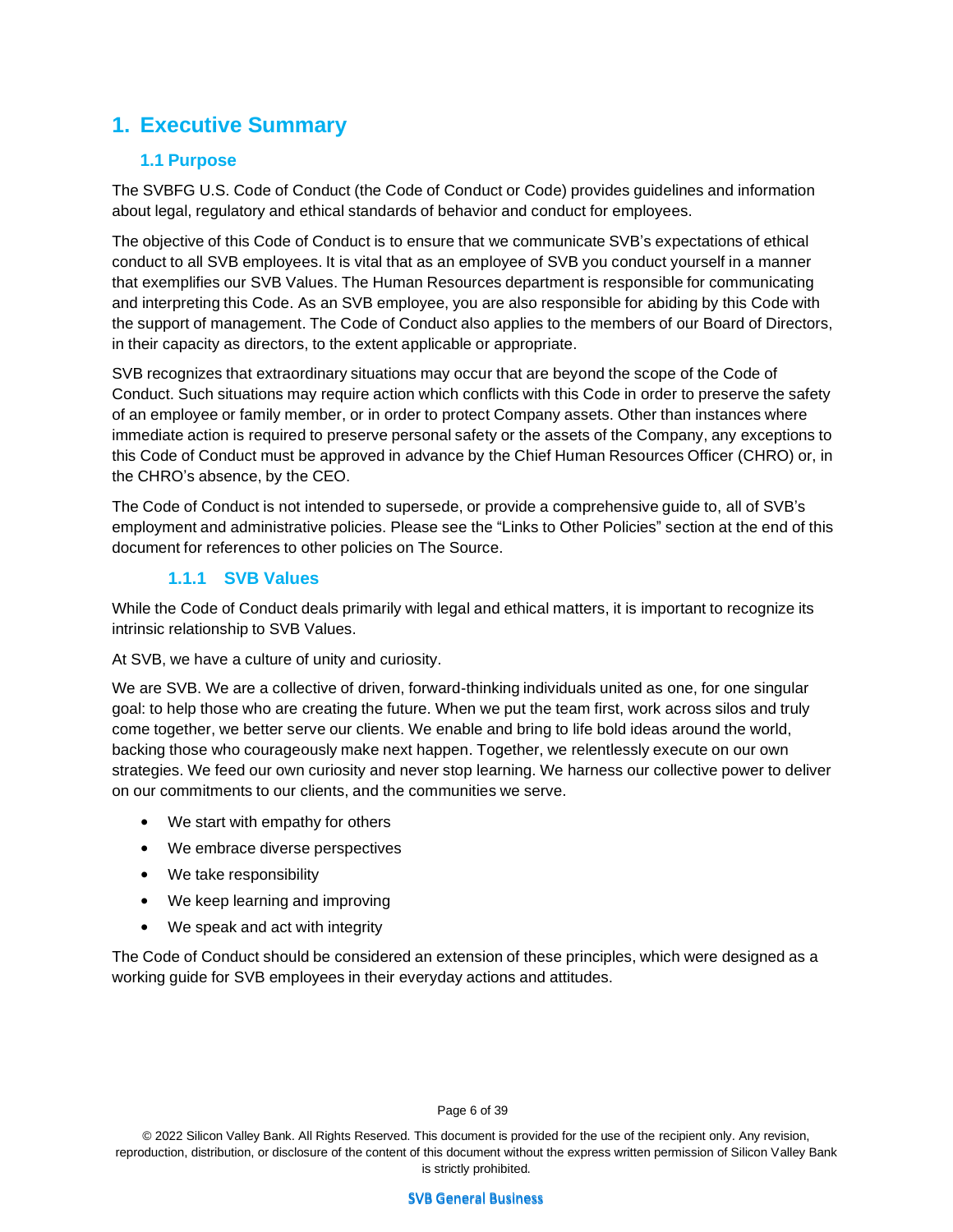#### **1.1 Scope**

#### **1.1.1 Content**

This Code of Conduct contains guidelines and information about legal, regulatory and ethical standards of behavior and conduct for employees.

#### **1.1.2 Audience**

This Code of Conduct applies to all U.S. employees, all members of the Board of Directors of SVB Financial Group and Silicon Valley Bank, and all U.S. entities of SVB Financial Group.

# **2. Definitions**

Terms are defined in the content of this document.

# **3. Roles and Responsibilities**

## **3.1 Key Roles and Responsibilities**

| <b>Role</b>                      | <b>Responsibility</b>                                                                                                                                                                                                                                                                                                                                                                                                                                                                                                                    |  |  |
|----------------------------------|------------------------------------------------------------------------------------------------------------------------------------------------------------------------------------------------------------------------------------------------------------------------------------------------------------------------------------------------------------------------------------------------------------------------------------------------------------------------------------------------------------------------------------------|--|--|
| <b>HR Policy Group</b>           | Acts as Human Resources' subject matter expert and is chiefly<br>٠<br>responsible for interpreting the Code's provisions.                                                                                                                                                                                                                                                                                                                                                                                                                |  |  |
|                                  | Responds to questions and inquiries about the Code from HR<br>$\bullet$<br>Partnerships and Solutions and other departments. Refers questions<br>to other SVBFG department's subject matter experts as needed.                                                                                                                                                                                                                                                                                                                           |  |  |
|                                  | Oversees the annual review and update process: includes gathering<br>$\bullet$<br>proposed edits from internal SVBFG departments; soliciting additional<br>edits from external employment counsel re legal or regulatory<br>changes, or other best practices; obtaining the Chief Human<br>Resources Officer's (CHRO) approval; notifying and explaining key<br>changes to HR Partnerships and Solutions team; facilitating posting to<br>key internal and external sites; and, distribution of the Code of<br>Conduct to all employees. |  |  |
| Chief Human<br>Resources Officer | Reviews and approves proposed annual and ad-hoc edits to all Codes<br>٠<br>of Conduct.                                                                                                                                                                                                                                                                                                                                                                                                                                                   |  |  |
| (CHRO)                           | Shares proposed new U.S. Code of Conduct annually with the<br>$\bullet$<br>Governance Committee of the Board of Directors.                                                                                                                                                                                                                                                                                                                                                                                                               |  |  |
|                                  | Distributes updated U.S. and international Codes of Conduct to all<br>$\bullet$<br>current U.S. and international employees via email.                                                                                                                                                                                                                                                                                                                                                                                                   |  |  |

Page 7 of 39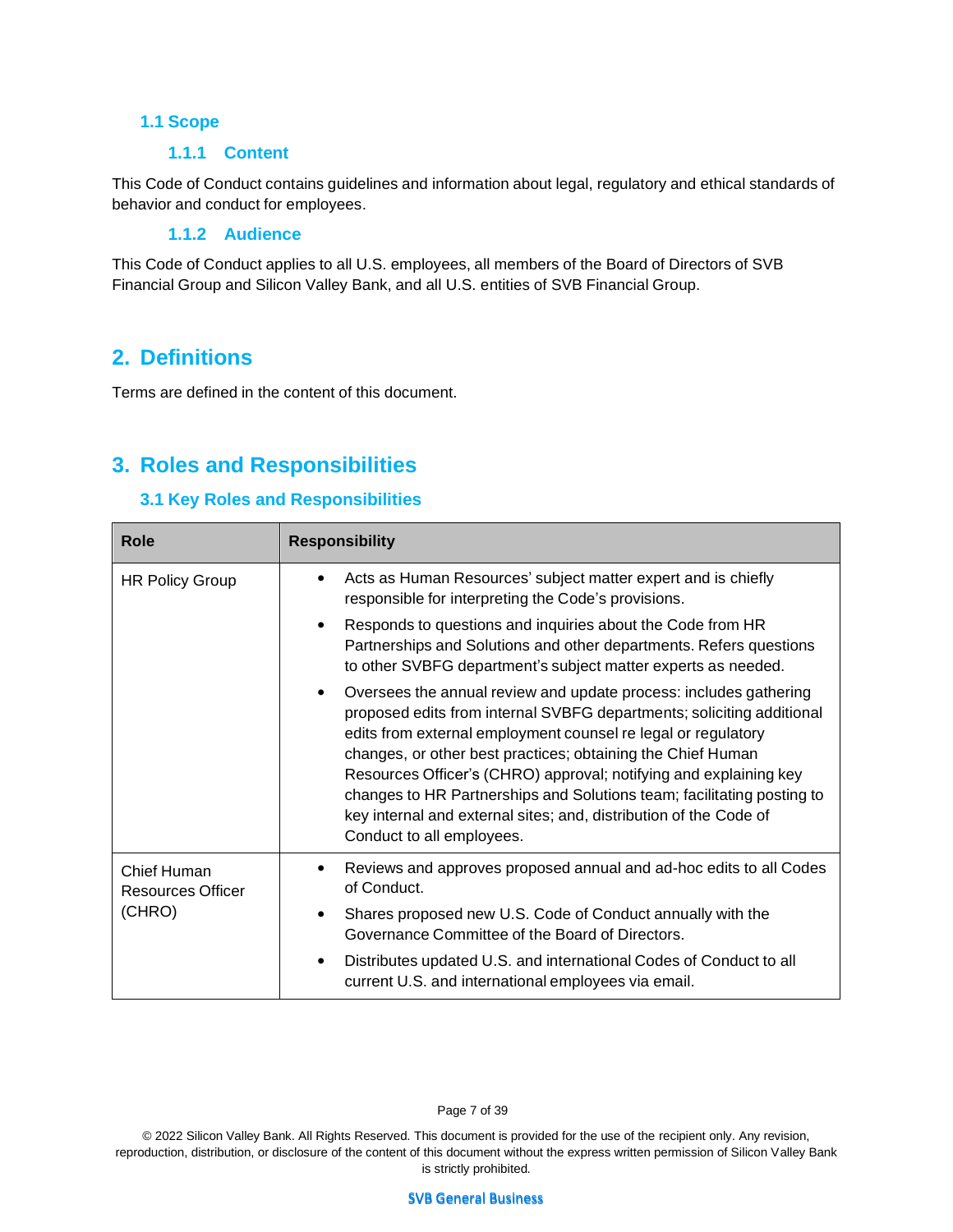#### **3.2 Ownership – Lines of Defense**

## **3.2.1 1 st Line of Defense**

The 1<sup>st</sup> Line of Defense (LOD) encompasses business units with risk governance and control responsibilities for a specific risk type for the enterprise. Examples include Business Continuity, HR, and Vendor Management.

| <b>Business Unit</b>          | <b>Responsibility</b>                                                                                                                                             |  |  |
|-------------------------------|-------------------------------------------------------------------------------------------------------------------------------------------------------------------|--|--|
| HR Partnerships and Solutions | Provides guidance to managers and employees in<br>how to apply and interpret the Code.<br>Supports enforcement of, and compliance with, the<br>Code's provisions. |  |  |
|                               | Provides feedback to the HR Policy Group regarding<br>potential edits to reflect changes in SVB practice.                                                         |  |  |
| <b>Employee Relations</b>     | Supports enforcement of, and compliance with, the<br>Code's provisions, such as conducting Employee<br>Relations-related investigations.                          |  |  |
|                               | Provides guidance to managers and employees in<br>how to apply and interpret the Code.                                                                            |  |  |
|                               | Provides feedback to the HR Policy Group regarding<br>potential edits to reflect changes in SVB practice.                                                         |  |  |
| <b>SVBFG Departments</b>      | Provides content updates to HR Policy Group to<br>reflect changes in SVB practice and/or changes in<br>external laws and regulations.                             |  |  |
|                               | Acts as subject matter experts for their relevant<br>sections of the Code and interpret the Code's<br>provisions therein.                                         |  |  |
|                               | Assists with responding to questions and inquiries<br>about their relevant sections of the Code from HR,<br>and other departments.                                |  |  |

#### **3.2.2 2 nd Line of Defense**

The 2<sup>nd</sup> LOD are independent risk organizations with risk governance and control responsibilities that are focused on managing one of SVBFG's eight risk types (Compliance, Operational, Reputational, Strategic, Market, Liquidity, Credit, Capital). The 2<sup>nd</sup> LOD reports into the Chief Risk Officer and is responsible for the independent execution, oversight, validation, and monitoring of their respective risk programs in alignment with the ERMF and this Playbook. ERM is part of the 2nd LOD and sets the highest enterprise standards for risk management across the 1<sup>st</sup> and 2<sup>nd</sup> LOD programs.

#### Page 8 of 39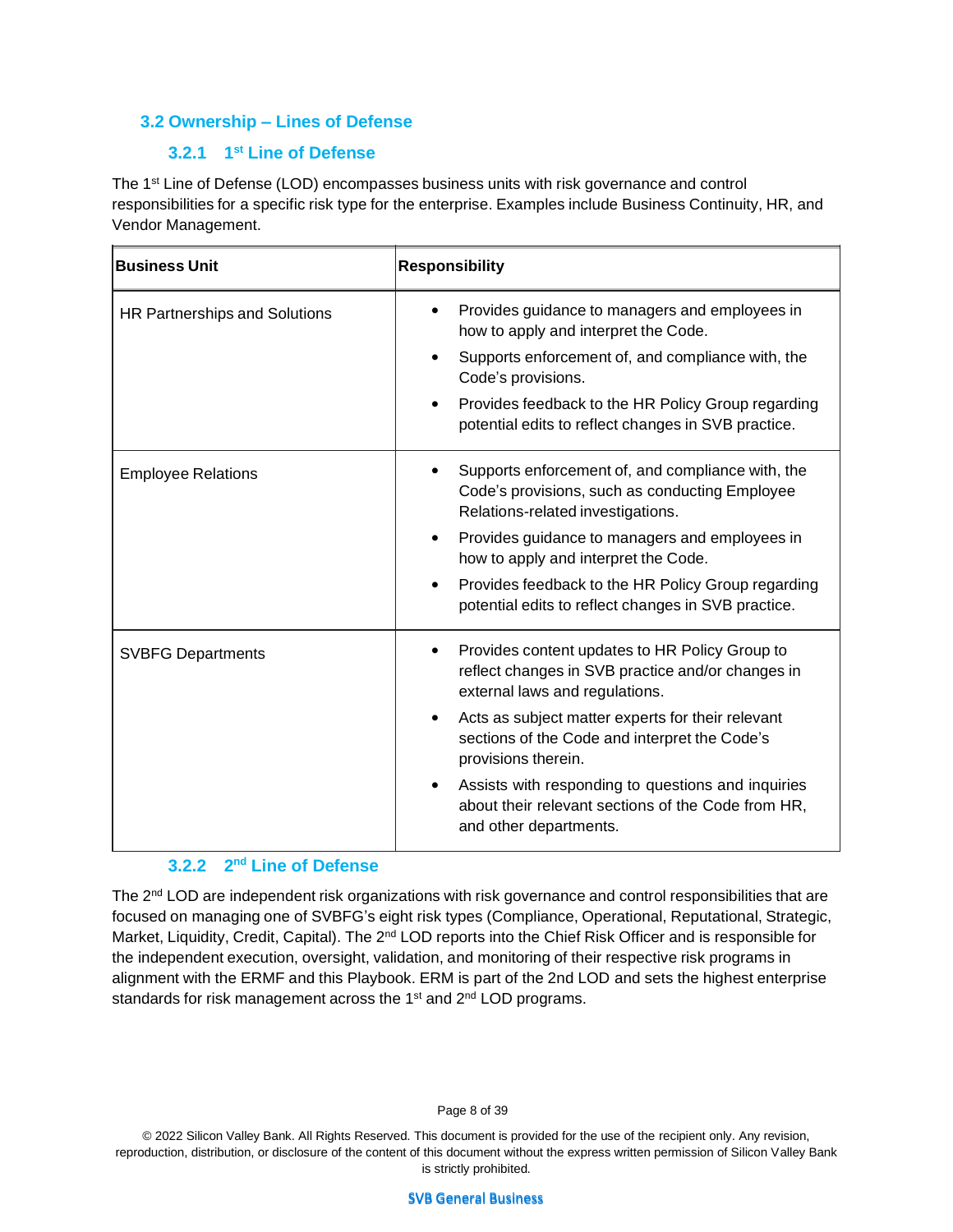| <b>Business Unit</b> | <b>Responsibility</b>                                                                                                                                               |  |  |
|----------------------|---------------------------------------------------------------------------------------------------------------------------------------------------------------------|--|--|
| Compliance           | Oversees compliance with applicable banking<br>regulations, supervisory guidance, and corporate<br>policies.<br>Oversees certain enhanced due diligence activities. |  |  |

#### **3.2.3 3 rd Line of Defense**

As the 3rd Line of Defense, Internal Audit is responsible for ensuring that the 1<sup>st</sup> and 2<sup>nd</sup> LODs operate as intended and provides independent reporting to the Board.

| <b>Business Unit</b> | Responsibility                                                                                                                                                                                          |  |  |
|----------------------|---------------------------------------------------------------------------------------------------------------------------------------------------------------------------------------------------------|--|--|
| Internal Audit       | Reviews and verifies that appropriate conduct,<br>$\bullet$<br>controls, and segregation of duties are in place to<br>support the activities and requirements as prescribed<br>by this Code of Conduct. |  |  |
|                      | Any findings will be reported to the Head of the<br>٠<br>Business Unit for remediation via an agreed<br>Management Action Plan.                                                                         |  |  |

## **3.3 Other Oversight Entities**

Other oversight entities include committees, third-party auditors, external counsel, etc., that have a role specific to this policy (e.g., review, approval, etc.).

| <b>Entity</b> | Responsibility |
|---------------|----------------|
| ' NA          |                |

# **4. Policy**

## **4.1 Policy Administration**

# **4.1.1 Reporting Violations**

You may report violations or suspected violations of this Code of Conduct to your immediate Supervisor, your Group Manager or any people manager, your Human Resources Business Partner, the Employee Relations team, the Chief Human Resources Officer, the General Counsel or any member of the Legal team, or any member of the Executive Committee. You may also send a letter to the Chairman of the Audit Committee of the SVBFG Board of Directors at the following address: SVB Financial Group, 3003 Tasman Drive HC 130, Santa Clara, CA 95054.

Page 9 of 39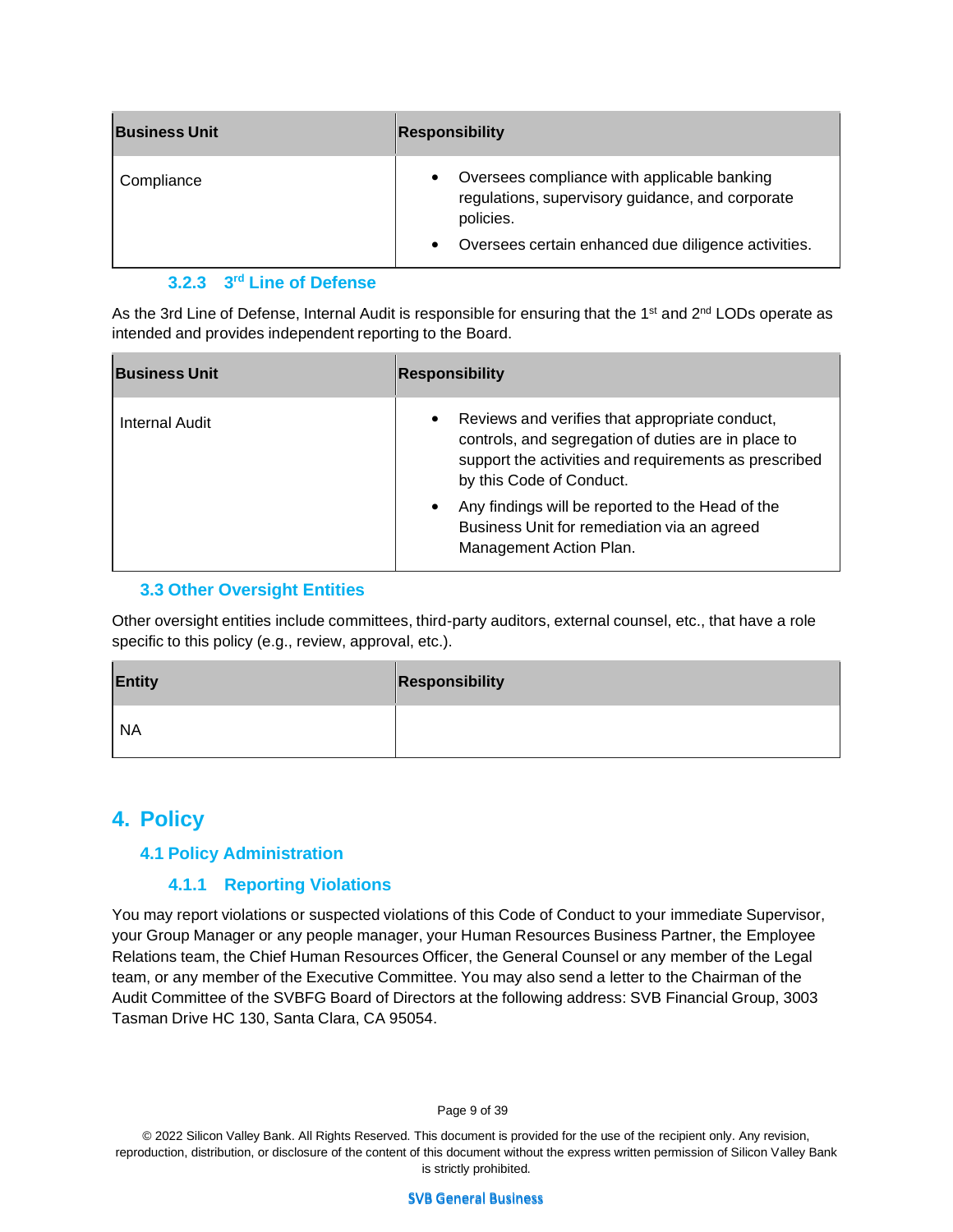Additionally, you may make anonymous and confidential reports of unethical conduct by logging ont[o](http://www.ethicspoint.com/) [www.ethicspoint.com](http://www.ethicspoint.com/) from any computer with access to the Internet or by calling their toll-free Hotline at 866-ETHICSP (866-384-4277). All reports are taken seriously and are promptly investigated.

| <b>SVB "EthicsPoint" Hotline</b>                                         |                                                             |  |  |  |
|--------------------------------------------------------------------------|-------------------------------------------------------------|--|--|--|
| Calls Within U.S. and Canada                                             | 866-ETHICSP (866-384-4277)                                  |  |  |  |
| Calls Outside U.S. and Canada                                            | Dial Country Access Code and 866-ETHICSP (001-866-384-4277) |  |  |  |
| Web Site Submission                                                      | www.ethicspoint.com                                         |  |  |  |
| Available 24 hours a day, 7 days a week<br>ALL CONTACTS ARE CONFIDENTIAL |                                                             |  |  |  |

# **4.1.2 Investigation of Reported Violations**

Upon notification, SVB will coordinate a timely, objective and thorough investigation. We keep complaints as confidential as possible given the circumstances of each matter without sacrificing thoroughness. We expect employees to cooperate fully in any investigation. SVB's policy prohibits retaliation against any employee who provides any information about possible violations. If you are in doubt regarding a potential violation of the Code, contact your Group Manager or your Human Resources Business Partner for clarification.

# **4.1.3 Disciplinary Measures**

Failure to comply with this Code of Conduct may result in corrective action up to and including termination of employment. Managers who condone illegal or unethical conduct by those reporting to them, or who do not take immediate measures to correct the same, will also face disciplinary measures, up to and including termination of employment.

## **4.1.4 Waivers**

Waivers of certain provisions of the Code of Conduct implicating ethical conduct for directors or executive officers may be made only by the Board of Directors, and waivers of these provisions for non-executive Senior Financial Officers may be made only by the Governance Committee. The waivers and the reasons for granting such waivers must be promptly disclosed in the manner and to the extent required by the rules of the SEC and/or the Nasdaq Stock Market or any other securities exchange on which SVB's securities may be listed.

# **4.1.5 Amendments**

SVB is committed to regularly reviewing and updating its policies and procedures, including an annual review. Therefore, the Code of Conduct is subject to modification. SVB shall post the Code of Conduct on The Source and shall make such other disclosures relating to this Code of Conduct required by applicable law or regulation.

Page 10 of 39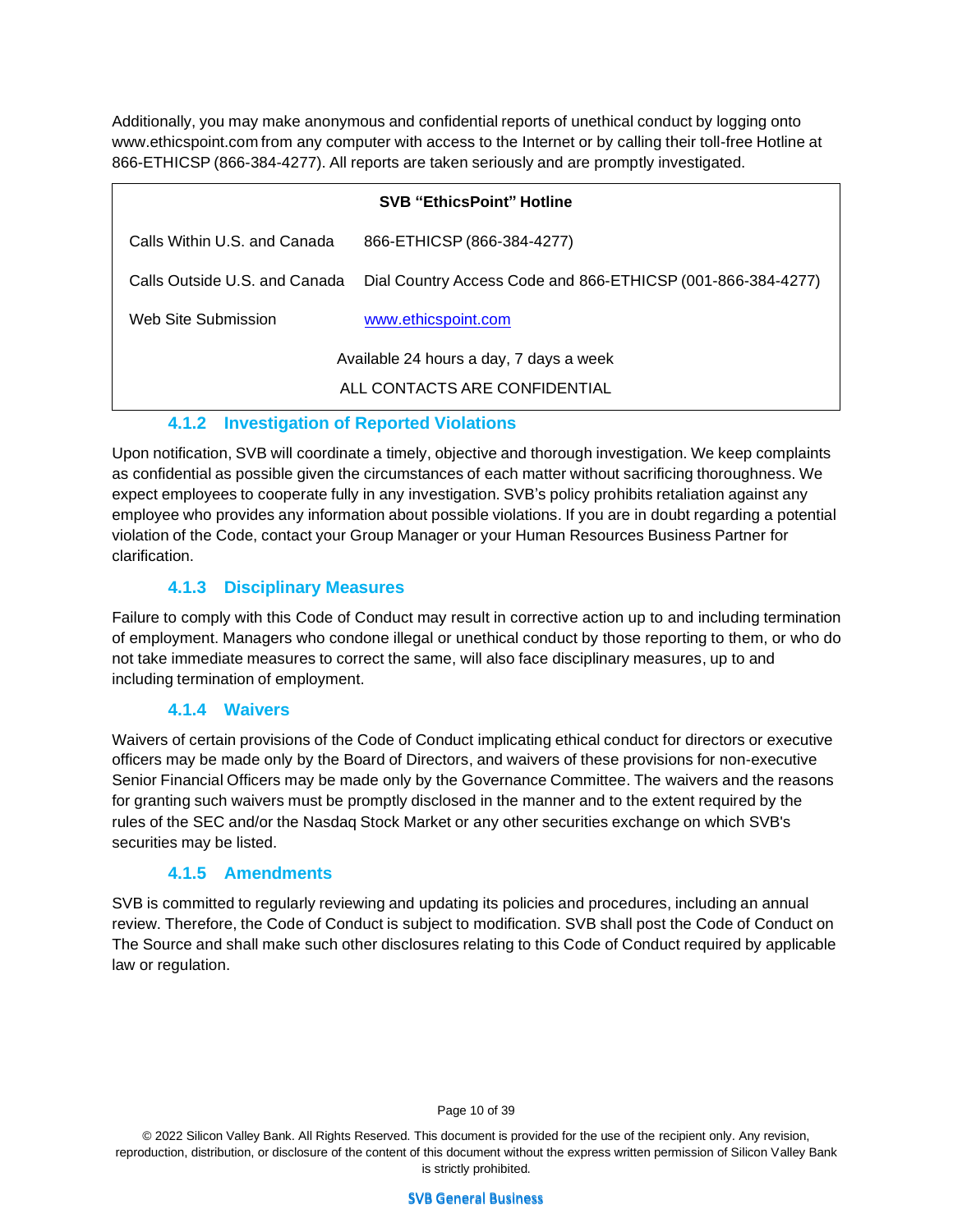#### **4.2 Discrimination and Harassment**

### **4.2.1 Discrimination**

SVB prohibits discrimination based on race, color, race-related characteristics (e.g., hairstyles), age, religion, religious creed, national origin, ancestry, sex, sexual orientation, gender identity, gender expression, sex stereotype, transgender status, marital status, veteran status, military service, medical condition, perceived pregnancy, pregnancy, childbirth and related medical conditions, disability, genetic information or any other classification protected by federal, state, and local laws and ordinances. This Code of Conduct extends to all dealings with applicants, interns, clients, visitors, volunteers, independent contractors, and providers of services or products to SVB.

## **4.2.2 Harassment and Sexual Harassment**

SVB prohibits harassment and sexual harassment. Harassment includes but is not limited to unwelcome verbal, visual or physical conduct creating an intimidating, offensive, or hostile work environment that interferes with work performance. Harassment can be verbal (including slurs, jokes, insults, epithets, gestures or teasing), graphic (including offensive posters, symbols, cartoons, drawings, computer displays, or messaging including but not limited to e-mails, text messages, instant messages, blogs, web postings, and any other form of electronic communication), physical conduct (including improper touching, physically threatening another, blocking someone's way, etc.) that is offensive, denigrates or shows hostility or aversion towards an individual because of any protected characteristic or other malicious conduct including but not limited to humiliating acts, gratuitous sabotage or undermining of another person's work performance. Such conduct violates this Code of Conduct, even if it is not unlawful. Sexual harassment includes, but is not limited to, unwanted sexual advances, requests for sexual favors, or visual, verbal, or physical conduct of a sexual nature that creates an intimidating, offensive or hostile work environment. Sexual harassment in the workplace will not be tolerated, regardless of whether it is from co-workers, managers, or persons doing business with SVB or other third parties.

"Work environment," as used in Article 4.2 includes, but is not limited to home offices, any SVB-owned or leased property including SVB vehicles or parking areas, sites of SVB-sponsored work events, any client or vendor location while on SVB business, whether in person or virtual and any other locations where SVB employees are gathered for work-related reasons.

## **4.2.3 Defining Harassment and Discrimination**

It is not possible to provide a definitive list of prohibited behaviors. However, examples of inappropriate behavior include: disparaging remarks or jokes directed at sex, race, ethnicity, gender or other personal characteristics; sexual advances; displays of offensive objects or pictures; or threatening harm to someone. Consider the following guidelines if you have questions about what is considered acceptable conduct:

- Treat everyone with respect, dignity and courtesy.
- Ask yourself if you would say or do the same thing if a loved one were standing next to you.
- Do not make a comment, tell a joke, or behave in a way unless you know it will not be offensive to co-workers who can observe you.
- Do not assume that your behavior is acceptable simply because no one has objected to it.

#### **4.2.4 Responding to Harassment or Discrimination**

Anyone that performs work for SVB, as well as external parties that interact with SVB (e.g., vendors, contractors, clients), can report concerns of harassment or discrimination at any time. This includes

Page 11 of 39

© 2022 Silicon Valley Bank. All Rights Reserved. This document is provided for the use of the recipient only. Any revision, reproduction, distribution, or disclosure of the content of this document without the express written permission of Silicon Valley Bank is strictly prohibited.

**SVB General Business**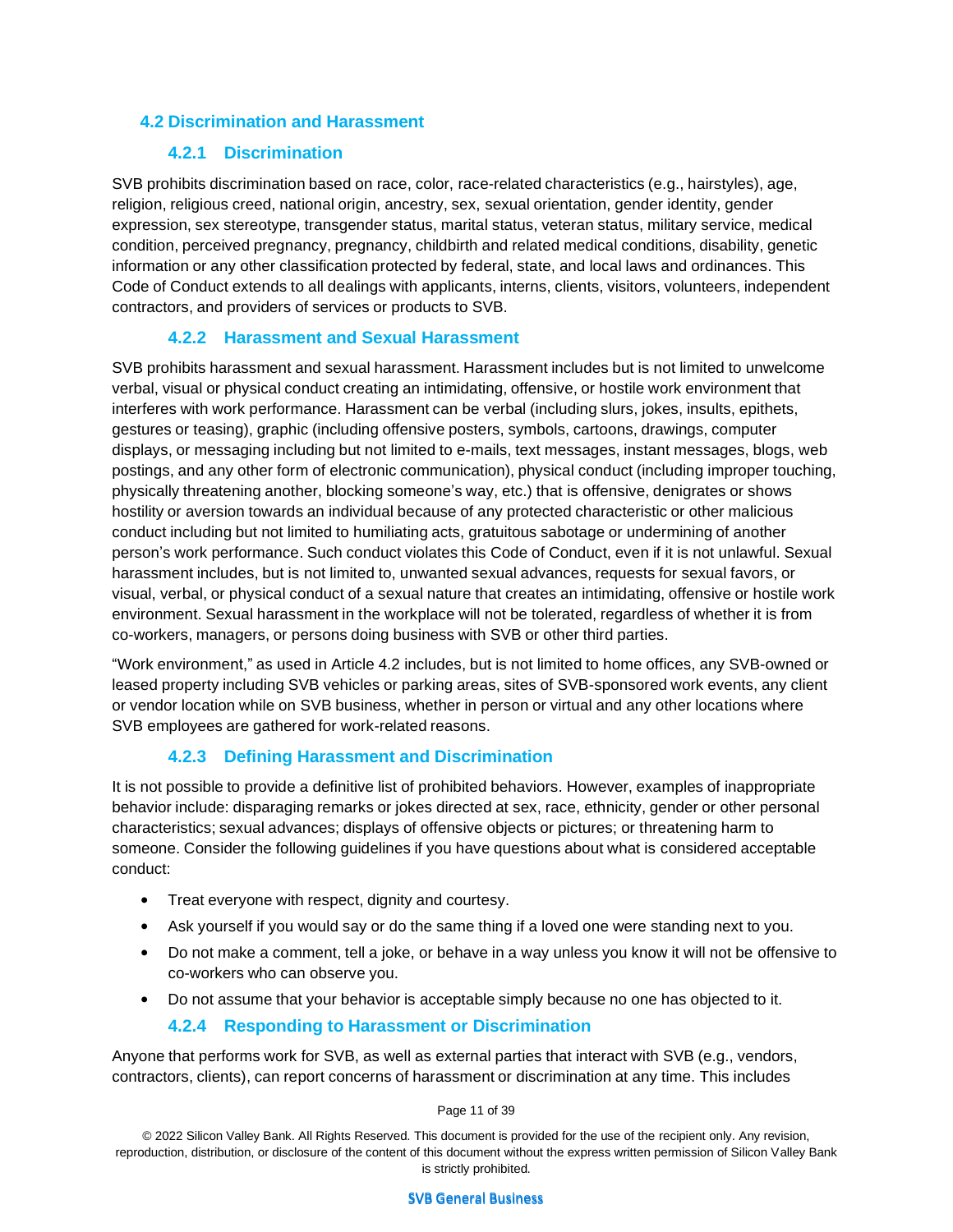situations where you may be a bystander or witness to such behavior, even if the behavior is not directed at you. Many potentially uncomfortable situations can be resolved quickly by communicating directly with the person whose behavior you believe is inappropriate. If, and only if, you feel able to do so, tell the other person that their conduct makes you feel uncomfortable and ask them to stop. If you are uncomfortable speaking to the person directly or if the behavior continues after you have spoken to them, then you must immediately report their behavior to any of the following individuals:

- Your immediate Supervisor
- Your Group Manager or any people manager
- Your Human Resources Business Partner
- The Employee Relations team
- The Chief Human Resources Officer
- The General Counsel or any member of the Legal team
- A member of the Executive Committee

In the event any such behavior involves an officer of the Company, you should consider reporting the matter directly to the Chief Human Resources Officer, General Counsel or the Board of Directors. All such reports will be investigated and appropriate action will be taken to prevent any further harassment or discrimination. Refer to "POLICY ADMINISTRATION - Reporting Violations" for further information.

# **4.2.5 Retaliation**

SVB does not tolerate any retaliatory behavior against anyone who has reported perceived harassment or discrimination, or who participates or cooperates in any way in an investigation of such a reported violation. SVB also prohibits retaliation against employees for requesting religious or disability accommodation or leaves of absence, or against family members perceived to be involved in legally protected conduct. As with concerns of harassment or discrimination, employees who believe they may have been retaliated against should report their concern per Section 4.1.1 above.

Please refer to the SVB US Employee Handbook for more details.

# **4.3 Other Prohibited Conduct**

## **4.3.1 Compliance with Laws**

In conducting the Company's business, SVB requires that employees are familiar with and comply with all applicable laws and regulations of the countries in which SVB operates. SVB is required by law to report suspicious activity, including violations of criminal laws to law enforcement agencies. Because laws and regulations are often complex, employees are encouraged to consult the Legal and Corporate Compliance Departments with any questions or concerns.

Dishonest and fraudulent acts by SVB employees, officers, or directors may be crimes punishable by fines and/or imprisonment. Examples of activities prohibited by law include, but are not limited to, the following:

- Intentionally failing to make Currency Transaction Reports.
- Structuring a transaction to evade reporting currency transactions.
- Stealing, embezzling, or misapplying corporate funds or assets.
- Using threats, physical force or other unauthorized means to collect money.

#### Page 12 of 39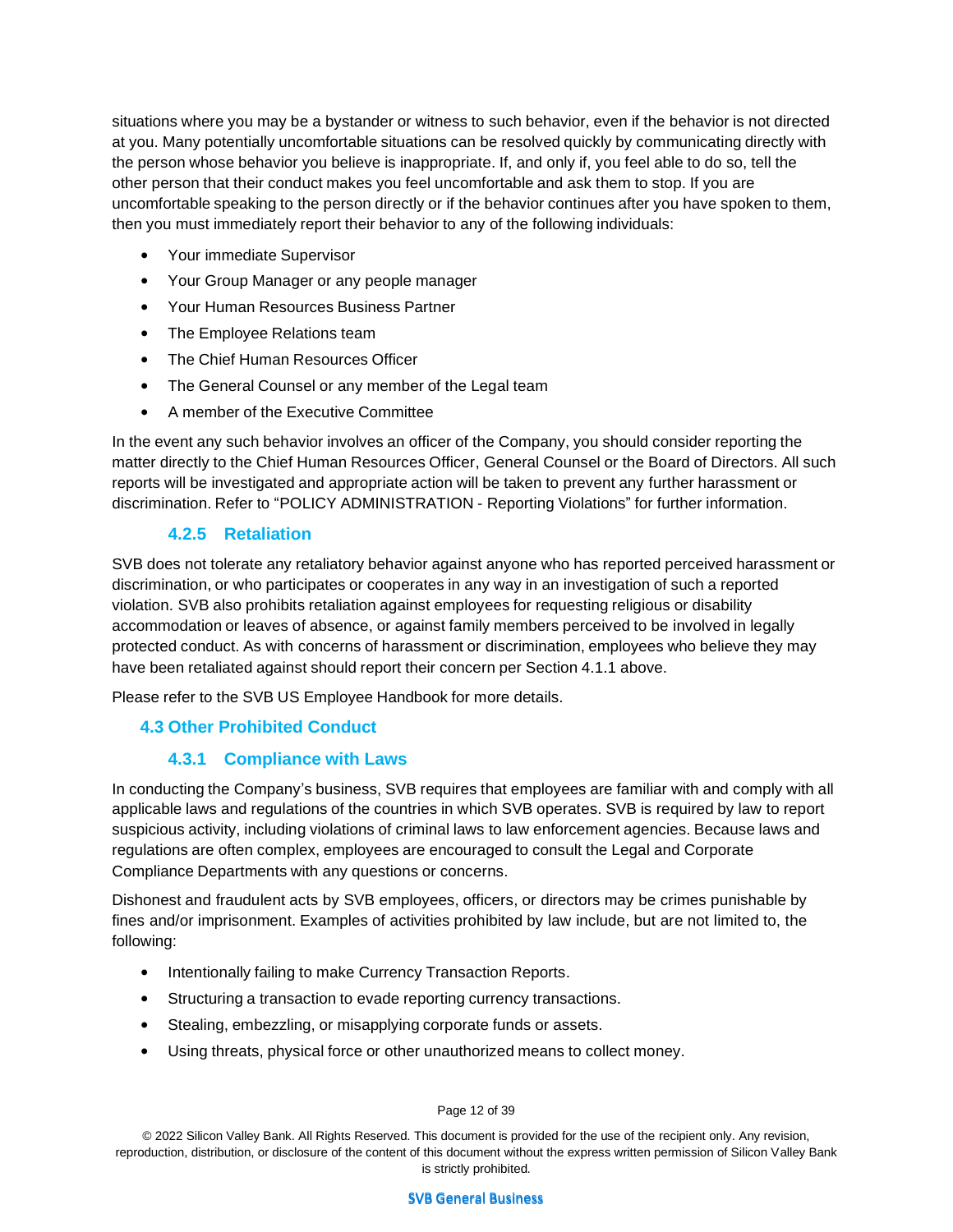- Issuing unauthorized obligations (such as certificates of deposit, notes, or mortgages) or making false entries.
- Making a loan or giving a gift to a regulator who has the authority to examine SVB.
- Using a computer or any other means to gain unauthorized access to the records of a client or employee.

Using a computer or any other means to obtain or disclose, private, confidential or trade secret data or information for competitive or other unauthorized purposes.

Using a computer or any other means to divert or transmit to any third party or off-site storage facility any private, confidential or trade secret data or information for competitive or any other unauthorized purposes.

Using a computer or any other means to disclose any private, confidential or trade secret data or information belonging to SVB or its customers to any third party for any unauthorized purpose.

Violating the U.S. Federal Electronic Communications Privacy Act, Electronic Communication Storage Act, Computer Fraud and Abuse Act, or any other applicable law governing the safekeeping of electronically stored private, confidential and/or trade secret information.

Concealing or misapplying any of SVB's assets or funds.

Loaning funds to, or depositing funds with, third parties with an understanding that the party receiving such funds will make a loan or pay any consideration to the employee.

Participating in a fraudulent transaction.

Participating in fraudulent insolvency.

Making or delivering any guaranty or endorsement on behalf of SVB, whereby SVB becomes liable upon any of its discounted notes, bills or obligations in an amount that is greater than SVB's legal lending limit.

Making or maintaining (or attempting to make or maintain) a deposit of SVB's funds with any other corporation where there is a condition or understanding (either express or implied) that the corporation receiving the deposit would make a loan or advance, directly or indirectly, to any director, trustee, officer or employee of SVB.

- Slandering or libeling SVB by willfully or knowingly making, circulating, or transmitting to another/others any statement or rumor (written, printed or by word of mouth), which is untrue, and is directly or by inference derogatory to the financial condition of SVB, or that affects the solvency or financial standing of SVB, or who knowingly counsels, aids, procures, or induces to start, transmit or circulate any such untrue statement or rumor.
- Arranging, paying and/or receiving bribes, including any prohibited under any anti-bribery or anticorruption laws, rules, or regulations applicable to SVB and its employees, including, but not limited to, the United States Foreign Corrupt Practices Act, and the UK Bribery Act.
- Disclosing a Suspicious Activity Report ("SAR"), or information revealing the existence or nonexistence of information related to a SAR or a possible SAR, to any person involved in the transaction, to any person other than FinCEN or an appropriate law enforcement agency, or federal banking agency, or to another employee of SVB that is not employed within the Financial Crimes Risk Management Department, Corporate Compliance Department, or Internal Audit Department.

Page 13 of 39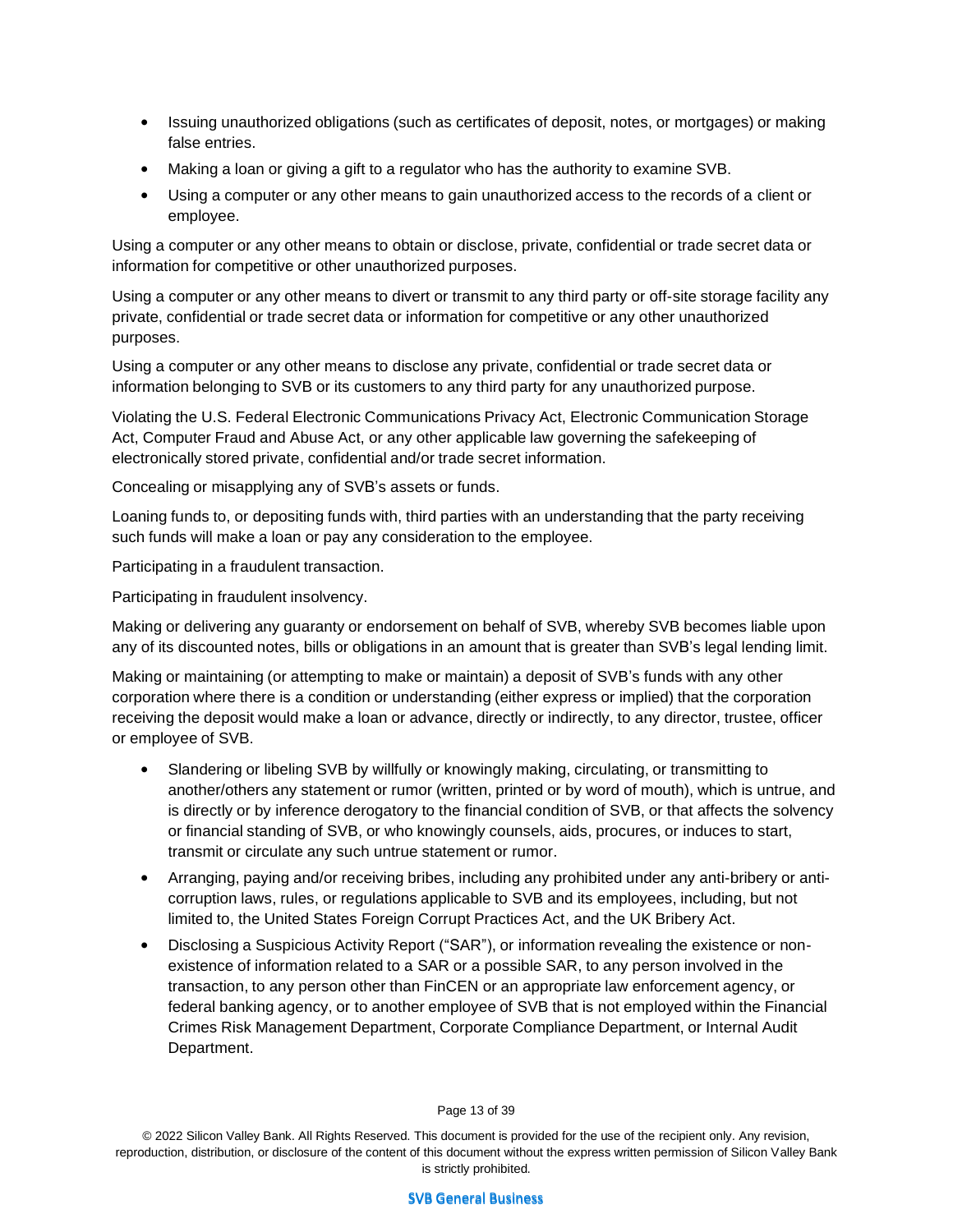- Facilitating tax evasion by SVB, SVB vendors, clients or employees under any rules or regulations applicable to SVB. This includes, but is not limited to, any prohibited actions under the U.K. Criminal Finances Act (2017).
- Altering or modifying trademarks in any way or infringing on the patents of others.
- Knowingly extending loans to Regulation O insiders without required approvals and or on terms that are more advantageous than those offered to similarly situated borrowers that are non-Regulation O insiders.
- Conspiring with others to engage in any action that would violate this Code of Conduct.

In cases where criminal activity results in conviction, SVB reserves the right to pursue full restitution as a remedy.

# **4.4 Political Activities**

# **4.4.1 Personal Activities**

SVB believes that it is important for every person to take an active interest in political affairs, and employees are encouraged to exercise their voting rights. SVB does not take into consideration employees' political views or affiliations, nor does it in any way discriminate on the basis of these views. However, personal political activities must not be conducted during work hours (other than voting) and must not involve the use of SVB equipment, supplies, or facilities. If you are engaged in personal political activity, you must make it clear that your participation is not as a representative of SVB. You may not make personal political contributions (whether in cash, goods, or services or using an SVB-business credit card) on behalf of SVB. If SVB deems it appropriate to take a public position on issues, it will designate specific individuals to speak on its behalf.

# **4.4.2 SVB – Funded Political Contributions**

Political contributions funded by SVB are subject to a separate policy, which includes the requirement to publicly disclose certain contributions. Any political contributions utilizing SVB funds must be precleared in advance by the Chief Executive Officer or the General Counsel. (Personal political contributions or contributions approved by SVB's Political Action Committee do not need to be precleared.)

# **4.4.3 SVB Capital**

SVB Capital is subject to additional restrictions on political contributions related to managing funds for public pensions. If your work at SVB involves fundraising, managing or investing for SVB Capital's funds or managing others who perform those activities, or if you are a member of the SVB Capital Operating Committee or any investment or advisory committee for an SVB Capital fund, then you must first notify and obtain advance written approval from SVB's Legal Department before making any U.S. state or U.S. local campaign contributions. All information will be kept strictly confidential and not disclosed outside of Legal Department personnel responsible for assuring compliance.

## **4.5 Personal Solicitations**

SVB believes employees should not be disturbed or disrupted in the performance of their job duties. For this reason, solicitation of any kind by one employee of another employee is prohibited while either person is on working time. Working time includes the time during which any of the employees involved are actually scheduled to work, and does not include scheduled rest periods, meal breaks and other specified times when employees are not expected to be working. Solicitation by non-employees at an SVB office is prohibited at all times. Distribution of advertising material, handbills, or printed or written

Page 14 of 39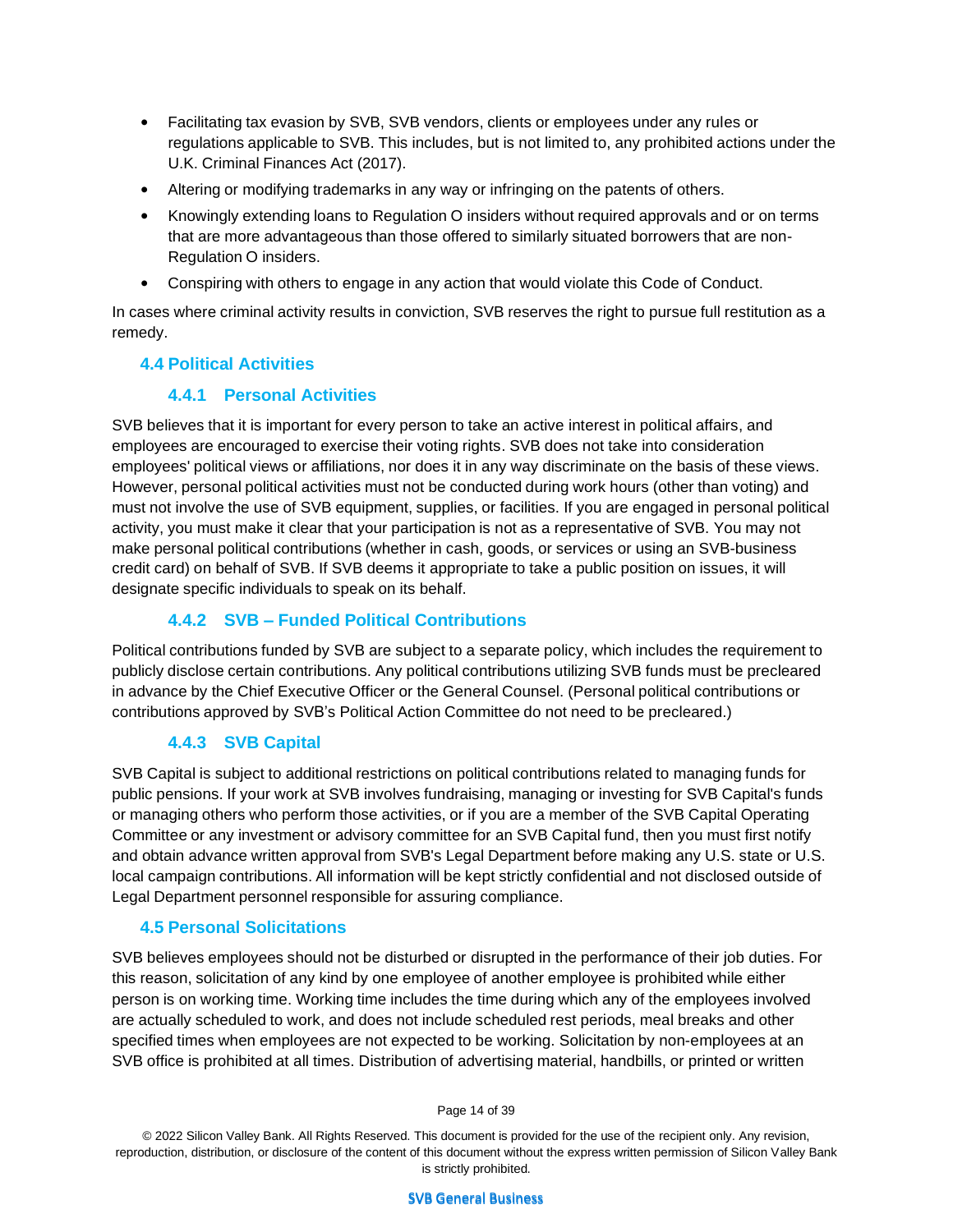literature of any kind in working areas of the Company is prohibited at all times. Distribution of literature by non-employees at an SVB office is prohibited at all times.

However, it is permissible to sell items in support of children's, community or charitable groups as long as fellow employees do not feel pressured, and as long as doing so does not interfere with SVB's business.

### **4.6 Conflicts of Interest**

### **4.6.1 Ethical Conduct**

You may encounter situations that require you to make an ethical judgment and, in such situations, SVB requires you to conduct yourself in a manner that is fair, reasonable and honest while using our best judgment. SVB requires you to act within the following boundaries:

## **4.6.2 Interests in Competitors, Suppliers and Customers**

In order to avoid real or perceived conflicts of interest:

- You may not hold or obtain a financial interest in:
	- o a privately held client or prospective client
	- $\circ$  a privately held company, competitor, or supplier in the business niches that SVB serves, or a venture capital or private equity fund in the business niches that SVB serves
- You may not hold or obtain more than a 2% equity or other financial interest in a publicly traded company in the business niches that SVB serves or that is a competitor (e.g., another bank) or supplier.
- If you are on a client's or prospective client's account management team (including, but not limited to, relationship managers, regional managers and credit officers) or if in the normal course of your job duties you make decisions regarding a client or supplier such as procurement or account management decisions, then you are considered a "Client Decision-maker" and may not hold or obtain a financial interest in such client, prospective client or supplier, even if it is publiclytraded.
- In addition, if you are a Client Decision-maker and have a pre-existing investment in a company that becomes a client or supplier, then you must contact your manager and the Chief Human Resources Officer and may need to either divest your interest in such company or cease handling any business for SVB involving such company.

Under some circumstances, the foregoing types of investments may be permitted on a case-by-case basis, but only with the advance written approval of your manager and the Chief Human Resources Officer and, in the case of Senior Financial Officers (as defined below), with the written approval of the Chief Human Resources Officer and General Counsel. You are encouraged to address any questions or requests for approval of an exception to this standard to the Chief Human Resources Officer.

## **4.6.3 Related Employees and Conflict of Interest**

You have a duty to:

- Avoid situations that may affect your ability to carry out your duties in an independent and objective fashion.
- Disclose to your supervisor or Human Resources personal situations that could compromise your ability to perform your duties impartially. Examples of circumstances that should be promptly disclosed include any current or prior family, or personal/romantic relationships with any of your

#### Page 15 of 39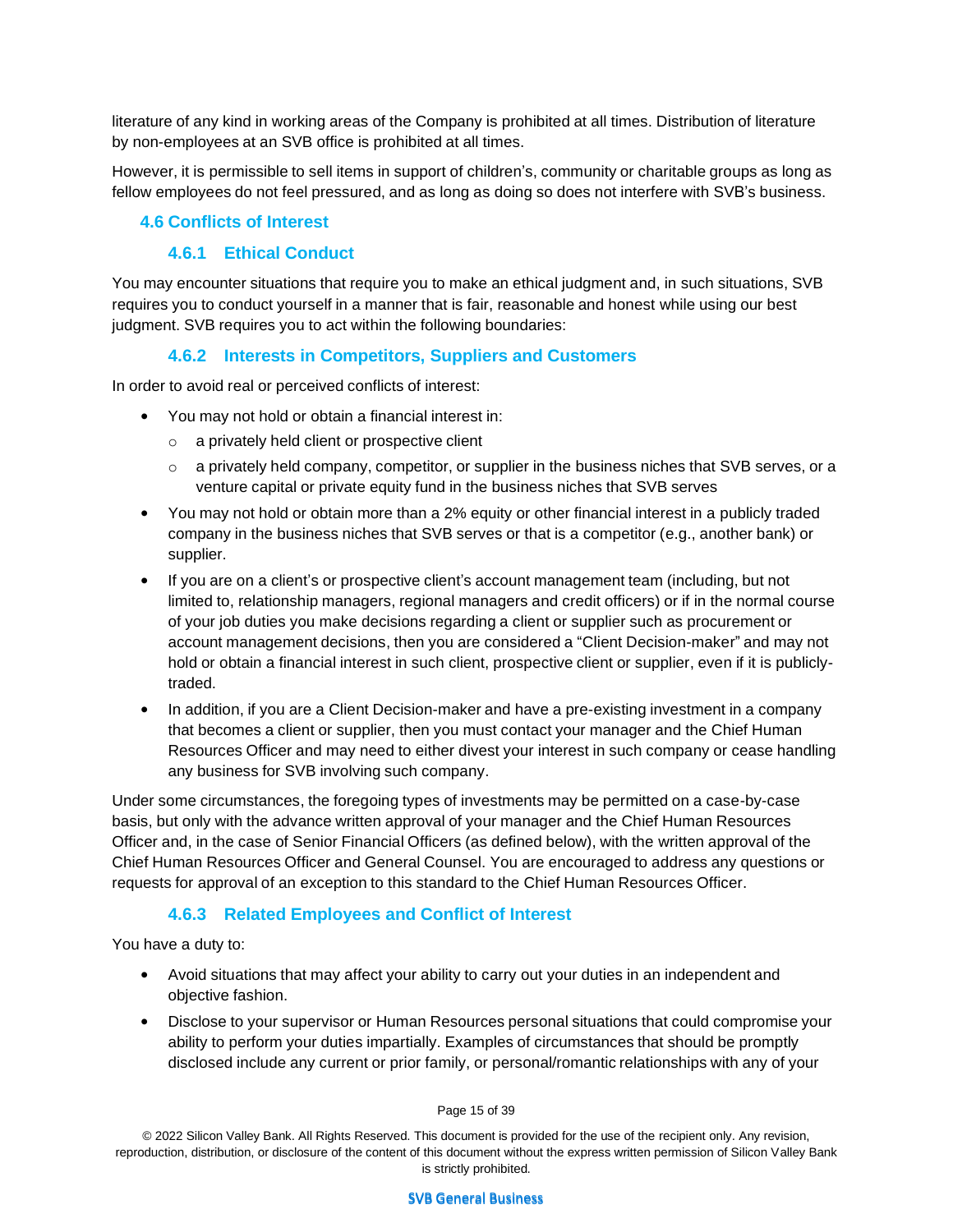current or proposed direct or indirect reports, co-workers and/or contractors who support your area.

You must avoid initiating or approving personnel actions affecting rewards or discipline of employees or applicants where there is, or has been, a family relationship or a personal involvement.

# **4.6.4 Use of Bank Property**

You may not use SVB property, facilities, or equipment for personal gain. You may not operate a private business from Company grounds, on Company time, or with Company materials, equipment or resources. You may not knowingly receive or take any SVB property with the intention of defrauding SVB. This includes causing entries to be omitted or making additional entries into SVB books and/or accounts. No Director, Officer, or Employee of SVB may purchase or sell (either directly or indirectly), or be interested in the purchase or sale, from SVB of any of SVB's assets or obligations, without the prior written approval from the Chief Compliance & BSA Officer, for an amount less than market or book value.

# **4.6.5 Loan Applications**

Loan applications submitted to lending officers by relatives or close personal friends (or entities controlled by relatives or close personal friends) should be submitted to other lending officers of equal or higher position for processing and approval. This Code of Conduct also applies to processing and approving overdrafts and waiver of service fees.

# **4.6.6 Personal Investments**

You may not make an investment as a result of an opportunity that arises out of your professional relationship with a client, prospective client or venture capital fund. Covered employees as defined in the Employee Personal Trading Policy, including employees who are licensed with SVB's broker-dealer and investment advisor entities, are subject to additional restrictions. These covered employees must preclear all trades and are subject to ongoing monitoring and review by the Control Room.

# **4.6.7 Perception of Impropriety**

You must avoid any actions that can be perceived as improper or unfair in dealing with customers, suppliers or any other person. Similarly, you must avoid any actions that constitute or can be perceived as using your position for self-dealing or to advance the interests of a family member or friend.

## **4.6.8 Business Courtesies**

Giving or receiving common courtesies (such as business meals) usually associated with ordinary business practice is acceptable. However, in any such dealings, you should not request, accept, offer to give or give anything of value, the express or implied purpose or result of which is to influence the bona fide business relationships between SVB and such person or entity.

# **4.6.9 Gifts and Entertainment**

SVB recognizes that the giving and receiving of gifts and entertainment can play a part in developing and maintaining business relationships. Employees are encouraged at all times to ensure that their activities in this area comply with the United States Foreign Corrupt Practices Act, the U.K. Bribery Act 2010 (see further the SVBFG Anti-Bribery and Corruption (ABC) Policies), and also align with the following key principles:

Page 16 of 39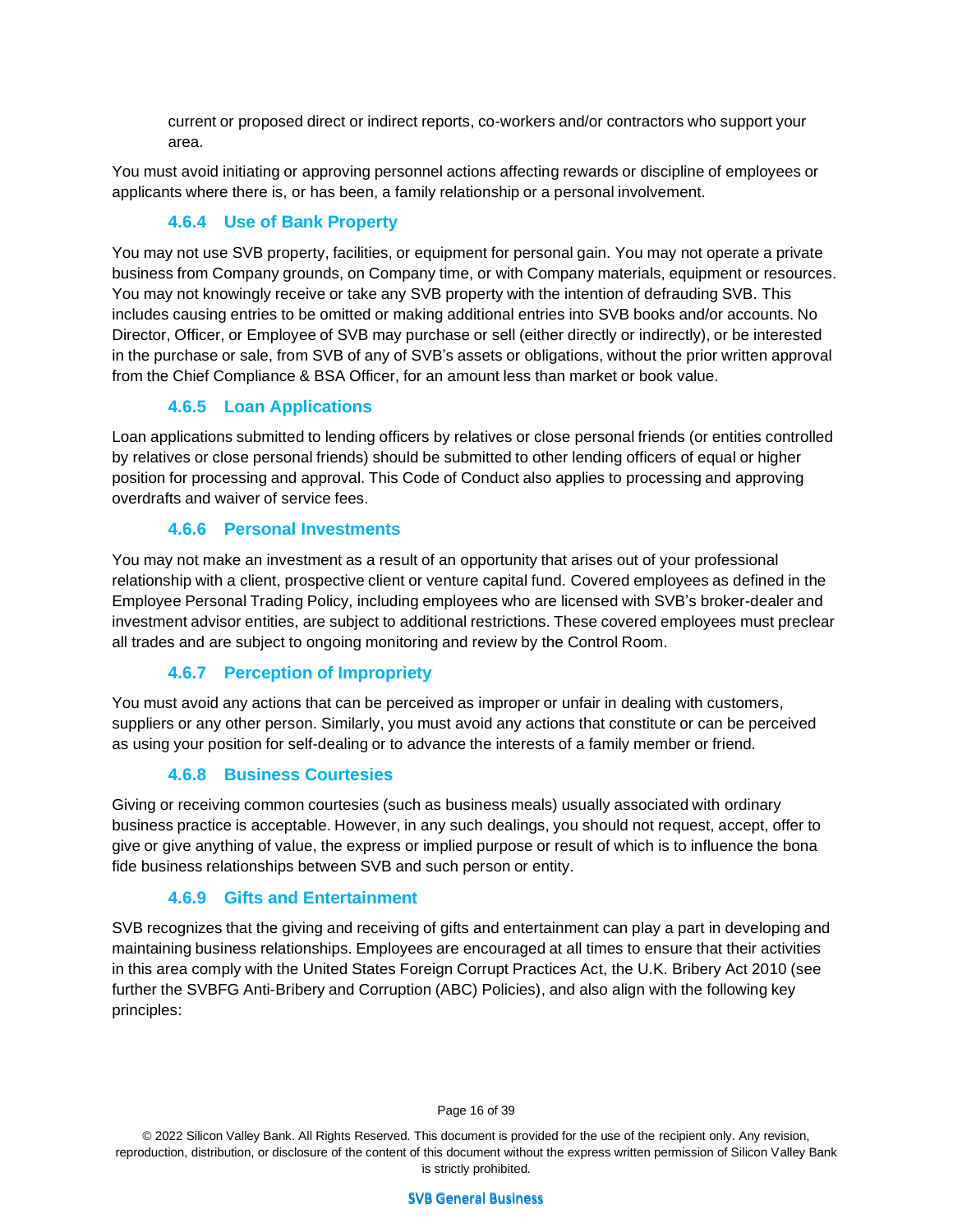- Ensure that the intent or purpose behind the gift or entertainment activity is open and honest and aligns with SVB Values. Anything that is designed to improperly influence a business relationship or to bribe another not only contravenes SVB Values but may also be illegal.
- Adhere to the SVB Employee Travel & Expense Policy, which provides specific guidelines on business development-related events, gift and entertainment limits. Guidelines are up to \$500 for a single item, and \$1000 annually to any one third party, with no more than four gifts to any one individual or organization annually. Most gifts should fall in the \$100 – \$150 range. Gifts at the \$250 level may be given occasionally and those at the \$500 level should be on an exception basis only.
- When engaging in gift and entertainment giving activities, you must take into consideration the actual value of the gift or event, and follow the recommended guidelines, regardless of whether the cost to SVB is substantially below those thresholds.
- Timing is also relevant. You should never give or receive gifts and entertainment during the process of bidding, in the waiting period for renewal of a contract, or at a time when negotiations are going on.
- You may receive gifts or entertainment with a maximum retail value of \$500 (\$1000 annually from any one third party), with no more than four gifts from any one individual or organization annually excluding gifts from regulators or other government official who have authority to examine SVB, which are never permitted.
- These limits apply to gift and entertainment practices worldwide, including in SVB's international locations, other than gifts and entertainment purchases in Europe. Due to the cost of living in these locations, limits are stated in local currency e.g., £500 and £1000 annually (UK), €500 and €1000 annually (members of the Eurozone), or the relevant EMEA currency based on a spot rate of exchange for €500 and €1000 annually, respectively.
- Exceptions to either the giving or receiving guidelines above will be reported to the Head of the Audit Committee.
- When representing SVB internationally, exercise appropriate local discretion and abide by local law and customs. The attached Appendix provides additional information on local business practices and customs in each of SVB's international locations.
- Giving or receiving gifts to or from a regulator who has the authority to examine SVB is strictly prohibited.
- Gifts in the form of cash payments or cash equivalents are prohibited, regardless of amount, unless you have obtained advance approval from a member of the Executive Committee. This includes referral fees from SVB clients, vendors or third parties.

("Cash equivalents" refer to items such as gift cards or coupons that may be used in lieu of cash at a variety of vendors, for different kinds of products or services e.g., an American Express or department store gift card. Gift cards or coupons tied to a specific vendor or product, such as a Starbucks gift card may be acceptable, as the product or service is defined and limited in scope.)

In addition to the above, employees who are licensed with SVB's broker-dealer and investment advisor entities are subject to more conservative gift and entertainment limits. If you have questions, please contact the Corporate Compliance Department.

Employees must seek guidance from their manager if, after reviewing the policies and appendices referenced above, they are uncertain whether their activities are in compliance.

#### Page 17 of 39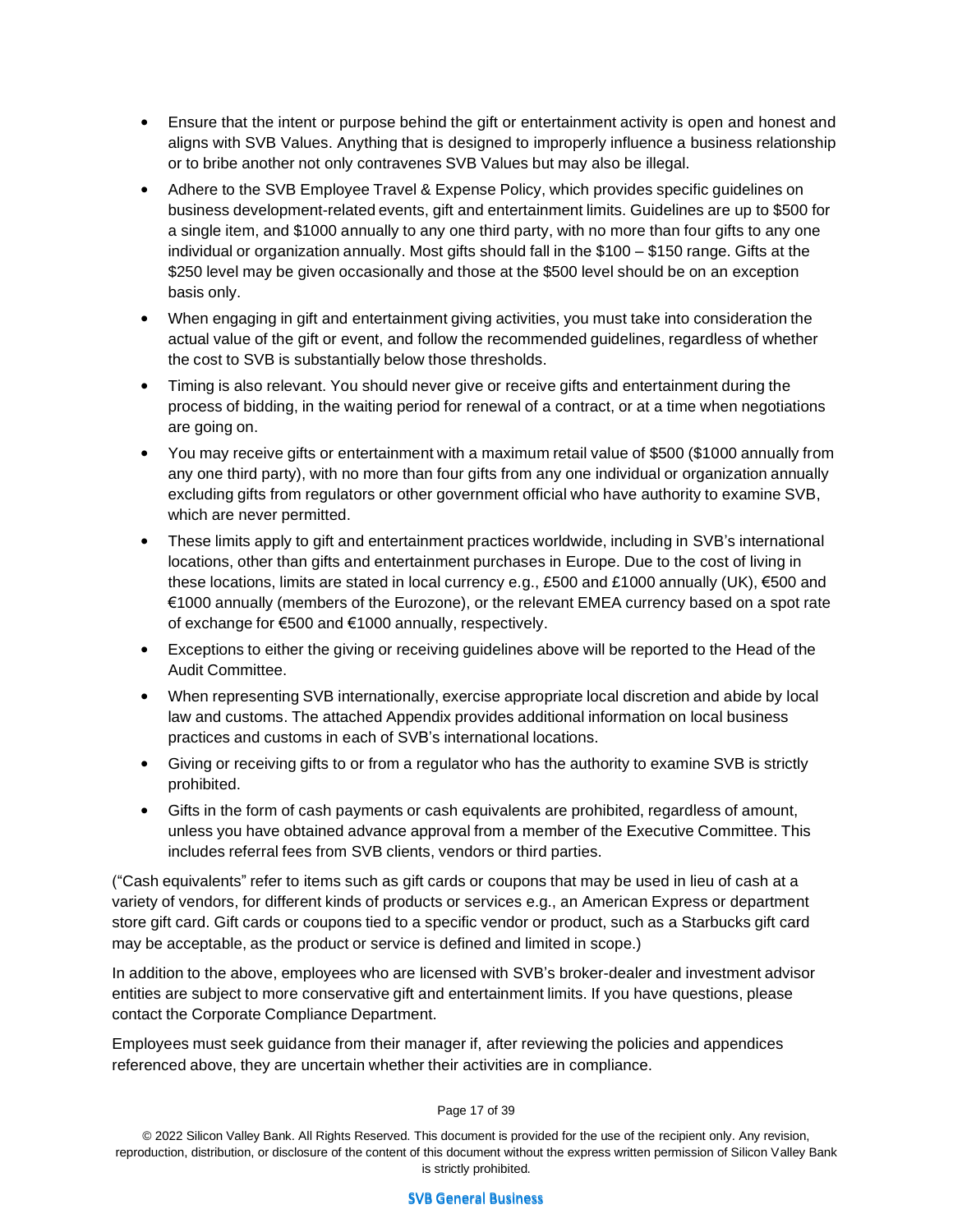A NOTE ON GIFTS FOR SVB EMPLOYEES: Gifts to SVB employees that are paid for (or reimbursed by) SVB should be rare, and shall be governed by the rules set out in the SVB Financial Group Travel and Expense Policy. Generally, such gifts should be given only in the case of significant life events such as weddings, new babies or serious illness, and should be limited to items having a value of \$75 or less.

Outside of the current compensation structure for Officers, Directors and Employees, you may not request or receive (or consent to receive) any commission, gratuity, emolument, property or anything of value for your own benefit in return for procuring (or seeking to procure) for any person any product or service offered by SVB. Furthermore, you may not request or receive any commission, gratuity, emolument, property or anything of value for your own benefit in return for permitting an SVB client to overdraw an account with SVB or to receive any other form of preferential treatment.

Employees in certain lines of business or affiliates of SVB may be subject to more restrictive requirements regarding Gifts and Entertainment. Where applicable, employees must follow the more restrictive requirements relating to annual limits and other guidelines including recordkeeping requirements.

## **4.6.10 Alcohol at SVB**

SVB recognizes that in many countries, serving and consumption of alcohol is a common feature of certain business events and/or entertainment. Conversely, in countries where serving and consumption of alcohol is considered offensive to local norms and customs, and/or expressly prohibited by law, SVB employees are expected to respect and comply with such norms and regulations.

Prior management approval is required to serve alcohol at SVB or SVB-sponsored functions. SVB expects all employees to exercise discretion and professional behavior at all times (i.e., at any and all business events, SVB-sponsored or otherwise). All SVB managers are further expected to ensure that any internal SVB activities and events (whether offsite/onsite, in person/virtual or group/1:1) follow these same guidelines. In particular, managers in small group/1:1 offsite meetings with employees must always be mindful that no employee should feel pressured to consume alcohol. Managers are encouraged to consider alternate timings for such events (e.g., lunch, coffee), so as to minimize the likelihood that consumption of alcohol is even an issue. SVB employees must always maintain professionalism. Use of alcohol (or other substances that can alter one's perception or judgment) is never an excuse for inappropriate or embarrassing behavior. In particular, SVB expects all employees to take particular care and to follow all legally required limits when business activities may involve their drinking and subsequent driving.

SVB expects all employees to behave in a respectful and professional manner at all times. Conduct which reflects poorly on SVB, whether internally, externally or both, will not be tolerated. Please refer to the "Conduct and Performance Expectations" section of the SVB U.S. Employee Handbook for more details.

## **4.6.11 Outside Employment**

You are expected to devote full-time attention, loyalty and energy to your work with SVB. While your participation in social, educational, and charitable activities is encouraged, you should avoid any significant outside employment that could interfere or conflict with your commitment to or the quality of your work at SVB as well as employment in positions or establishments that could result in negative publicity, adverse public reaction and/or give rise to a conflict of interest between you and SVB. SVB's policy requires that you obtain the prior written consent of your Group Manager and the Chief Human Resources Officer before accepting outside employment that would require a significant amount of your time or otherwise conflict with your duties on behalf of SVB.

Page 18 of 39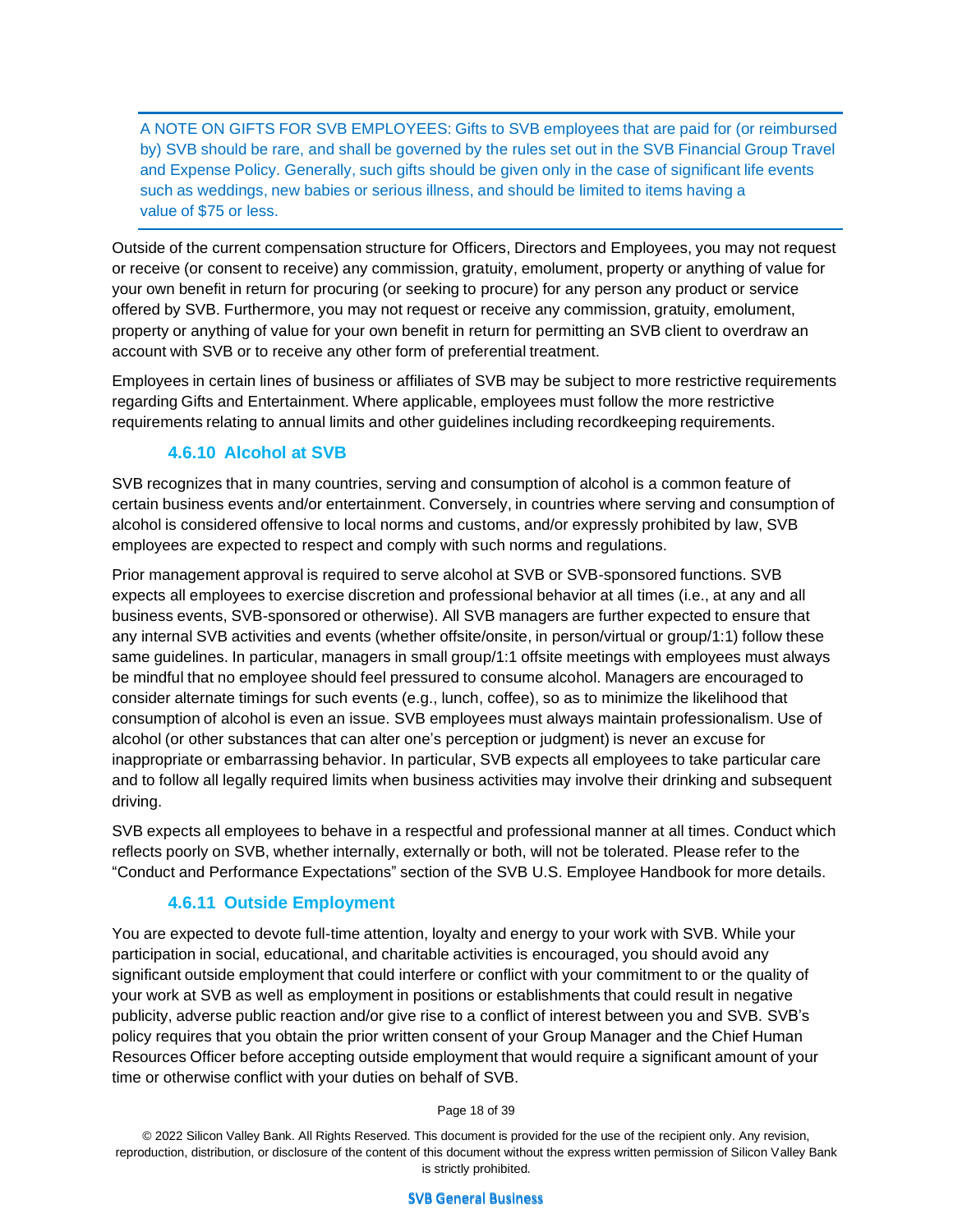#### **4.6.12 Other Outside Positions**

You may not serve as an officer, director, advisory director, honorary director, committee member, or in any management position of an outside business organization (including not-for profit organizations) without the prior written approval of your Group Manager and the Chief Human Resources Officer. You may not serve as an officer, director, advisory director, honorary director, committee member, or in any management position for an SVB client without also obtaining the prior written approval of the CEO. Further, under our Management Interlocks Policy, management officials of SVB, including directors, senior executive officers and branch managers, may not serve as a management official of any other depository organization.

#### **4.6.13 Senior Financial Officers**

In addition to the restrictions above, SVBFG's Chief Executive Officer, Chief Financial Officer, principal accounting officer or controller, or persons performing similar functions (collectively, "Senior Financial Officers"), are required to disclose any material transaction or relationship that could reasonably be expected to give rise to a conflict of interest or the perception of a conflict of interest. Disclosures should be made to the Chief Human Resources Officer and the General Counsel.

#### **4.7 Information User Responsibility**

All employees, independent contractors, vendors or consultants provided with access to the SVB network or access to SVB data, including Confidential or Restricted data ("SVB Information") have a responsibility to understand and adhere to the SVB Security Policy, SVB Data Loss Prevention (DLP) Policy and the SVB Privacy Policy, available on The Source. Any employee, intern, independent contractor or provider of services or products who violates any aspect of the Security Policy, DLP Policy, Privacy Policy, or any of its related policies, standards, or guidelines, may be subject to disciplinary action, up to and including termination of employment or contract. You have an obligation to report all privacy or security incidents to the SVB Privacy Office, through the appropriate means. Security and privacy incidents are taken very seriously at SVB and you are required to cooperate to remediate incidents immediately when asked to do so by your manager or the Privacy or Security Office.

SVB provides system and network resources for the purpose of fulfilling job-related duties. Employees are responsible for their use of any SVB assets or SVB information systems. The SVB network, information systems, electronic communications (e.g., email, instant messaging, printing, etc.) and access to the Internet is intended to support SVB business and as such all activity and communications conducted on or through SVB computers, equipment, systems or networks may be monitored without notice to ensure compliance with security policies, safeguard against fraud or inappropriate access to information and appropriately respond to security incidents. Since the protection of personal data, sensitive financial and other bank-confidential information is of the highest priority to SVB, the Company may deploy applications, systems, or hardware designed to monitor and protect sensitive data without prior notice.

## **4.7.1 Internet Use**

Since SVB's network is intended primarily for business use, excessive personal use during working time is prohibited, as is other usage that may interfere with the system's productivity, such as large attachments or audio/video segments. Refer to the SVB Communications Policy and the SVB Standards for Employee Social Media Use, available on the Source, for more information. Pirating software, stealing passwords, hacking other machines on the Internet, participating in the viewing or exchange of pornography or obscene materials, violating SVB's Harassment-Free Workplace Policy (incorporated into

Page 19 of 39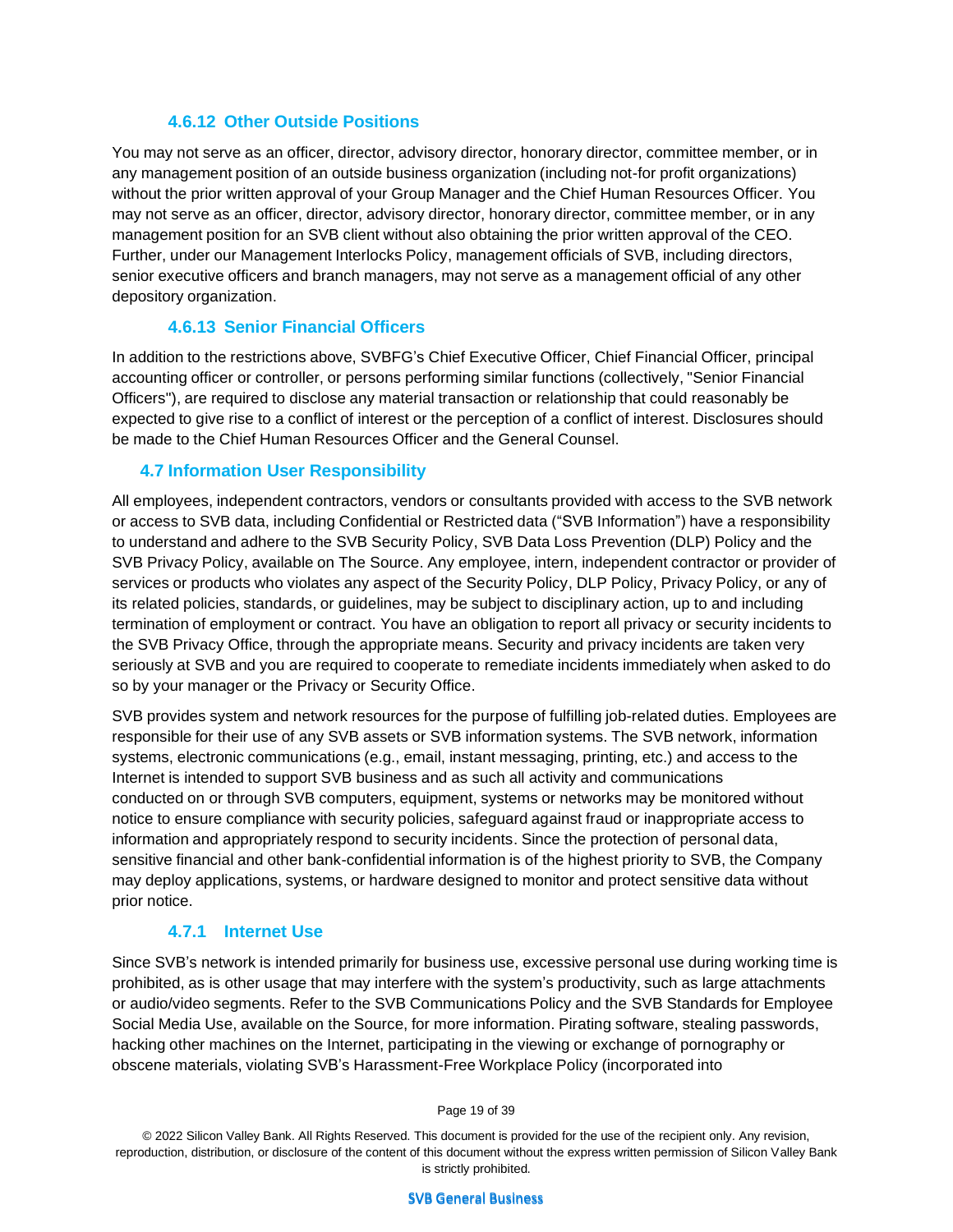the SVB U.S. Employee Handbook), sending discriminatory, harassing or threatening messaging of any form (including but not limited to emails, text messages, instant messages, blogs, web postings, and any other form of electronic communication), or engaging in any other illegal activities while using an SVB computer, equipment, system, or network is strictly forbidden.

You must only store, transmit, or process SVB Information in a secure manner and using approved SVB systems and services. The use of non-approved solutions (including cloud services, consumer-grade solutions, third party storage sites such as "Drop Box," or any other non-approved service) is strictly prohibited.

# **4.7.2 Network Security**

Users are not permitted to download or otherwise obtain software from non-SVB sources via the internet. All egress information leaving SVB must be visible to SVB's Data Loss Prevention (DLP) solution, which the Information Technology group (IT) and Security Office has established. Users may not establish an internal or externally available system or network services which are not provisioned using formal SVB processes and procedures, including appropriate review by SVB IT and Security Office.

# **4.7.3 Use of Personal Devices**

Employees and contractors who are approved to utilize personal mobile devices (including phones, tablets and computers) to access, store or process SVB Information on their personal devices must adhere to the Bring-Your-Own-Device Policy (BYOD), the Security Policy and all other applicable SVB Policies, Standards, and Procedures, and may only utilize devices running operating systems / configurations that have been approved by SVB IT. Employees are permitted to access, store, transmit or process non-public SVB Information only on systems or services formally provisioned and managed by SVB (see Internet Use section above). While SVB will not continuously monitor the personal use of a personal device including communication, activity, location, usage information, camera, etc., SVB will conduct limited, targeted and time-bound monitoring of employee devices which are utilized to access SVB Information, networks and systems as permitted by applicable laws and regulations.

When necessary, employees are required to cooperate with requests to review their own BYOD personal mobile devices to assist with investigation or troubleshooting related to actual or suspected violation of this policy or network security concerns.

Non-SVB related information may be inadvertently collected, stored, or reviewed during a forensic investigation of BYOD devices, but will not be shared, transmitted, or referenced in SVB systems or communications without the individual's permission, unless SVB believes is reasonably necessary to comply with its legal, regulatory or contractual obligations.

# **4.7.4 Clear Desk**

Papers which contain SVB Restricted or SVB Confidential information must be in locked storage after business hours and access restricted when in use and must be removed from view of others, whether at an SVB office or working remotely. Even if in a physically controlled environment (such as an SVB office), hardcopies need to be placed in locked storage when the holder's office is unoccupied. Refer to the Information Classification Standard for more information. In the event an SVB employee wants to print from home, they must contact the EUS Service Desk to commence the authorization process. Employees working remotely, including any client visits, travel, hotel stays or conferences, must protect their workspaces, computers and personal cellular devices from access by third parties, to the fullest extent possible, just as they would when working in the SVB office environment. If an employee has reason to suspect privacy or security incident or other concerns about maintaining confidentiality of SVB's or its

#### Page 20 of 39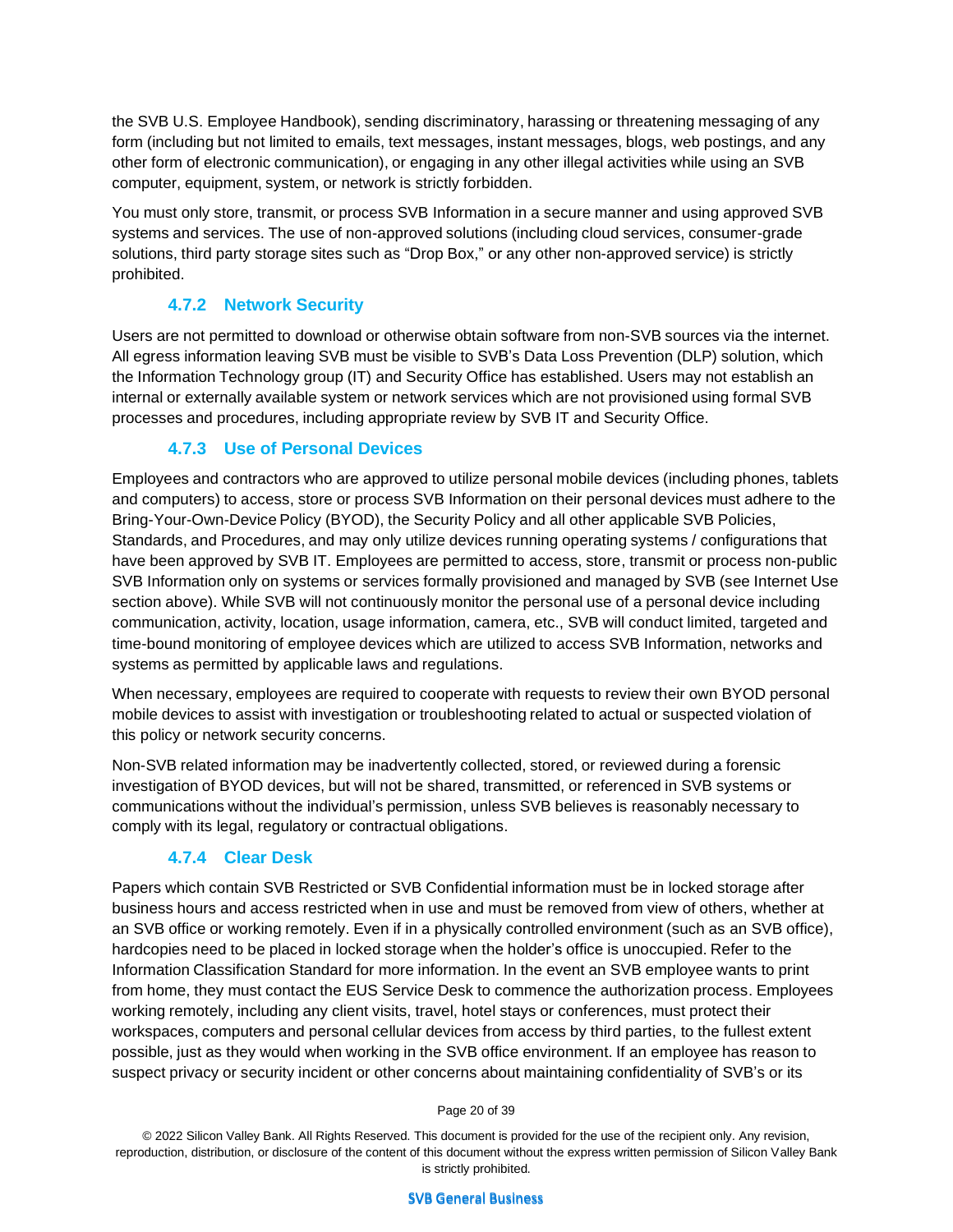customers' data or information whether working remotely or at an SVB office, they must notify their manager and the Privacy Office.

## **4.8 Copyrighted Materials**

You may not distribute copyrighted material (e.g., software, computer files, documentation, articles, graphics). When in doubt about whether you may distribute copyrighted material, consult SVB's Copyrighted Materials Guidelines or SVB's Legal Department.

# **4.9 Insider Trading**

Any SVB employee in possession of "material inside information" (also called "material, non-public information" or "MNPI") about SVB, any of SVB's customers or potential customers or any other Company must not trade in or recommend the purchase or sale of the stock or other securities of SVB or that Company, as applicable, until the information is made available to the public. Inside or non-public information includes any information, written or oral, that has not been previously disclosed to the general public. Information should be regarded as material if there is a reasonable likelihood that it would be considered important to an investor in making an investment decision about the purchase or sale of SVB's securities or the securities of the subject Company, as applicable. Not only are you prohibited from buying or selling securities based upon material inside information, the law also imposes personal liability upon anyone who discloses such information to a person not already in possession of such information, whether another employee or a non-employee, who uses that information to trade in securities or passes the information along to someone else who does. Therefore, you must not disclose any "material inside information" to any person not already aware of the information.

You are also not permitted to hedge, buy "puts" in, "sell short," or otherwise engage in any transaction designed to establish downside price protection in, any publicly traded SVB security, regardless of whether you are in possession of any material inside information about SVB (i.e., you are not permitted to trade in securities or conduct transactions whose value is based on the expectation that SVB securities will decline in value).

Moreover, if you are designated as a "Regular Insider" under our Insider Trading Policy, you may only conduct trades involving SVB securities and reallocations in a 401k plan that includes SVB securities during an open trading window. Certain Regular Insiders are also subject to preclearance requirements prior to any trade or transaction.

For more information about our insider trading restrictions including examples of "material inside information", please review the SVB Insider Trading Policy, the Managing Access to MNPI Policy and the Market Abuse Policy.

In addition to the above, employees who (i) are licensed with SVB's broker-dealer and investment advisor entities or (ii) support the SVB Capital division may be subject to additional trading and pre-clearance restrictions for their personal trading activity. If you have questions, please contact the Corporate Compliance Department.

All SVB employees, regardless of location, with access to information relating to EEA public companies are subject to the Market Abuse Policy. Where you are in possession of "material inside information" on an EEA public company client or prospect, you are prohibited from sharing, or dealing on the basis of, that information (see the Market Abuse Policy for further information). Additionally, the Personal Account Dealing Policy prohibits EMEA employees from holding any publicly listed securities in SVB clients or prospective clients.

#### Page 21 of 39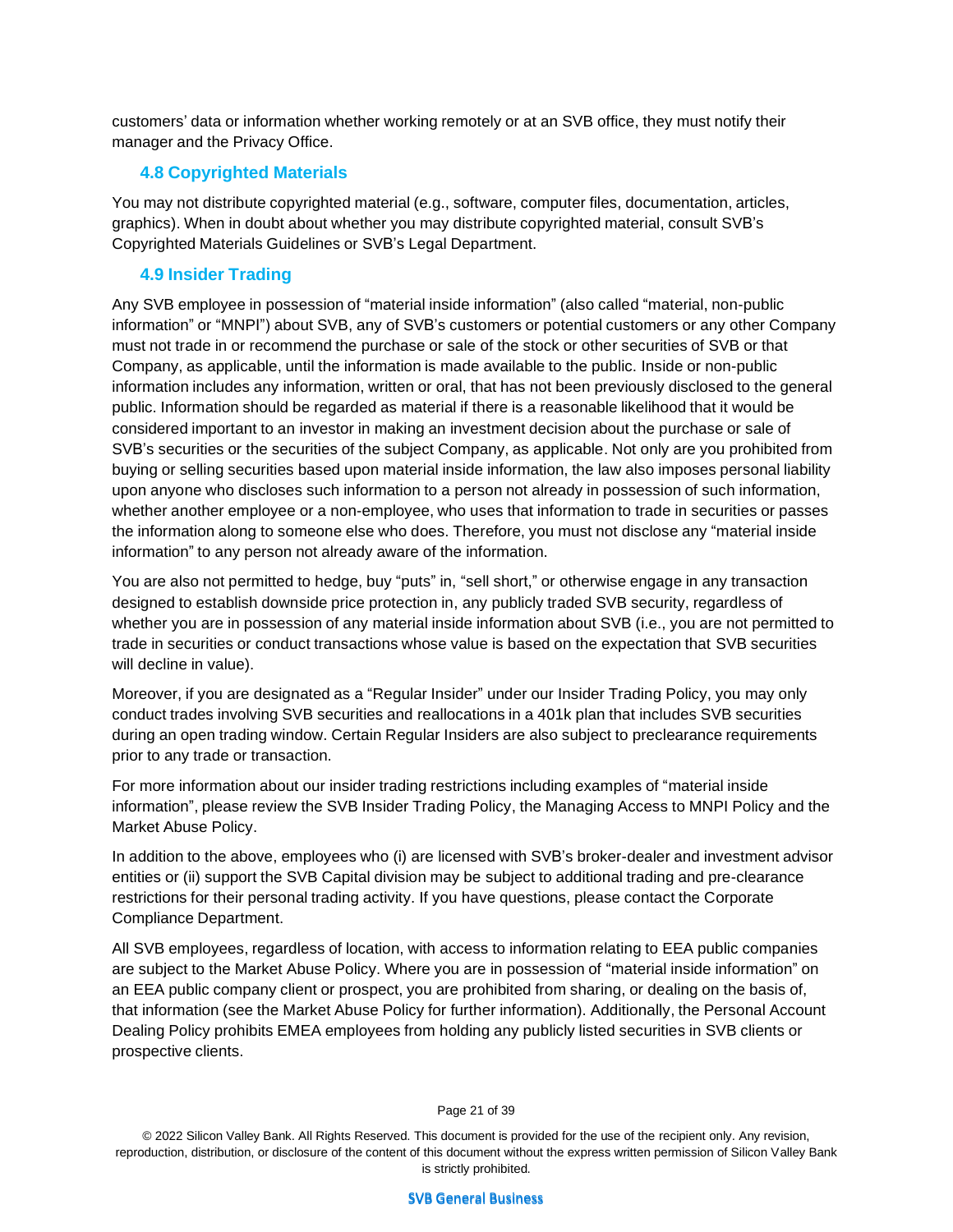## **4.10 Confidential Information**

#### **4.10.1 SVB Confidential Information**

You must not disclose, transmit or release any financial or other information regarding SVB or any of its current or prospective clients, customers, or affiliated business entities to any outside person unless it has been published in reports to shareholders, or otherwise made available to the public through authorized news releases. "SVB Confidential Information" means: any non-public financial information belonging to SVB or any of its customers, business partners or prospective customers or business partners: any SVB proprietary information, technical data, trade secrets or know-how, including, but not limited to, SVB's approach to lending, lending and pricing strategies, deal lists, deal structuring strategies, research, analyses, product plans, products, services, suppliers, business plans and strategies, markets, software, developments, inventions, technology, designs, drawings, engineering, hardware configuration information, marketing information and methods, licenses, financial proposals, financial statements, performance data and investment attribution, finances, transactions, budgets, personnel information (including the identity, talents, knowledge, skills and compensation of key personnel), customer lists (including both current and prospective SVB customers), as well as SVB's customers' and prospective customers' financial information including but not limited to their point of contact information, borrowing practices, purchasing habits, service requirements, prices and costs; any business plans, developments or other information confidentially disclosed to SVB by any of its customers or their agent(s); or any other business information disclosed by SVB either directly or indirectly in writing or orally during the course of business or by observation of documentation, data, metadata, code, parts or equipment. SVB Confidential Information also includes, but is not limited to, information pertaining to any aspects of SVB's business which is either information not known by actual or potential competitors of SVB or is proprietary or trade secret information of SVB or its customers or suppliers, whether of a technical nature or otherwise. Conversely, Confidential Information does not include any of the foregoing items which may have become publicly and widely known and made generally available through no wrongful act of yours or of others who were under confidentiality obligations as to the item or items involved.

Many SVB manuals, such as the Credit Policy Manual and the Loan Documentation Guidebook, contain confidential information about how we run our business. Just as you may not take SVB's confidential information or trade secrets to a new employer, you may not bring confidential information or trade secrets to SVB from a former employer. Personal financial, compensation or other data may also be Confidential Information or otherwise confidential or restricted data. Contact the appropriate Executive Committee member or the Legal Department with any questions about the disclosure of confidential information. Consult the Information Classification Standard for a better understanding of what data is classified public, general business, confidential, and restricted.

#### **4.10.2 Defend Trade Secrets Act of 2016**

Under the Federal Defend Trade Secrets Act of 2016, individuals shall not be held criminally or civilly liable under any federal or state trade secret law for the disclosure of a trade secret that: (a) is made (i) in confidence to a federal, state or local government official, either directly or indirectly, or to an attorney, and (ii) is solely for the purpose of reporting or investigating a suspected violation of law; or (b) is made to your attorney in relation to a lawsuit for retaliation against SVB for reporting a suspected violation of law; or (c) is made in a complaint or other document filed in a lawsuit or other proceeding, if such filing is made under seal.

Page 22 of 39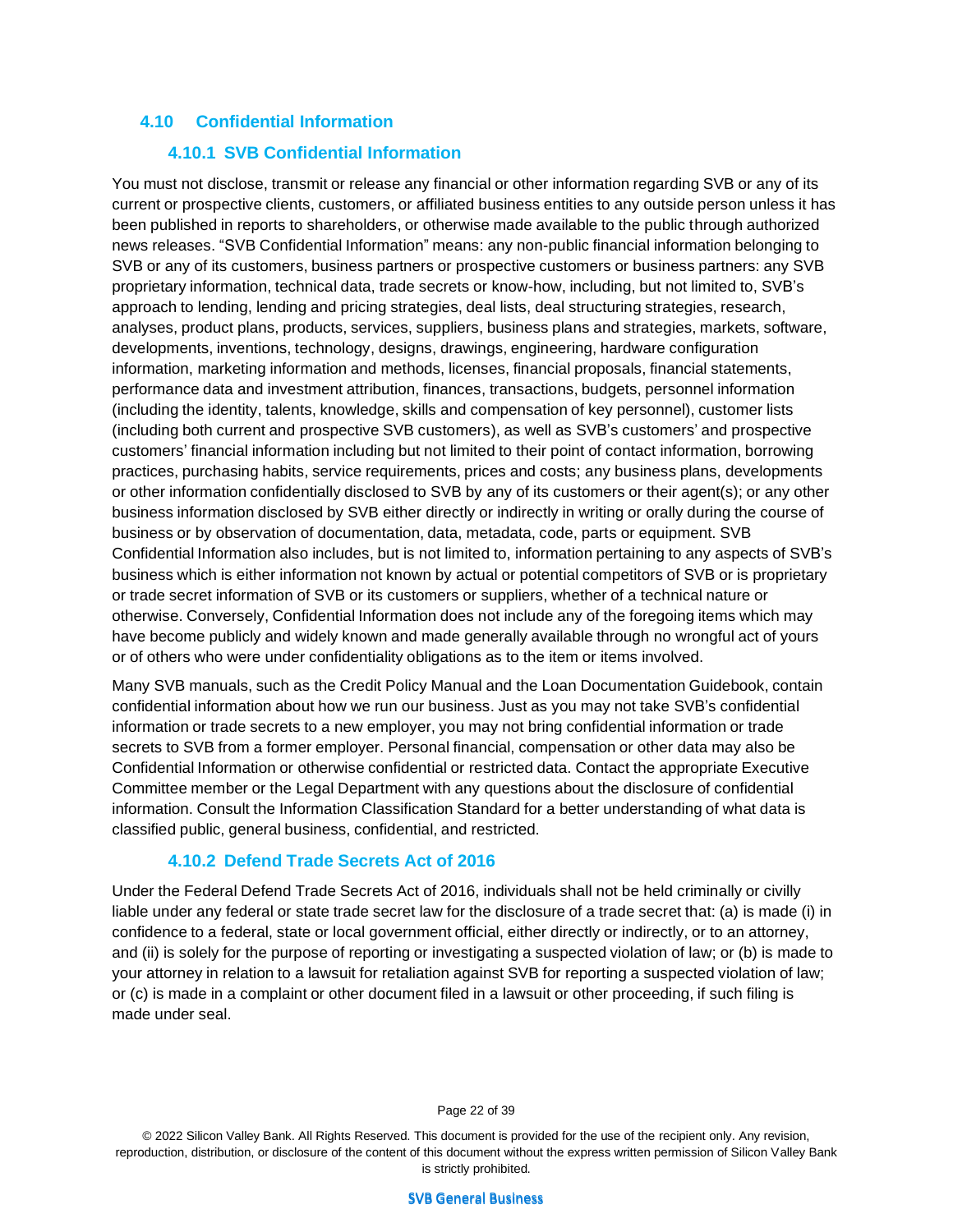# **4.10.3 Customer Confidential Information**

Safeguarding confidential financial information concerning our customers is essential in maintaining client trust and compliance with data security and other applicable laws and regulations. It is the policy of SVB that Confidential and Restricted information (as defined in the Information Classification Standard) acquired from a client must be held in the strictest confidence. You may not email customer data or other nonpublic information to your personal systems or electronic mail account, or in any way allow for this data to leave the bank in an unauthorized manner. You must never use such information for personal gain. You may only share confidential or restricted client information internally to others at SVB who have a legitimate interest and a need to know, and even then, such sharing should be limited only to that data that is required.

You must be sensitive to the risk of inadvertent disclosure resulting from open doors, open areas (i.e. working from home), speaker phones, cellular phones, and when transmitting confidential information by fax, email or other electronic media. You must secure Confidential information, whether in physical or electronic form, according to the applicable procedures. You should not take confidential information home unless it is necessary to do so for SVB's business. For specific details, please reference SVBs Security Policy.

# **4.10.4 Confidential Supervisory Information**

Safeguarding confidential supervisory information ("CSI") is the responsibility of all SVBers, as defined in the SVB Regulatory Affairs Confidential Supervisory Information Management Guidelines. Employees should review the CSI Management Guidelines which describe the activities required to manage the increased scrutiny and prohibitions placed on SVB Financial Group and its subsidiaries (collectively "SVBFG") by SVBFG's regulators regarding the disclosure, use, and safeguarding of confidential supervisory information.

## **4.10.5 Suspicious Activity Report ("SAR") Information**

A SAR and information related to a SAR, are highly confidential, and may not be disclosed to any person involved in the transaction, to any person other than FinCEN or an appropriate law enforcement agency, or federal banking agency, or to another employee of SVB that is not employed within the Financial Crimes Risk Management Department, Corporate Compliance Department, or Internal Audit Department. You must keep all information regarding the existence or non-existence of suspicious activity and the investigation regarding the transaction confidential. If you have questions, please contact the Financial Crimes Risk Management or Corporate Compliance Departments.

## **4.11 Personal Data**

Safeguarding personal data is the responsibility of everyone at SVB, and is critical for compliance with laws and regulations, and essential for maintaining client trust. You are required to follow the guidance of the Privacy Policy regarding the collection, processing, movement, storage, use, retention and disposal of personal data. This applies to personal data, globally, of employees (former and current), candidates, current / former / prospective clients, as well as agents and vendors.

Before initiating new projects, vendors and changes which process personal data you must go through the Privacy Impact Assessment review so that the Privacy Office can make a complete assessment of any privacy impact such project / vendor / change would have on SVB.

You have an obligation to report all data and privacy breaches or incidents to the Privacy Office, through the appropriate means. Privacy incidents and privacy breaches are taken very seriously at SVB and you

#### Page 23 of 39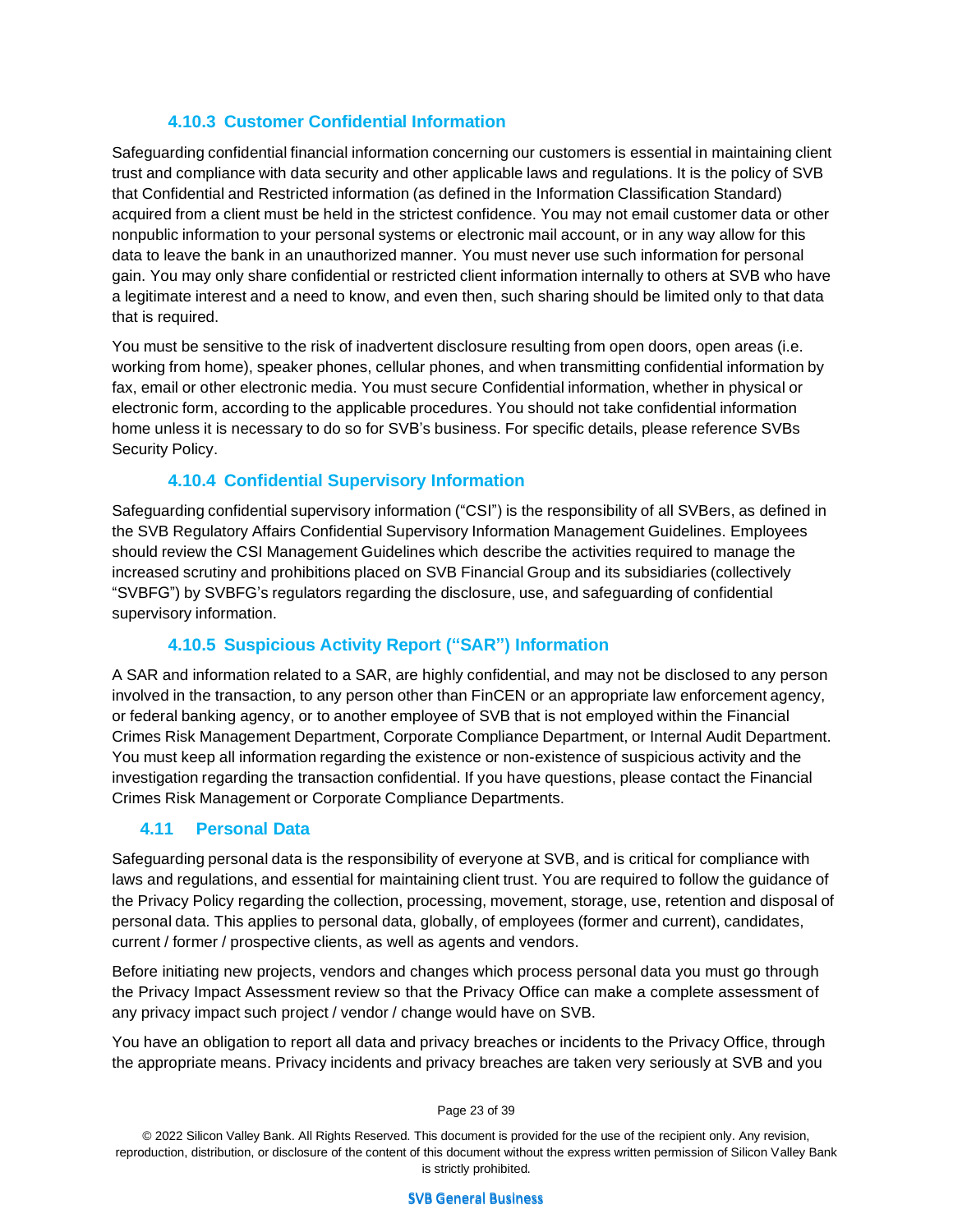are required to cooperate to remediate incidents immediately when asked to do so by your manager or the Privacy Office. SVB has an obligation for a timely response to incidents, so your prompt action is necessary.

If you receive a data subject request (DSR) asking SVB to either gather all personal data on an individual or to delete all personal data of an individual, you must forward it to the Privacy Office immediately. Similar to incidents, SVB has an obligation for a timely response to most DSRs so it is necessary to take quick action.

## **4.12 Designated Spokespersons**

Refer all media inquiries to the Head of Corporate Communication or the Public Relations Team. Only the CEO, President, CFO, the Head of Corporate Communication, or the Director of Corporate Communication are authorized to make or approve public statements pertaining to SVB or its operations. In the event of an incident or the absence of the CEO, CFO or President that requires the Chairman of the Board or Corporate Board Members to speak to the media or approve statements, they will be included in the media outreach plan. No employees, unless specifically designated by the Head of Corporate Communication, or the Director of Corporate Communication are authorized to make statements to the media. If you wish to author or participate in a press release, media interview, blog post, podcast, article, paper, or other publication, etc. on behalf of SVB, you must first obtain approval from the Head of Corporate Communication or the Public Relations Team before publication. For further detail and information, refer to the Corporate Communication policy.

Only the CEO, President, CFO and the Head of Investor Relations are authorized to discuss any aspect of the company's business, performance or markets with parties that follow SVB's stock, including current and potential shareholders and sell-side firms that make buy and sell recommendations on stocks. No employee, unless specifically designated by the Head of Investor Relations, is authorized to speak on SVB's behalf to these constituents. If you are contacted by a public equity investor or sell-side firm about any aspect of SVB's business, regardless of whether the subject matter is confidential, you must refer the contact to Investor Relations and make no attempt to answer any questions.

# **4.13 Social Media**

The use of social media mentioning SVB (including, but not limited to, Facebook, Twitter, LinkedIn, Instagram, Medium, Quora, WeChat or blogs) is subject to regulatory disclosures and this Code of Conduct and the Standard for Employee Social Media Use. Employees should exercise reasonable and professional judgment when posting material or communicating with others using social media, and keep in mind that even personal postings through social media may be viewed by SVB clients and reflect on SVB. All SVB branded social media accounts are created and managed by SVB Corporate Communication. Refer to the Standard for Employee Social Media Use, available on The Source, for more information. Also keep in mind that while personal data on social media is public data, it is also personal data and must be protected as such when SVB is processing such personal data.

Employees who are licensed with SVB's broker-dealer and investment advisor entities or SVB's wealth advisory or private bank are subject to more conservative limits on the use of social media. If you have questions, please contact the Corporate Compliance Department.

Questions or concerns about posting, responding to a post, or conduct on social media sites should be directed to the Head of Corporate Communication or the Director of Corporate Communications & Social Media.

Page 24 of 39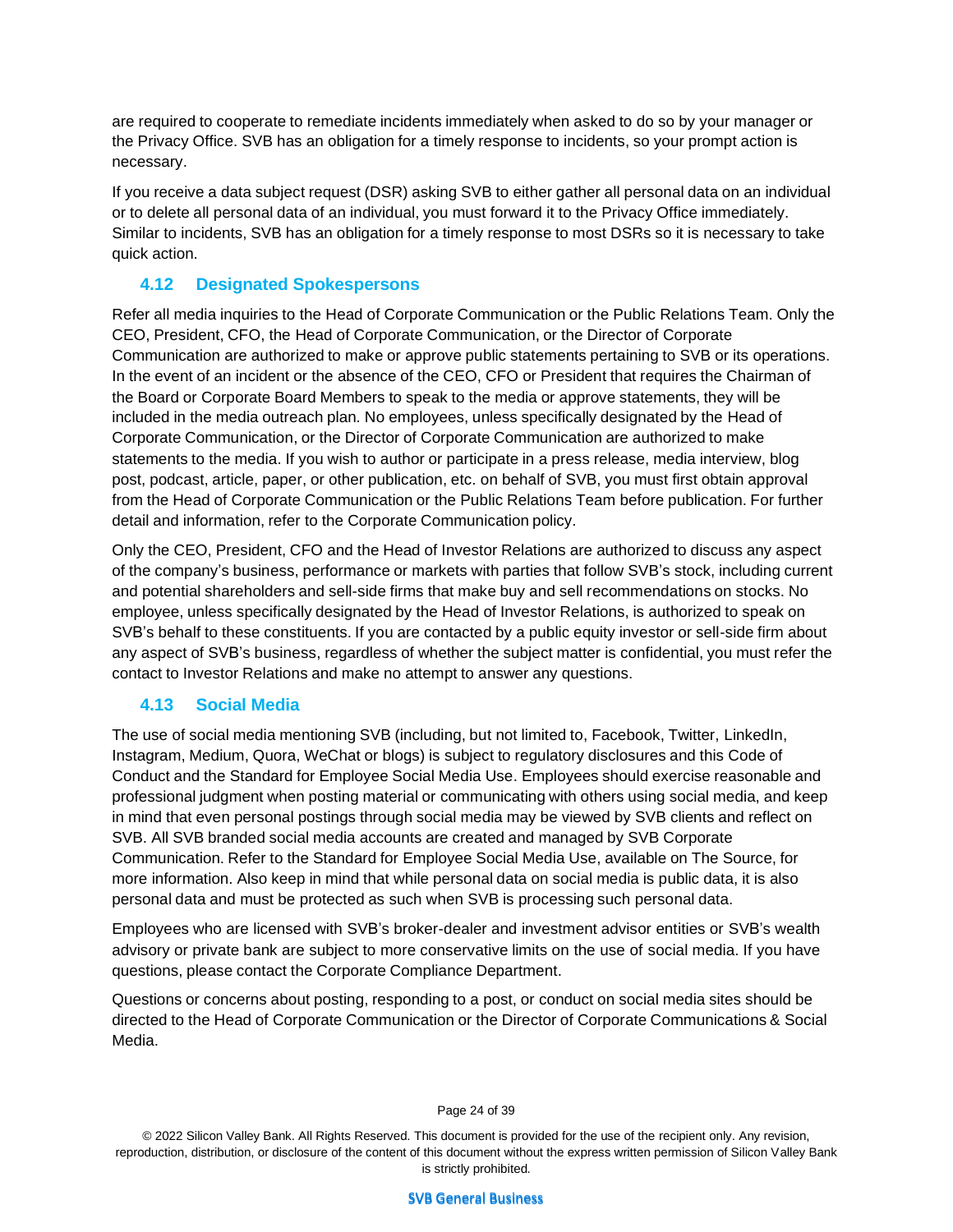#### **4.14 Vendor Endorsements**

It is SVB's policy to not provide any product, service, or vendor endorsements, publicly. The exception to this is products that SVB co-markets. Refer to the Vendor Endorsement Policy on The Source for more information.

## **4.15 Accuracy and Completeness of SVB'S Books and Records**

As an SVB employee, you must be honest in dealing with the Company's books and records. You must adhere to the following guidelines:

- Do not make false, intentionally improper, or misleading entries in the books and records of the Company.
- Provide complete and accurate information in response to inquiries from SVB's regulators and auditors, both internal and external.
- Do not establish or maintain undisclosed or unrecorded funds or assets of the Company for any purpose except when obsolete or surplus.
- All payments made by, or on behalf of the Company, for any purpose will be fully defined and are to be made only for the purpose described in the documents and records of the Company supporting the payment.
- Submit all documents reflecting a binding element of a contract with a customer that is not reflected in the final transaction documents (such as "side letters" including those made by email) to the Finance department.
- If you participate in the development or the review of SVB's financial reports, you must take appropriate steps to attempt to provide full, fair, accurate, timely and understandable disclosure in reports and documents that SVB files with, or submits to, the Securities and Exchange Commission and in other public communications made by SVB.

## **4.16 Special Requirements as a Regulated Business**

As a bank, SVB is regulated by a number of different federal and state laws. With this in mind, as an employee of SVB, you must make yourself familiar with a number of different requirements that would not exist at a non-regulated Company. If you have questions, please contact SVB's Chief Compliance & BSA Officer.

## **4.16.1 Cooperation with Regulators**

SVB and its employees, officers and directors must cooperate with appropriate government inquiries and investigations. You should immediately refer all government requests for information, documents, or investigative interviews to SVB's Corporate Compliance Department.

## **4.16.2 Personal Financial Responsibility**

We are a financial services institution. You must demonstrate an ability to manage personal finances properly, particularly to use credit intelligently given your role with SVB, as job-related and consistent with business necessity. If you work in certain areas of SVB handling items such as accounts, cash, wire transfers, or negotiable instruments, then imprudent handling of your personal financial matters may subject you to disciplinary action and even jeopardize your position. Levies and garnishments against your salary or negative credit ratings are examples of imprudent handling of financial matters.

Page 25 of 39

© 2022 Silicon Valley Bank. All Rights Reserved. This document is provided for the use of the recipient only. Any revision, reproduction, distribution, or disclosure of the content of this document without the express written permission of Silicon Valley Bank is strictly prohibited.

**SVB General Business**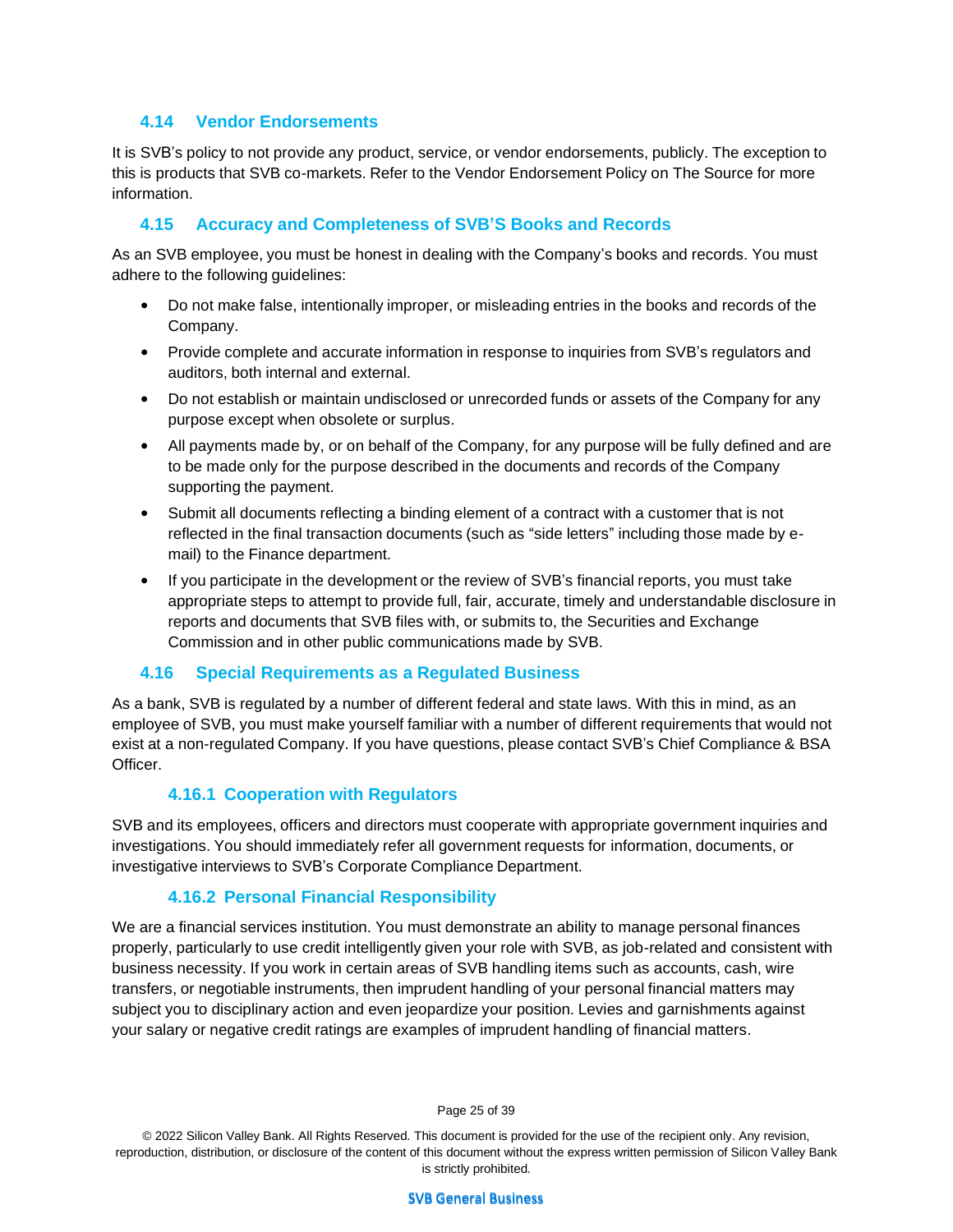#### **4.16.3 Fidelity Coverage**

As an employee of SVB, you must be covered by SVB's fidelity bond. SVB is not legally permitted to employ anyone who is not eligible for coverage. Coverage under our fidelity bond ceases for anyone who has been convicted of a dishonest or fraudulent act. This includes misdemeanors as well as felonies.

### **4.16.4 Reporting of Suspicious Activities**

You must report all known or suspected illegal activity on the part of any employee, officer, director, agent, or client of the Company to SVB's BSA/AML Officer. If you are uncertain about the propriety of an individual's actions, contact the BSA/AML Officer. Failure to report suspected illegal activities may subject you to disciplinary action, up to and including termination. SVB is required by law to report suspicious activity including suspected violations of criminal laws to law enforcement agencies.

Examples of activities prohibited by law for which you have a duty to report include those activities set forth above in "OTHER PROHIBITED CONDUCT – Compliance with Laws."

#### **4.16.5 Anti-Money Laundering**

It is your responsibility to know and understand your client's business to the greatest extent reasonably possible. You must alert SVB to any dangers should the client, even unwittingly, become involved in receiving or laundering (related to hiding the criminal activity) the proceeds of crimes, fraud, terrorist financing or other financial crime. Banks are required to report any suspected criminal activity, such as fraud, terrorist financing, money laundering or structuring of transactions to evade Bank Secrecy Act reporting requirements. Contact the BSA/AML Officer immediately if you know of or suspect any criminal activity or transaction.

#### **4.16.6 Sanctions Compliance**

It is your responsibility to ensure that SVB does not have transactions or dealings with any person on a sanctions list, located in a sanctioned jurisdiction, or otherwise subject to sanctions. In addition to being subject to restrictions on unallowable transactions or dealings, banks are generally required to report activity which is in violation of sanctions regulations. You must contact Group Sanctions Compliance immediately if you become aware of any SVB or SVB client nexus to any person on a sanctions list, located in a sanctioned jurisdiction, or otherwise subject to sanctions.

# **5. Timing and Service Level Agreements**

There are no specific timing or other service level agreements required to comply with this Code of Conduct.

# **6. Policy Governance**

#### **6.1 Policy Adherence and Oversight**

The Code of Conduct Policy is governed in alignment with the responsibilities outlined in Section 3 – Roles & Responsibilities. The Policy is re-approved on an annual basis by the CHRO and reviewed annually by the SVBFG Board of Directors' Governance Committee. There are additional procedures,

Page 26 of 39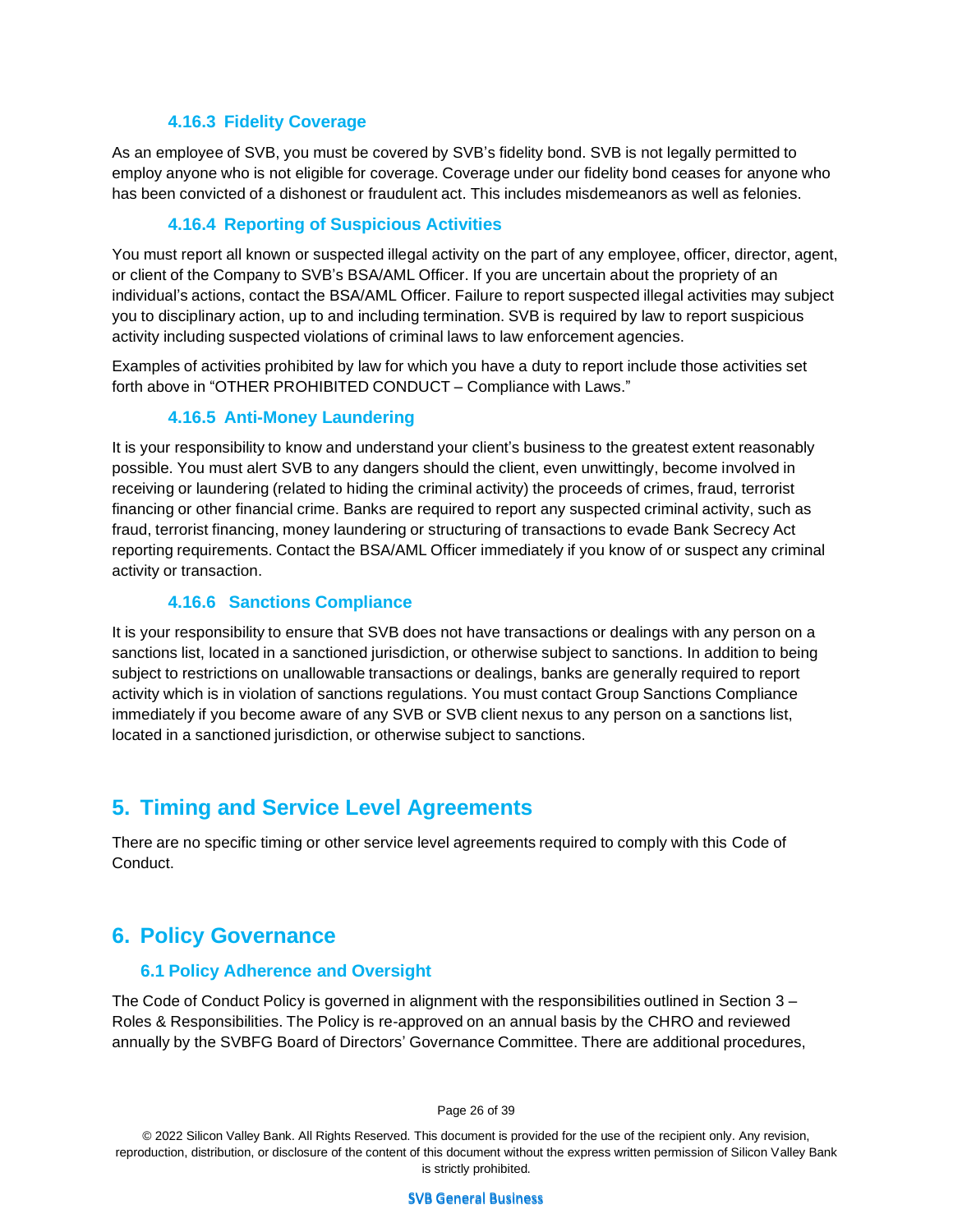guidelines and standards established to help comply with the Policy which shall be approved by the immediate supervisor of the process owner.

Any amendments under the following sections: Policy Administration, Compliance with Laws only, Conflicts of Interest, Insider Trading, Accuracy and Completeness of SVB'S Books and Records and Special Requirements as a Regulated Business (collectively, the "Code of Ethics Provisions") must be approved by the Legal and Compliance departments in addition to the CHRO and may require further review and approval by the Governance Committee.

Any waivers of the Code of Ethics Provisions requested by executive officers or directors must be approved in advance by the Board of Directors, and any waivers requested by non-executive Senior Financial Officers must be approved in advance by the Governance Committee.

## **6.2 Policy Variance Process**

Under limited circumstances, an employee may request an exception to certain provisions of the Code of Conduct (such as some situations that appear under the "Conflicts of Interest" section. These require prior written approval by a designated party (e.g., the employee's Department Head, the CHRO, and in some situations by the CEO).

Failure to comply with this Code of Conduct may result in disciplinary action, up to and including termination of employment or association with SVB.

#### **6.3 Policy Non-Compliance**

You may report violations of this Code of Conduct to your immediate Supervisor, your Group Manager or any people manager, your Human Resources Business Partner, the Employee Relations team, the Chief Human Resources Officer, the General Counsel or any member of the Legal team, or any member of the Executive Committee. You may also send a letter to the Chairman of the Audit Committee of the SVBFG Board of Directors at the following address: SVB Financial Group, 3003 Tasman Drive HC 130, Santa Clara, CA 95054.

Additionally, you may make anonymous and confidential reports of unethical conduct by logging ont[o](http://www.ethicspoint.com/) [www.ethicspoint.com](http://www.ethicspoint.com/) from any computer with access to the Internet or by calling their toll-free Hotline at 866-ETHICSP (866-384-4277). All reports are taken seriously and are promptly investigated.

| <b>SVB "EthicsPoint" Hotline</b>        |                                                             |  |  |  |
|-----------------------------------------|-------------------------------------------------------------|--|--|--|
| Calls Within U.S. and Canada            | 866-ETHICSP (866-384-4277)                                  |  |  |  |
| Calls Outside U.S. and Canada           | Dial Country Access Code and 866-ETHICSP (001-866-384-4277) |  |  |  |
| Web Site Submission                     | www.ethicspoint.com                                         |  |  |  |
| Available 24 hours a day, 7 days a week |                                                             |  |  |  |
| ALL CONTACTS ARE CONFIDENTIAL           |                                                             |  |  |  |

# **7. Record Retention**

Refer to the Global SVB Record Retention Policy and corresponding Schedule.

Page 27 of 39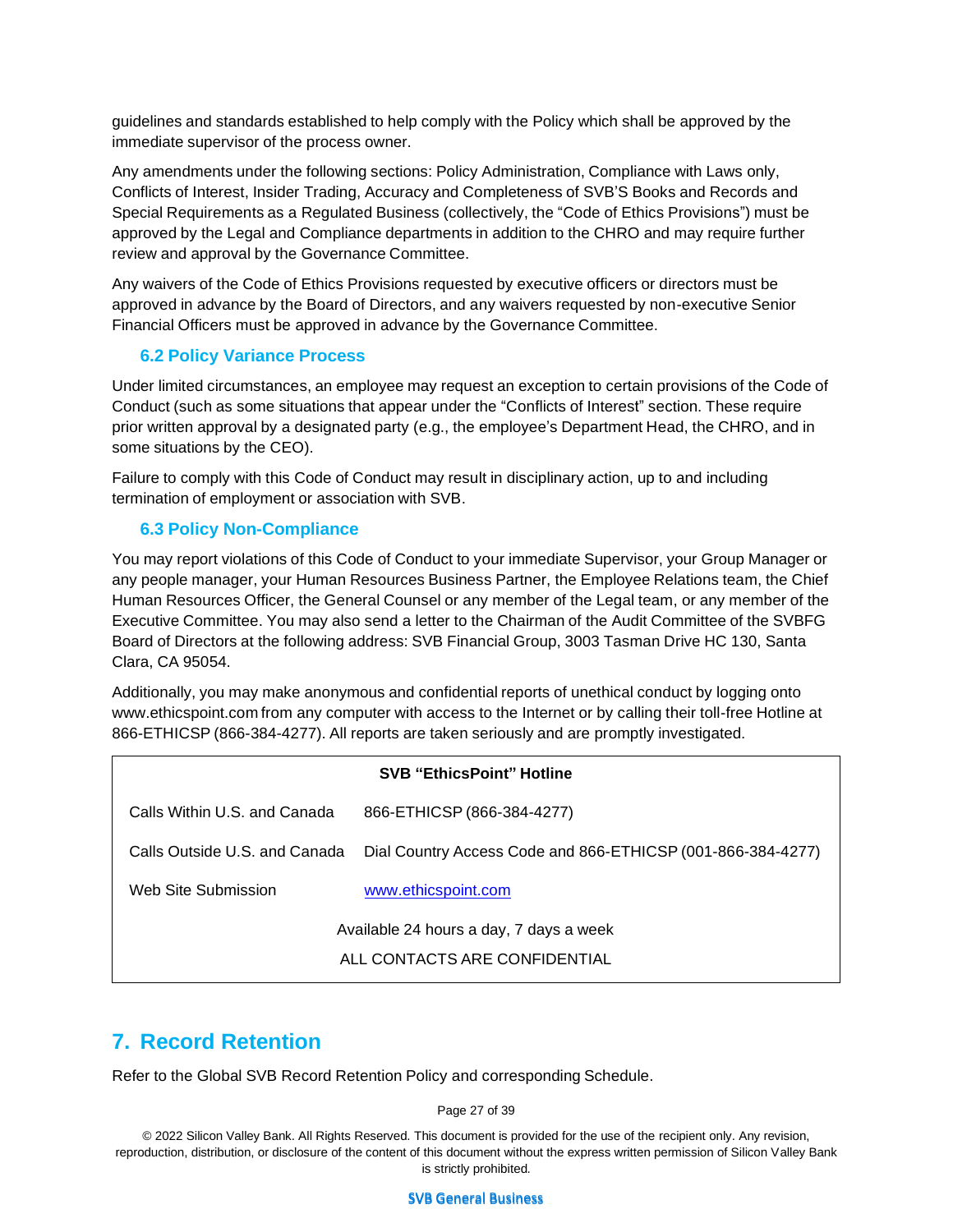# **8. Training**

- Speaking and Acting with Integrity
- Employee Code of Conduct Training

# **9. Related Information**

#### **9.1 Geographic Applicability**

This Code of Conduct applies to the United States and U.S.-based entities of SVB Financial Group.

#### **9.2 Policies, Programs, Standards, and Charters/Mandates**

#### **9.2.1 Policies**

- Bank Secrecy Act/Anti-Money Laundering (BSA/AML) Compliance Policy
- Bring-Your-Own-Device Policy
- Consumer and Customer Complaint Policy
- Corporate Communications Policy
- EMEA Market Abuse Policy
- Employee Personal Trading Policy
- Employee Travel & Expense Policy
- Insider Trading Policy
- Management Interlocks Policy
- Managing Access to MNPI Policy
- Real Estate and Workplace Services
- Regulation W Policy
- SVBFG Anti Bribery and Corruption (ABC) Policies
- Foreign Corrupt Practices Act (FCPA) Compliance Policy
- Global Anti Bribery and Corruption (ABC) Compliance Policy
- EMEA Anti-Bribery and Corruption Policy
- SVB India GDC Anti Bribery and Corruption Policy
- SVB Data Loss Prevention (DLP) Policy
- SVB U.S. Employee Handbook
- SVBFG Privacy Policy
- SVBFG Security Policy

#### **9.2.2 Programs**

• Affiliate Transaction Program

Page 28 of 39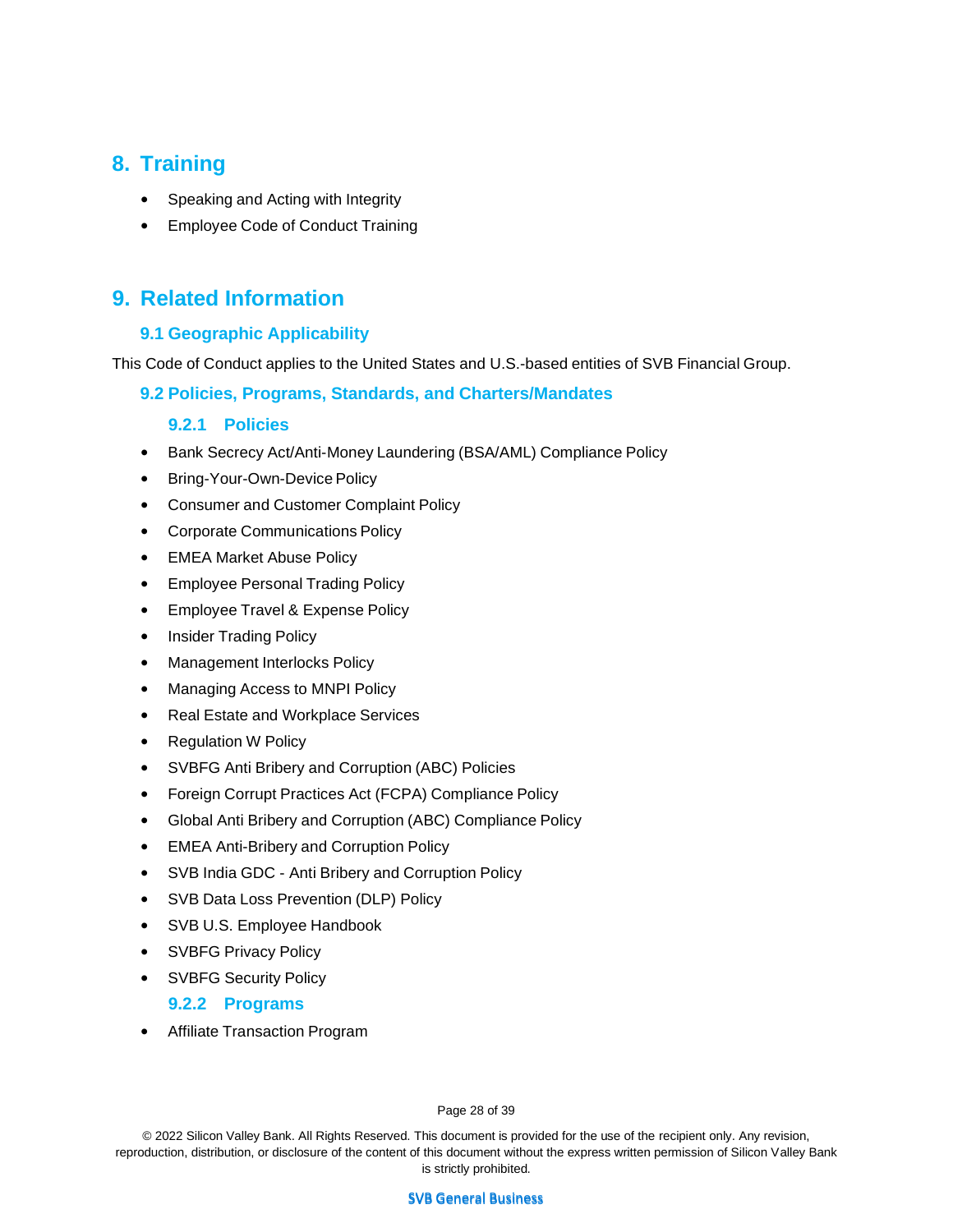#### **9.2.3 Standards**

- Standards for Employee Social Media Use
	- **9.2.4 Charters/Mandates**
- N/A

#### **9.3 Other Supporting Documentation**

#### **9.3.1 Procedures**

- EMEA Market Abuse Procedures
- EMEA Whistleblowing Disclosures Procedures
	- **9.3.2 Process Maps**
- N/A

## **9.3.3 Guidelines (Handbooks/Manuals)**

- SVB Copyrighted Materials Guidelines
- Physical Security Guidance

**9.3.4 Job Aids**

• N/A

**9.3.5 Forms**

- Annual Code of Conduct Acknowledgement Form
- New Hire Combined Acknowledgement Form

#### **9.3.6 Other**

• Annual Code of Conduct Compliance Questionnaire

## **9.4 Laws, Regulations, and Regulatory Guidelines**

- Age Discrimination in Employment Act of 1967 (ADEA), as amended, including but not limited by the Civil Rights Act of 1991 and the Lilly Ledbetter Fair Pay Act
- Americans with Disabilities Act (ADAA) as amended, including but not limited by the Older Workers' Benefits Protection Act (OWBPA)
- Bank Secrecy Act (BSA)/ Anti-Money Laundering (AML)
- Bank Bribery Act
- Civil Rights Act 1991
- Civil Rights claims under Sections 1981 through 1988 of Title 42 of the United States Code
- Employee Retirement Income Security Act
- Equal Pay Act
- Fair Credit Reporting Act (FCRA)
- Fair Labor Standards Act, 42 U.S.C. Sec. 1983
- Family and Medical Leave Act (FMLA)
- Federal Reserve Board (FRB) securities regulations
- Financial Industry Regulatory Authority (FINRA) securities regulations

#### Page 29 of 39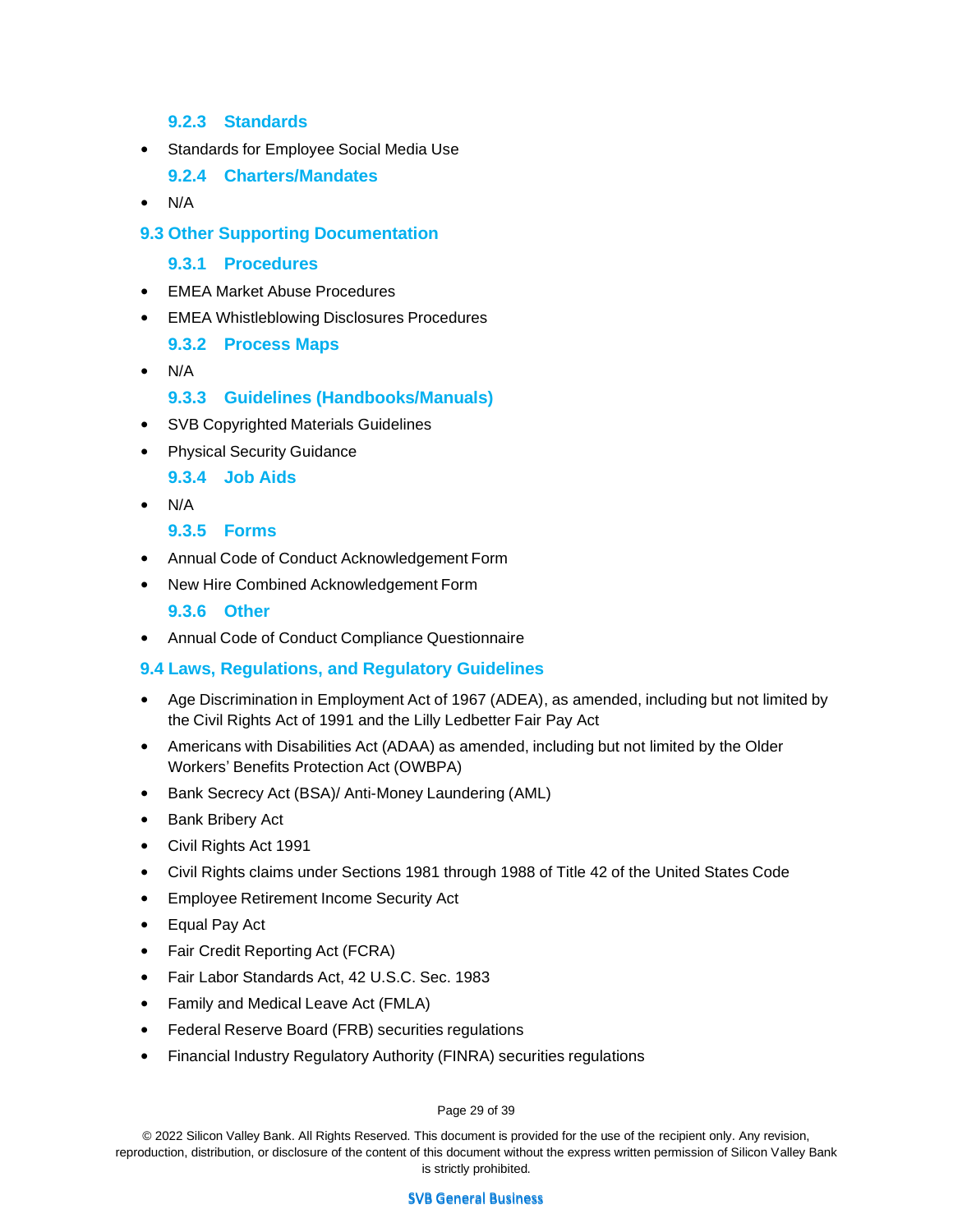- Foreign Corrupt Practices Act (FCPA)
- NASDAQ Listing Rules
- Occupational Safety and Health Act of 1970 (OSHA)
- Office of Foreign Assets Control (OFAC) regulations
- Pregnancy Discrimination Act (PDA)
- Regulation S-K
- Regulation W and sections 23A and 23B of the Federal Reserve Act.
- Sarbanes Oxley Act
- Title VII of the Civil Rights Act of 1964
- USERRA

## **9.5 Review Cycle**

This Code of Conduct will be reviewed at least annually, or as required to stay current with SVB business practices, applicable laws and/or regulatory policies.

#### **9.6 Revision History**

| <b>Version</b><br># | <b>Approval</b><br>Date | Owner         | <b>Approver</b>          | <b>Description of Revision</b>                                                                                                                                                                                                                                                                                                                                                                    | <b>Additional Rev./Apprv.</b>                                                                                                                                                    |
|---------------------|-------------------------|---------------|--------------------------|---------------------------------------------------------------------------------------------------------------------------------------------------------------------------------------------------------------------------------------------------------------------------------------------------------------------------------------------------------------------------------------------------|----------------------------------------------------------------------------------------------------------------------------------------------------------------------------------|
| 1.0                 | 2/12/2019               | Μ.<br>Onyonka | C.<br>Edmonds-<br>Waters | Edits were made to the<br>following sections:<br>Executive<br>Summary-Purpose<br><b>SVB Values</b><br>Reporting<br>٠<br>Violations<br>Responding to<br>٠<br>Harassment or<br>Discrimination<br><b>Information User</b><br>$\bullet$<br>Responsibility<br><b>Insider Trading</b><br>$\bullet$<br>Social Media<br>٠<br>Confidential<br>Information<br>Related Polices,<br>Standards &<br>Procedures | SVB Legal<br>Investor<br>$\bullet$<br><b>Relations</b><br>PR & Marketing<br>٠<br>Communications<br>Compliance/BSA<br>٠<br>Data Security<br>٠<br><b>External legal</b><br>counsel |

Page 30 of 39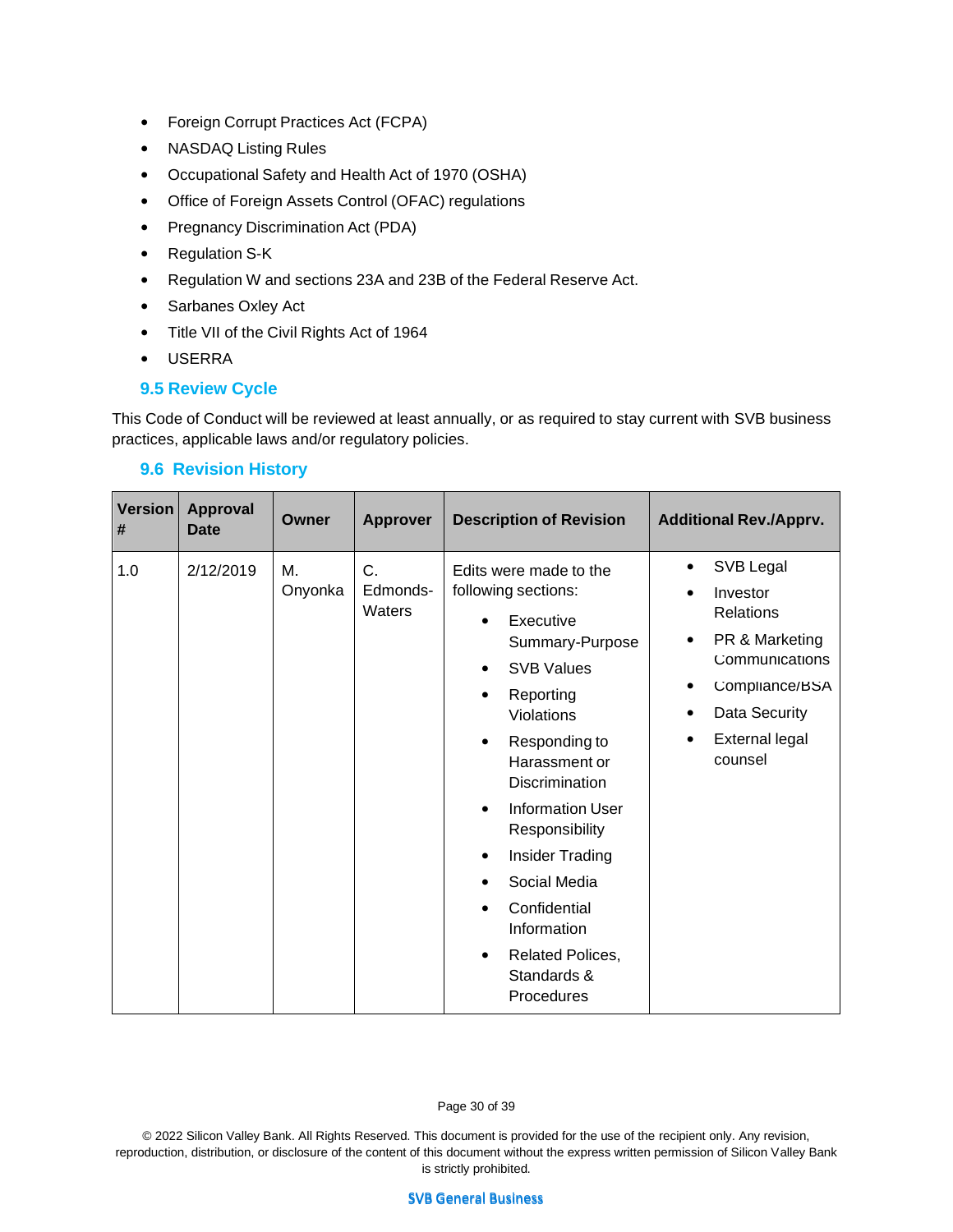| <b>Version</b><br># | <b>Approval</b><br><b>Date</b> | Owner         | <b>Approver</b>          | <b>Description of Revision</b>                                                                                                                                                                                                                                                                                                                                                                                                                                                                  | <b>Additional Rev./Apprv.</b>                                                                                                                                                                                                                                                                                                                                              |
|---------------------|--------------------------------|---------------|--------------------------|-------------------------------------------------------------------------------------------------------------------------------------------------------------------------------------------------------------------------------------------------------------------------------------------------------------------------------------------------------------------------------------------------------------------------------------------------------------------------------------------------|----------------------------------------------------------------------------------------------------------------------------------------------------------------------------------------------------------------------------------------------------------------------------------------------------------------------------------------------------------------------------|
| 2.0                 | 9/3/2019                       | M.<br>Onyonka | C.<br>Edmonds-<br>Waters | Edits were made to the<br>following sections:<br>Policy<br>٠<br>Administration<br>Conflicts of<br>Interest<br>Accuracy and<br>٠<br>Completeness of<br>SVB's Books and<br>Records<br>Special<br>$\bullet$<br>Requirements as a<br>Regulated<br><b>Business</b>                                                                                                                                                                                                                                   | SVB Legal<br>٠<br>Governance<br>Committee                                                                                                                                                                                                                                                                                                                                  |
| 3.0                 | 12/16/2019                     | Μ.<br>Onyonka | C.<br>Edmonds-<br>Waters | Edits were made to the<br>following sections:<br>Disciplinary<br>$\bullet$<br><b>Measures</b><br>Discrimination and<br>$\bullet$<br>Harassment<br><b>Other Prohibited</b><br>$\bullet$<br>Conduct<br><b>Political Activities</b><br>Related<br>Employees or<br>Conflict of Interest<br><b>Information User</b><br>Responsibility<br><b>Insider Trading</b><br>$\bullet$<br>Confidential<br>Information<br>Personal Data<br>Designated<br>Spokesperson<br>Social Media<br>Vendor<br>Endorsements | SVB Legal<br>٠<br>Investor<br>$\bullet$<br>Relations<br>Marketing<br>$\bullet$<br>Compliance<br>$\bullet$<br>Data Security<br>$\bullet$<br>Data Security<br>$\bullet$<br>Physical<br>$\bullet$<br>Security<br><b>Privacy Office</b><br>٠<br><b>Financial Crimes</b><br>$\bullet$<br>SVB Legal<br>$\bullet$<br>SVB Legal<br><b>EMEA</b><br><b>External legal</b><br>counsel |

Page 31 of 39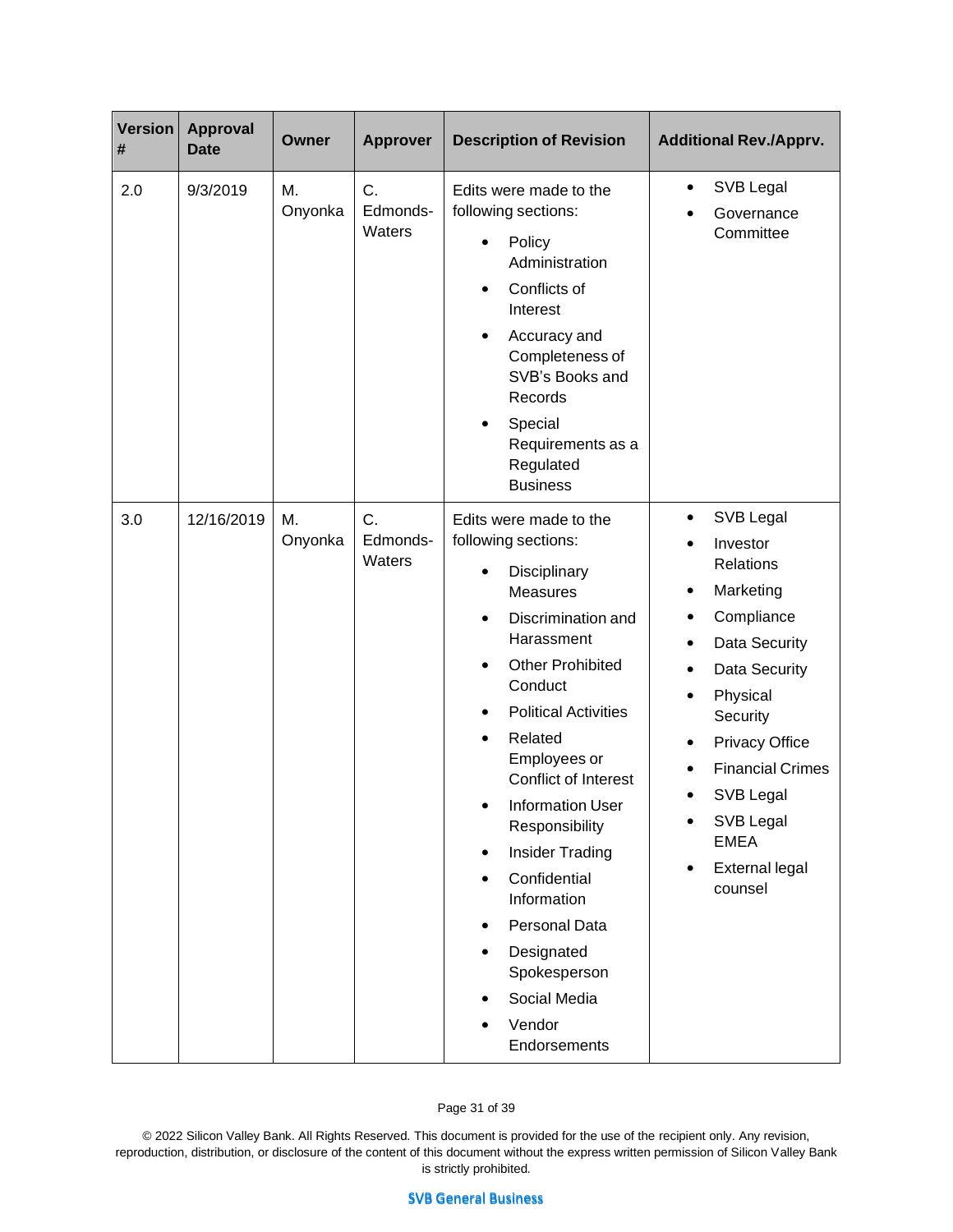| <b>Version</b><br># | <b>Approval</b><br>Date | Owner         | <b>Approver</b>          | <b>Description of Revision</b>                                                                                                                                                                                                                                                                                              | <b>Additional Rev./Apprv.</b>                                                                                                                                                                    |
|---------------------|-------------------------|---------------|--------------------------|-----------------------------------------------------------------------------------------------------------------------------------------------------------------------------------------------------------------------------------------------------------------------------------------------------------------------------|--------------------------------------------------------------------------------------------------------------------------------------------------------------------------------------------------|
| 4.0                 | 04/27/2020              | Μ.<br>Onyonka | C.<br>Edmonds-           | Sanctions<br>$\bullet$<br>Compliance<br>Related Policies,<br>$\bullet$<br>Standards &<br>Procedures<br>Related<br>$\bullet$<br>Procedures,<br>Checklists, Forms<br>& Documents<br>Related Laws,<br>Regulations &<br>Regulatory<br>Guidelines<br>Appendix B - Gifts<br>& Entertainment<br>Guidelines<br>Purpose<br>$\bullet$ |                                                                                                                                                                                                  |
|                     |                         |               | Waters                   | <b>Insider Trading</b><br>$\bullet$<br>Related Policies,<br>$\bullet$<br>Standards &<br>Procedures<br>Related<br>$\bullet$<br>Procedures,<br>Checklists, Forms<br>& Documents<br>Appendix B - Gifts<br>& Entertainment<br>Guidelines                                                                                        |                                                                                                                                                                                                  |
| 5.0                 | 12/23/2020              | М.<br>Ansorge | C.<br>Edmonds-<br>Waters | Edits were made to the<br>following sections:<br>Ownership-Lines<br>$\bullet$<br>of Defense<br>Policy<br>$\bullet$<br>Administration<br>Discrimination and<br>$\bullet$<br>Harassment<br>Policy Non-<br>$\bullet$<br>compliance                                                                                             | Employee<br>$\bullet$<br>Relations<br><b>HR Policy</b><br>$\bullet$<br>SVB Legal<br>$\bullet$<br>Investor<br>Relations<br>Marketing<br>٠<br>Compliance<br>Data Security<br><b>Privacy Office</b> |

#### Page 32 of 39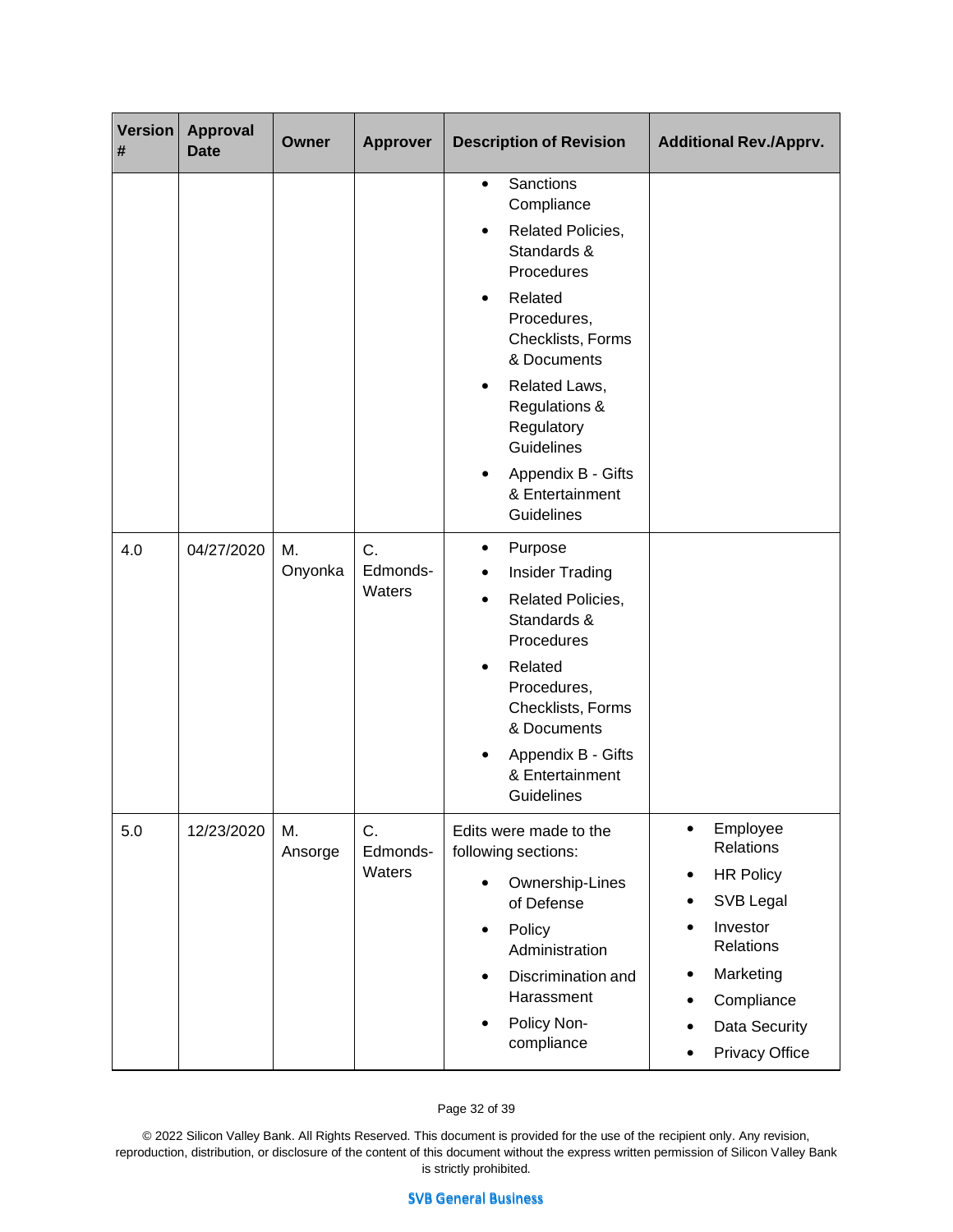| <b>Version</b><br># | <b>Approval</b><br><b>Date</b> | Owner         | <b>Approver</b>          | <b>Description of Revision</b>                                                                                                                                                                                                                                                                                                                                                           | <b>Additional Rev./Apprv.</b>                                                           |
|---------------------|--------------------------------|---------------|--------------------------|------------------------------------------------------------------------------------------------------------------------------------------------------------------------------------------------------------------------------------------------------------------------------------------------------------------------------------------------------------------------------------------|-----------------------------------------------------------------------------------------|
|                     |                                |               |                          | <b>Other Prohibited</b><br>$\bullet$<br>Conduct<br><b>Political Activities</b><br>٠<br>Conflicts of<br>Interest<br><b>Information User</b><br>$\bullet$<br>Responsibility<br><b>Insider Trading</b><br>$\bullet$<br>Confidential<br>$\bullet$<br>Information<br>Personal Data<br><b>Related Laws</b><br>$\bullet$<br><b>Related Policies</b>                                             | SVB Legal-<br>$\bullet$<br><b>EMEA</b><br><b>External legal</b><br>$\bullet$<br>counsel |
| 6.0                 | 4/7/2021                       | R.<br>Simpson | C.<br>Edmonds-<br>Waters | Roles and Responsibilities                                                                                                                                                                                                                                                                                                                                                               |                                                                                         |
| 7.0                 | 12/28/2021                     | T.<br>Watkins | C.<br>Edmonds-<br>Waters | Edits were made to the<br>following sections:<br>Purpose<br>Key Roles and<br>$\bullet$<br>Responsibilities<br>Ownership - Lines<br>of Defense<br>Policy<br>Administration<br>Discrimination and<br>Harassment<br>Personal<br>$\bullet$<br>Solicitations<br>Conflicts of<br>Interest<br><b>Information User</b><br>$\bullet$<br>Responsibility<br>Confidential<br>Information<br>Training | External legal counsel                                                                  |

#### Page 33 of 39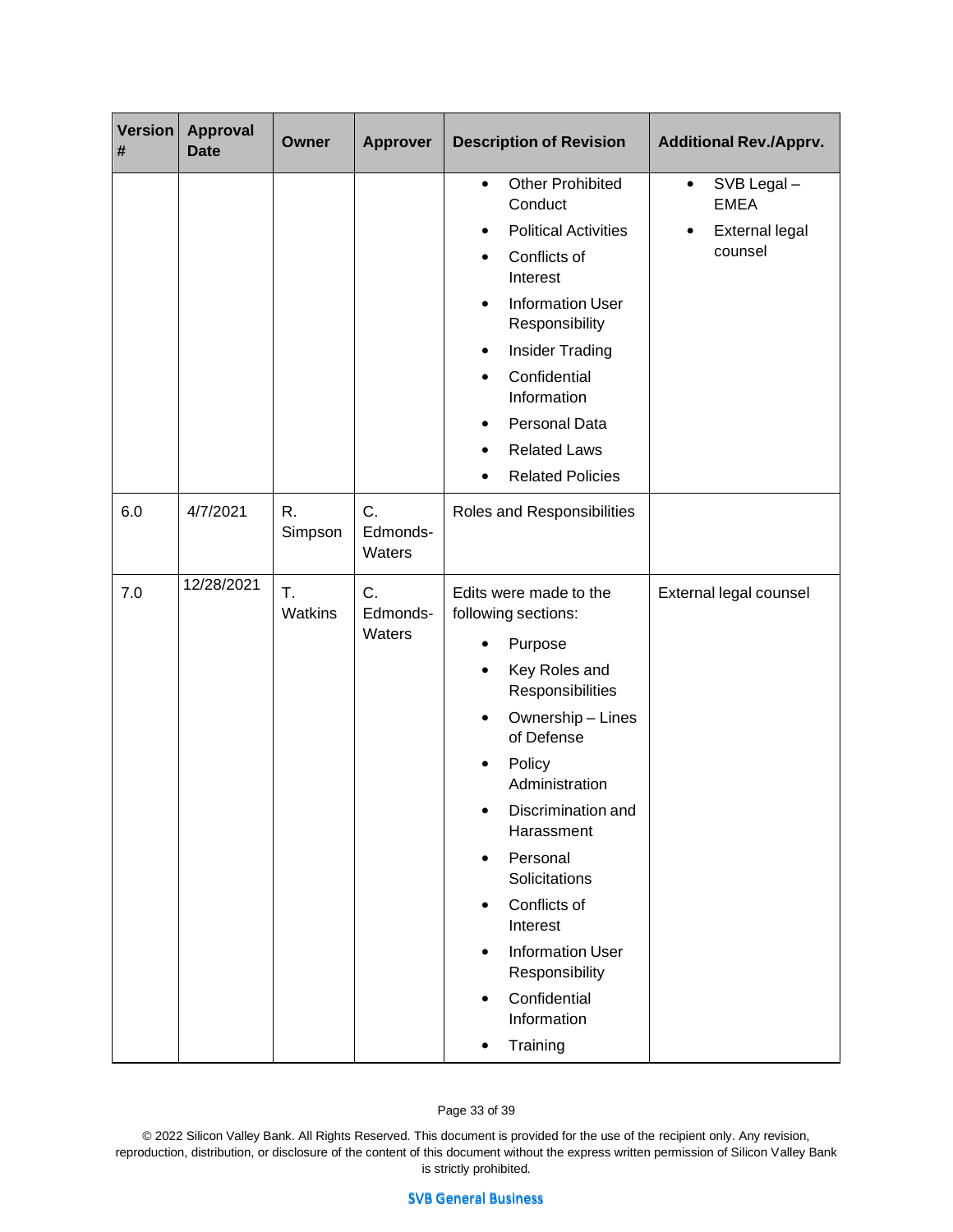| <b>Version</b><br># | <b>Approval</b><br><b>Date</b> | Owner | <b>Approver</b> | <b>Description of Revision</b>                                                                               | <b>Additional Rev./Apprv.</b> |
|---------------------|--------------------------------|-------|-----------------|--------------------------------------------------------------------------------------------------------------|-------------------------------|
|                     |                                |       |                 | Policy Adherence<br>$\bullet$<br>and Oversight                                                               |                               |
|                     |                                |       |                 | Related<br>$\bullet$<br>Information:<br>Policies,<br>Programs,<br>Standards, and<br><b>Charters/Mandates</b> |                               |
|                     |                                |       |                 | <b>Numbers</b><br>$\bullet$                                                                                  |                               |
|                     |                                |       |                 | Appendix A: Gift<br>$\bullet$<br>and Entertainment<br><b>Guidelines</b>                                      |                               |

Page 34 of 39

© 2022 Silicon Valley Bank. All Rights Reserved. This document is provided for the use of the recipient only. Any revision, reproduction, distribution, or disclosure of the content of this document without the express written permission of Silicon Valley Bank is strictly prohibited.

**SVB General Business**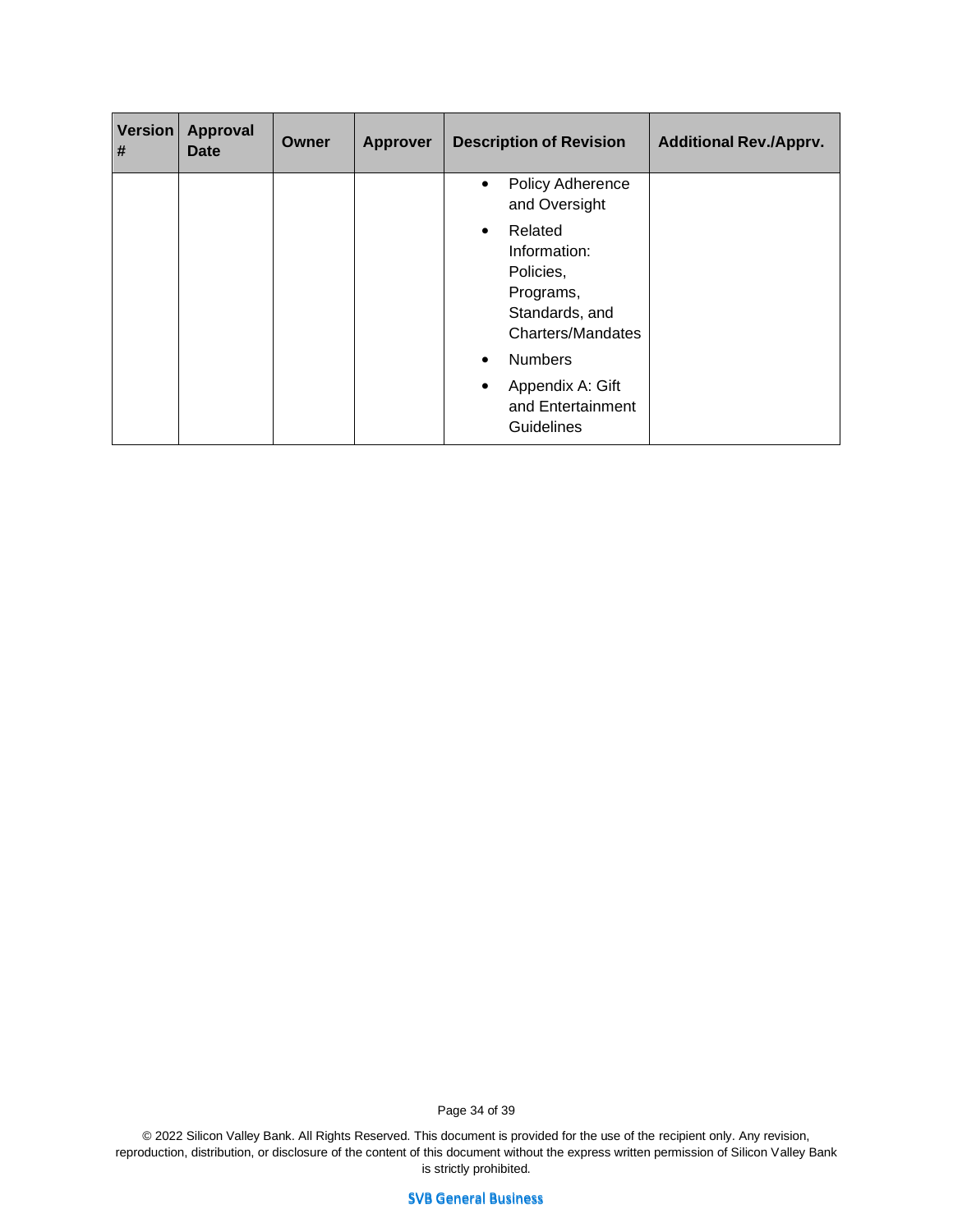# **10. Appendices**

## **10.1 Appendix A: Gift and Entertainment Guidelines**

### **10.1.1 Canada**

#### **10.1.1.1 General Overview**

There are various restrictions under both Canadian common law (non-statutory) and statutory law surrounding the giving of corporate gifts or entertainment. Gifts, cash or entertainment for the purposes of bribery are prohibited. Violation of the Canadian Corruption of Foreign Public Officials Act could result in criminal penalties for the individual(s) involved and for Silicon Valley Bank, and Silicon Valley Bank taking disciplinary action against the individual(s) involved, which may include summary dismissal.

#### **10.1.1.2 Recommended Business Gifts and Practices**

- Giving gifts is not a normal part of Canadian business culture. Some Canadian business colleagues may feel embarrassed to receive any gift at all. The only exception would be at the conclusion of a deal when it might be appropriate to give a unique commemorative item to mark the occasion. Such items might be gold, silver, or porcelain, with a suitable inscription. Alternatively, other small gifts such as a pen or a book, again suitably inscribed, would be acceptable.
- Drinks, meals, invitations or tickets to events (sports, theater, musical) are all acceptable forms of gifts.
- Business gifts are never exchanged at Christmas, but it may be appropriate to send a card, particularly as an expression of thanks to business associates but also as a means of maintaining valuable contacts. In the unlikely event that you yourself receive a gift, you should be sure to reciprocate at an appropriate level, in line with the Guidelines in this Code, and the SVBFG Anti-Bribery and Corruption (ABC) Policies. Reference the book "Kiss, Bow or Shake Hands" for more context on international business practices and norms.

#### **10.1.1.3 Inappropriate Business Gifts and Practices**

Canada has similar norms to the U.S. in the giving of business gifts.

#### **10.1.2 China & Hong Kong**

#### **10.1.2.1 General Overview**

Chinese law prohibits any gift, cash, advantages or entertainment that amounts to commercial or criminal bribery. Only gifts of advertising nature of not more than RMB 200 are allowed at all times.

Under Hong Kong law (the "Prevention of Bribery Ordinance"), in the private sector, it is an offence for an agent to solicit or accept an advantage without his principal's permission (SVB, in this situation) as an inducement to, or reward for, his doing or forbearing to do an act in relation to his principal's affairs. It is also an offence for any person to offer such an advantage to an agent who solicits or accepts such advantage without his principal's permission. An "advantage" includes almost anything of value (such as cash, gifts, employment, services) except entertainment. In this context, "entertainment" means the provision of food and drink for immediate consumption on the occasion when it is provided, and any other entertainment connected with or provided at the same time (e.g., an entertainment event that accompanies a dinner).

Page 35 of 39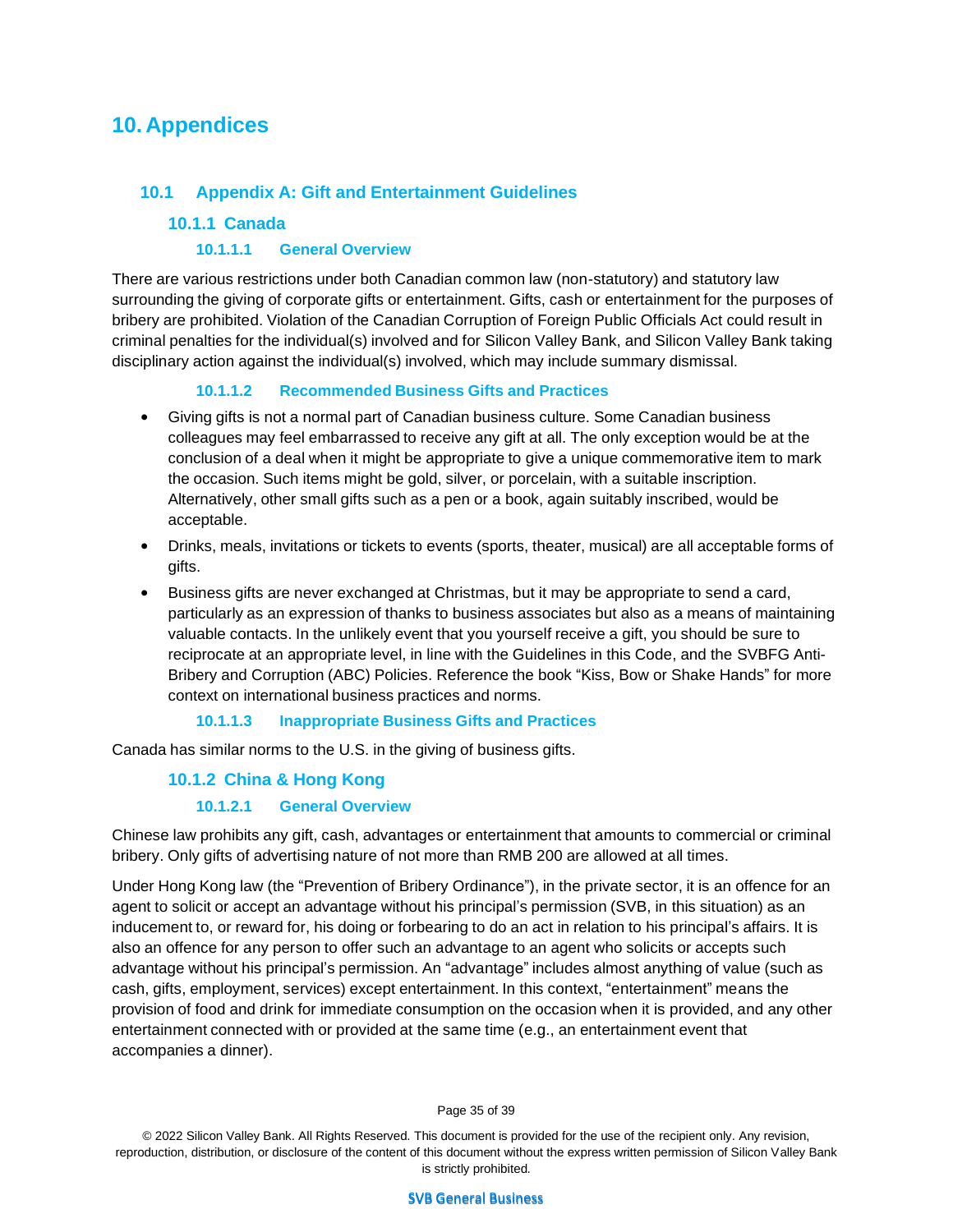In the public sector, it is an offence for any person to offer an advantage to any public servant as an inducement or a reward in connection with the performance of the public servant's official duty.

# **10.1.2.2 Recommended Business Gifts and Practices**

- A gift to a "company" should be given to the most senior person, as they represent the company. Gifts given to people at the same level should be of similar value.
- Recommend gifts displaying the SVB logo; location-related gifts (e.g., coffee table book about California); good Cognac or other fine liqueur; fine pen (not red ink); solar calculator.
- Gifts should always be wrapped, ideally in red paper.
- Reference the book "Kiss, Bow or Shake Hands" for more context on international business practices and norms.

#### **10.1.2.3 Inappropriate Business Gifts and Practices**

- Watches; sharp-edged items (e.g., scissors, knives); black or white wrapping paper; handkerchiefs.
- Anything in multiples of 4 (#4 is considered unlucky).
- Having 7 courses in a Chinese dining event (only funeral meals are with 7 courses).
- Giving a valuable gift to one person versus giving something to the whole group is considered inappropriate.

#### **10.1.3 Denmark**

#### **10.1.3.1 General Overview**

Gifts, cash or entertainment for the purposes of bribery are prohibited by Danish law. There is a general distinction between gifts within the private sector and gifts to members of the public sector.

The governing law in Denmark is the Danish Criminal Code Act (No. 871) section 122 and 144, 299 (2) and 304a and reference is also made to the "Code of Conduct in the Public Sector" (issued by "The Agency for Modernization").

Gifts, hospitality and other forms of payment must not be made to a public official in connection with their work. On an exceptional basis, it may be possible to offer gifts or entertainment to a public employee, but this must be approved by EMEA Legal in advance. Violation of the Foreign Corrupt Practices Act, the UK Bribery Act 2010 and/or the Danish Criminal Code could result in criminal penalties for the individual(s) involved and for Silicon Valley Bank, and Silicon Valley Bank taking disciplinary action against the individual(s) involved, which may include summary dismissal. For further information please refer to the SVBFG Anti-Bribery and Corruption (ABC) Policies.

#### **10.1.3.2 Recommended Business Gifts and Practices within the private sector**

- Dinner, tickets to sporting events; gifts (flowers, wine or chocolates) are acceptable unless they exceed a reasonable limit (approx. EUR 30,00 – EUR 50,00).
- Invitations to newly opened international offices; invitations to events with famous musicians/actors are acceptable unless they do not exceed a reasonable limit (approx. EUR 30,00 – EUR 50,00).
- Reference the book, "Kiss, Bow or Shake Hands" for more context on international business practices and norms.

Page 36 of 39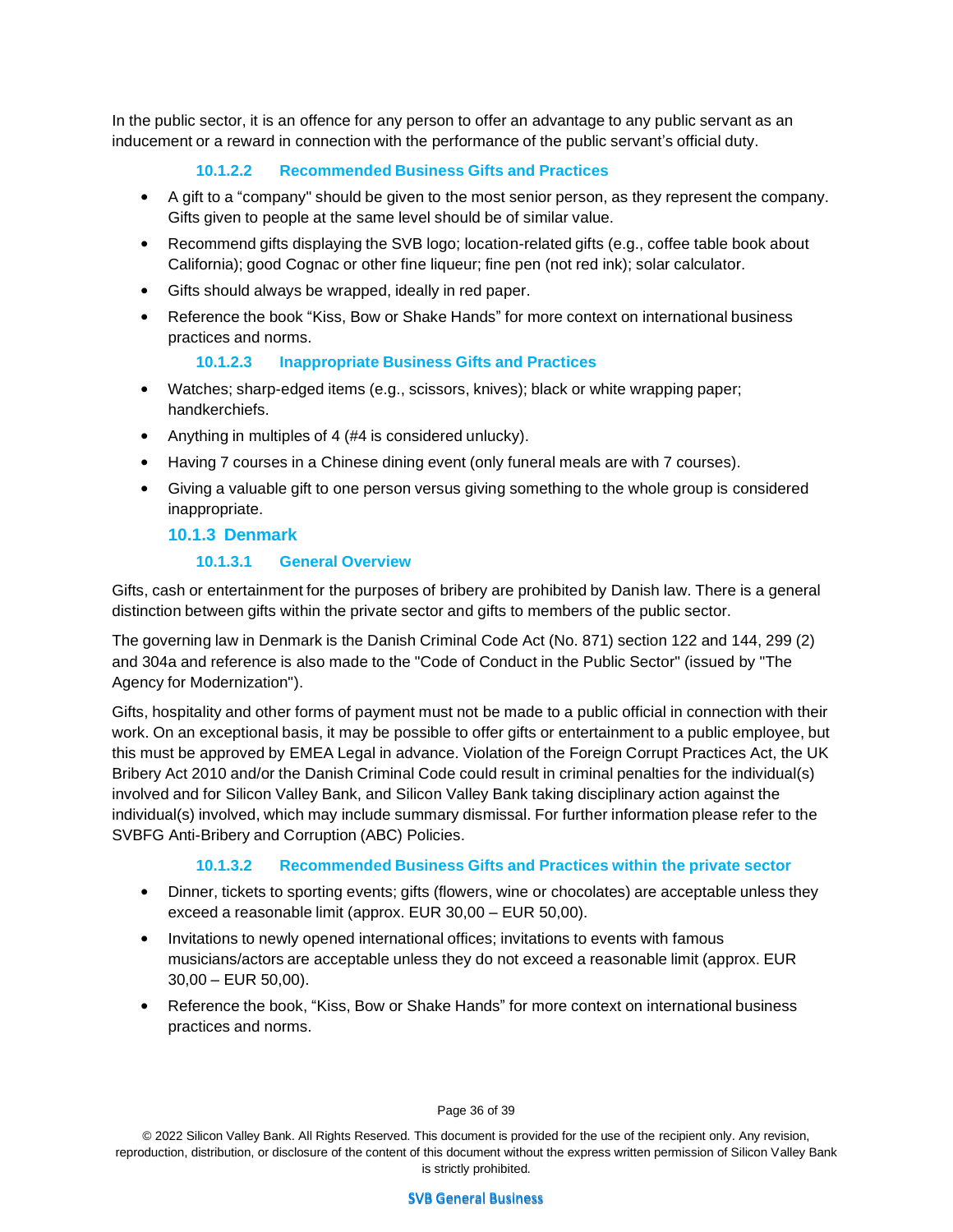#### **10.1.4 Germany**

#### **10.1.4.1 General Overview**

Gifts, cash or entertainment for the purposes of bribery are prohibited by German law (sec. 229 et seq. and sec. 331 et. seq. Criminal Law Act). Gifts and entertainment should always be reasonable, proportionate and socially acceptable. However, gifts or entertainment invitations to members of the public sector are not reasonable and should not be accepted. The violation of the Criminal Law Act could result in criminal penalties for the individual(s) involved.

#### **10.1.4.2 Recommended Business Gifts and Practices within the private sector**

- Dinner, tickets to sporting events; gifts (flowers, wine or chocolates) are acceptable unless they exceed a reasonable limit (approx. EUR 30.00 – EUR 50,00).
- Invitations to newly opened international offices; invitations to events with famous musicians/actors are acceptable unless they exceed a reasonable limit (approx. EUR 30.00 – EUR 50,00).
- Reference the book, "Kiss, Bow or Shake Hands" for more context on international business practices and norms.

#### **10.1.5 India**

#### **10.1.5.1 General Overview**

Gifts, cash or entertainment for the purposes of bribery are prohibited, and Indian law prohibits anyone from giving a public servant any kickback, bribe or compensation whatsoever, other than legal remuneration, as a motive or reward for doing or forbearing to do any official act in the exercise of his official functions or for rendering or attempting to render any service or disservice to any person.

#### **10.1.5.2 Recommended Business Gifts and Practices**

- Ties, pens, clocks; gifts representing your country (e.g., Swiss chocolate); gifts with the SVB logo.
- If visiting someone's home, bring chocolates, Indian sweets or flowers. If you know your host drinks socially, Scotch whisky is a favorite.
- Wrap gifts in red, green or yellow, as these are all considered lucky colors.
- Reference the book "Kiss, Bow or Shake Hands" for more context on international business practices and norms.

#### **10.1.5.3 Inappropriate Business Gifts and Practices**

- Serving alcohol or pork to a Muslim; serving beef or giving a leather item to a Hindu.
- Refusing an offer of coffee or tea, especially in someone's home.
- Black or white wrapping paper is considered unlucky.
- India is a large, diverse country. Customs vary by region, so ask one of our employees in India or another local contact for advice.

#### **10.1.6 Ireland**

#### **10.1.6.1 General Overview**

There are various restrictions under both Irish common law (non-statutory) and statutory law surrounding the giving of corporate gifts or entertainment. Gifts, cash or entertainment for the purposes of bribery are prohibited. Gifts and entertainment should always be reasonable, proportionate and justifiable.

Page 37 of 39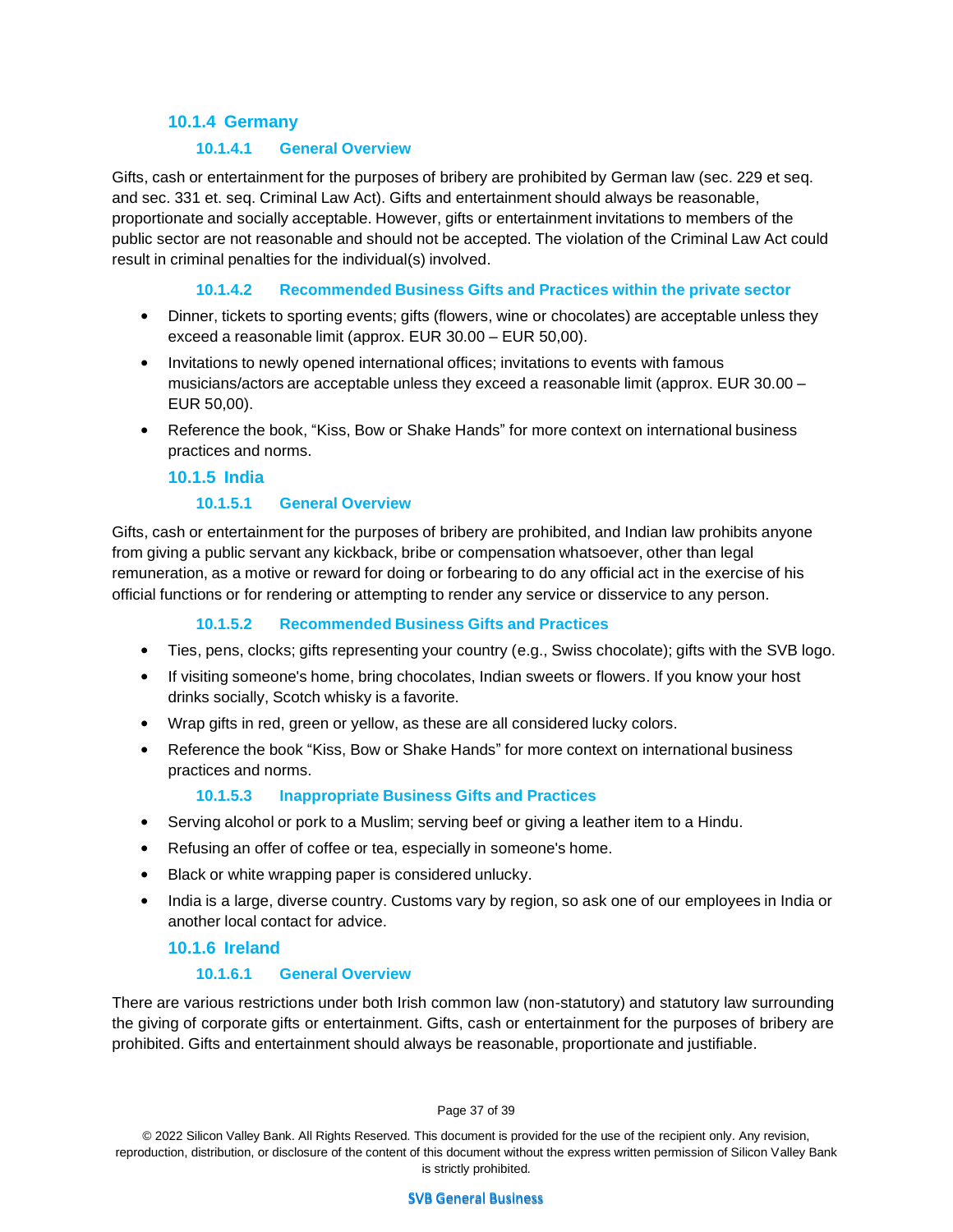Violation of the Foreign Corrupt Practices Act, the UK Bribery Act 2010 and/or Irish Anti-Corruption Legislation could result in criminal penalties for the individual(s) involved and for Silicon Valley Bank, and Silicon Valley Bank taking disciplinary action against the individual(s) involved, which may include summary dismissal. For further information please refer to the SVBFG Anti-Bribery and Corruption (ABC) Policies.

Gifts or hospitality, or any other payment must not be made to a foreign public official, agent or representative to facilitate or expedite a routine procedure (unless that payment is a legitimate payment under local law).

#### **10.1.6.2 Recommended Business Gifts and Practices**

- Giving gifts is not a normal part of Irish business culture. Some Irish business colleagues may feel embarrassed to receive any gift at all. The only exception would be at the conclusion of a deal when it might be appropriate to give a unique commemorative item to mark the occasion. Such items might be gold, silver, or porcelain, with a suitable inscription. Alternatively, other small gifts such as a pen or a book, again suitably inscribed, would be acceptable.
- Drinks, meals, invitations or tickets to events (sports, theater, musical) are all acceptable forms of gifts subject to the guidelines in this Code, and the SVBFG Anti-Bribery and Corruption (ABC) Policies.
- Business gifts are never exchanged at Christmas, but it may be appropriate to send a card, particularly as an expression of thanks to business associates but also as a means of maintaining valuable contacts. In the unlikely event that you yourself receive a gift, you should be sure to reciprocate at an appropriate level, in line with the Guidelines in this Code, and the SVBFG Anti-Bribery and Corruption (ABC) Policies.
- Reference the book "Kiss, Bow or Shake Hands" for more context on international business practices and norms.

#### **10.1.6.3 Inappropriate Business Gifts and Practices**

Ireland has similar norms to the U.K. and U.S. in the giving of business gifts.

#### **10.1.7 Israel**

#### **10.1.7.1 General Overview**

Gifts, cash or entertainment for the purposes of bribery are prohibited by Israeli law. There is a strict distinction between gifts within the private sector and gifts to members of the public sector. Giving gifts and offering business hospitality in the private sector is not a problem per se under Israeli law, and practices should follow this Code of Conduct. Gifts and business hospitality for members of the public sector are much less acceptable: they should be kept to a minimum and, where possible, should be avoided entirely (with the exception of gifts of nominal value, such as SVB 'swag', pens and pads of paper with the SVB logo, etc.).

#### **10.1.7.2 Recommended Business Gifts and Practices**

- Dinner, tickets to sporting events; gifts (flowers, wine or chocolates) on major holidays (Jewish New Year, Passover).
- Invitations to newly opened international offices; invitations to events with famous musicians/actors.
- Reference the book, "Kiss, Bow or Shake Hands" for more context on international business practices and norms.

#### Page 38 of 39